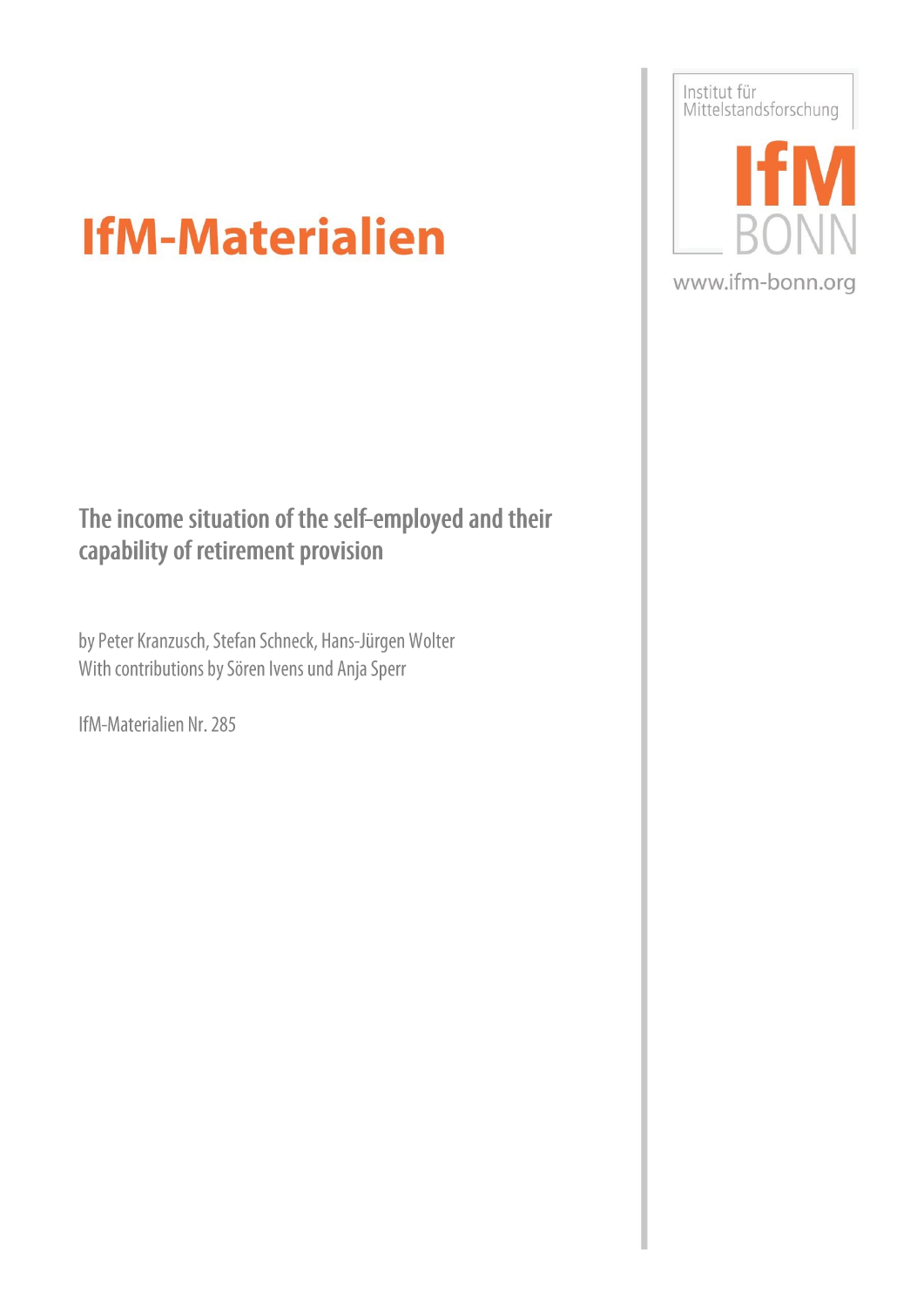**This English version has been machine-translated and the contents have been checked and adapted slightly by the authors.**

#### **Impressum**

#### Publisher

Institut für Mittelstandsforschung Bonn Maximilianstr. 20, 53111 Bonn Telefon +49/(0)228 / 72997 - 0 Telefax +49/(0)228 / 72997 - 34

#### **Authors**

Peter Kranzusch, Stefan Schneck, Hans-Jürgen Wolter With contributions by Sören Ivens und Anja Sperr

#### **IfM-Materialien Nr. 285**

ISSN 2193-1852 (Internet) ISSN 2193-1844 (Print)

Bonn, November 2020

Das IfM Bonn ist eine Stiftung des privaten Rechts.

Gefördert durch:



Bundesministerium für Wirtschaft und Energie



Ministerium für Wirtschaft, Innovation,<br>Digitalisierung und Energie<br>des Landes Nordrhein-Westfalen

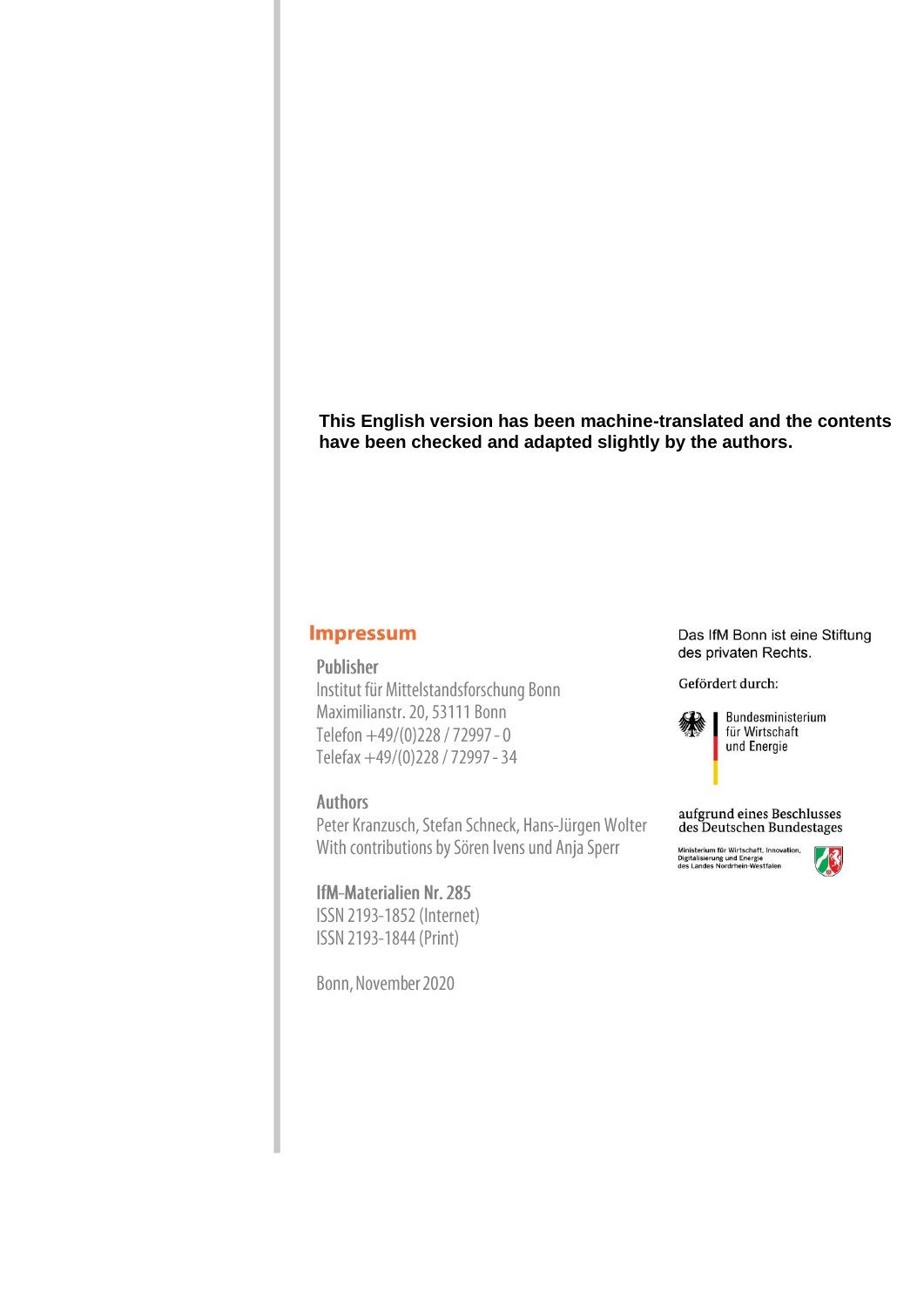#### **The income situation of the self-employed and their capability of retirement provision**

Die Einkommenslage von Selbstständigen vor dem Hintergrund ihrer Altersvorsorgefähigkeit

Peter Kranzusch, Stefan Schneck, Hans-Jürgen Wolter with contributions by Sören Ivens, Anja Sperr

IfM-Materialien Nr. 285

#### **Abstract**

We examine German administrative tax data and find that six in ten self-employed individuals obtain annual incomes of less than 10,000 Euro with their entrepreneurial activity. However, many of these self-employed achieve additional incomes or partners contribute to household income. The self-employed are thus not necessarily unable to save for retirement despite low incomes from entrepreneurial activity. Besides, our results show that incomes from self-employment fluctuate over time so that periods with low incomes might be followed by periods with higher incomes. Our analysis is suggestive that most of the self-employed are able to save for retirement.

**JEL:** L26

*Keywords:* Income distribution, pension provision capability, self-employment, income tax

#### **Zusammenfassung**

Rund sechs von zehn Selbstständigen erzielen nach Einkommensteuerdaten Gewinneinkünfte von weniger als 10.000 € im Jahr. Eine Vielzahl dieser Personen kann jedoch auf zusätzliche eigene Einkünfte zurückgreifen oder es wird durch einen Partner bzw. eine Partnerin weiteres Einkommen generiert. Der Aufbau einer ausreichenden Altersvorsorge ist daher auch bei Selbstständigen mit geringen Gewinneinkünften durchaus realistisch. Darüber hinaus ist zu berücksichtigen, dass Gewinneinkommen erheblichen Schwankungen unterliegen: Phasen mit niedrigen Einkünften können unter Umständen durch Perioden mit höheren Gewinnen ausgeglichen werden. Gleichwohl gibt es Selbstständige, die dauerhaft in prekären finanziellen Verhältnissen verbleiben. Die meisten Selbstständigen sind jedoch in der Lage, eine Altersvorsorge anzusparen. Die Einführung einer Altersvorsorgepflicht für Selbstständige scheint daher nicht erforderlich. Hierbei ist auch zu berücksichtigen, dass eine solche Vorsorgepflicht mit schwierigen Abgrenzungsproblemen und vermutlich zusätzlichem, administrativem Aufwand verbunden wäre.

*Schlagwörter:* Einkommensverteilung, Altersvorsorgefähigkeit, Selbstständige, Einkommensteuer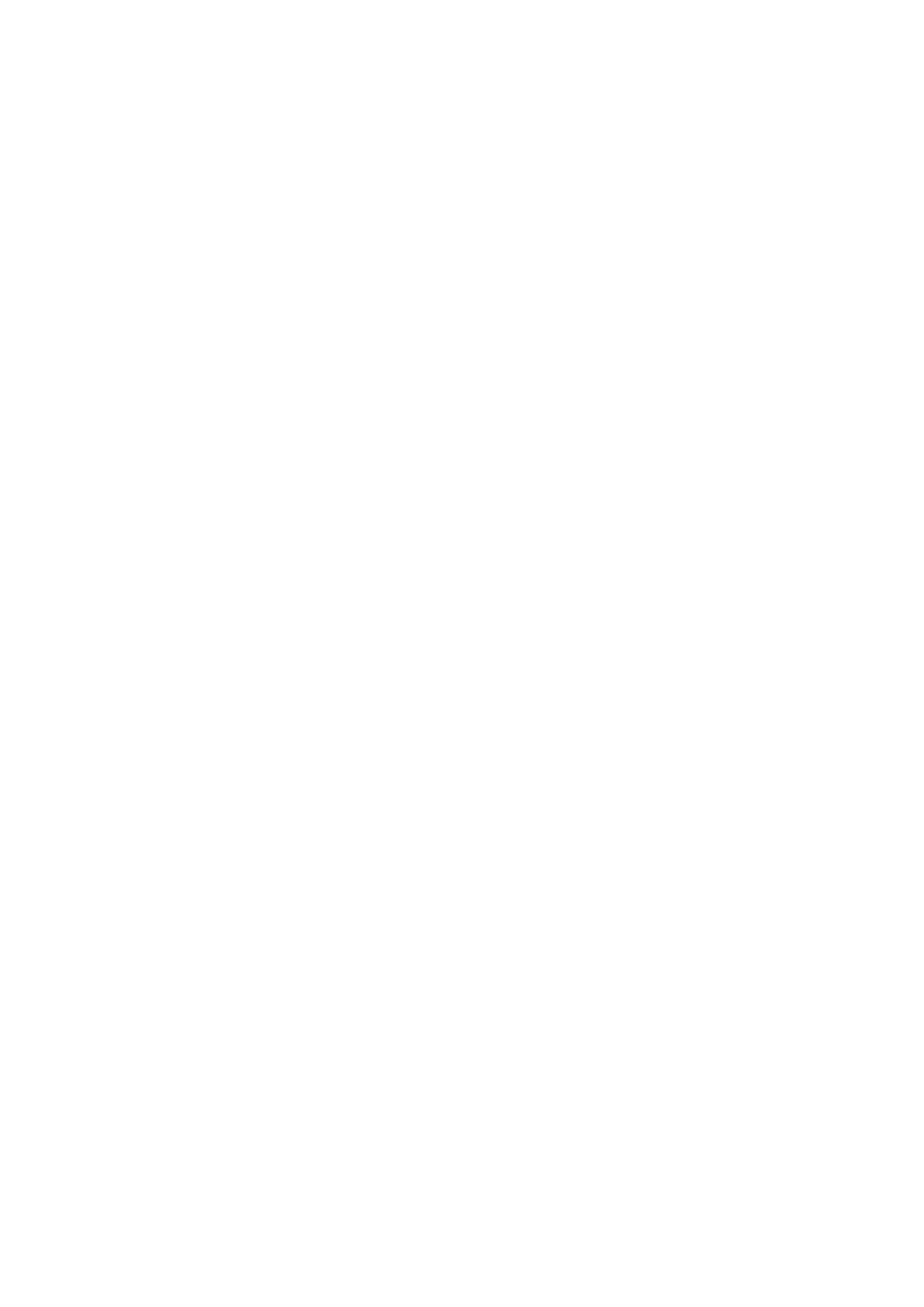#### **Table of contents**

|                | <b>Figures</b>                                                                                  | $\mathbf{I}$ |
|----------------|-------------------------------------------------------------------------------------------------|--------------|
|                | <b>Tables</b>                                                                                   | Ш            |
|                | The most important facts in brief                                                               | $\vee$       |
| 1              | Introduction                                                                                    | $\mathbf 1$  |
| $\overline{2}$ | The Taxpayer-Panel                                                                              | 3            |
| 3              | The income situation of the self-employed from 2001 to 2014                                     | 6            |
|                | 3.1<br>Incomes of the self-employed                                                             | 6            |
|                | Incomes from self-employment<br>3.1.1                                                           | 6            |
|                | 3.1.2 Total incomes of the self-employed                                                        | 10           |
|                | 3.2 Total income by type of taxpayer: Individual vs. joint<br>taxation                          | 17           |
|                | Income fluctuations and employment history of self-<br>3.3<br>employed individuals: 2010 - 2014 | 21           |
| 4              | The importance of assets for pension provision                                                  | 24           |
| 5              | Conclusion                                                                                      | 27           |
|                | <b>References</b>                                                                               | 30           |
|                | Appendix                                                                                        | 33           |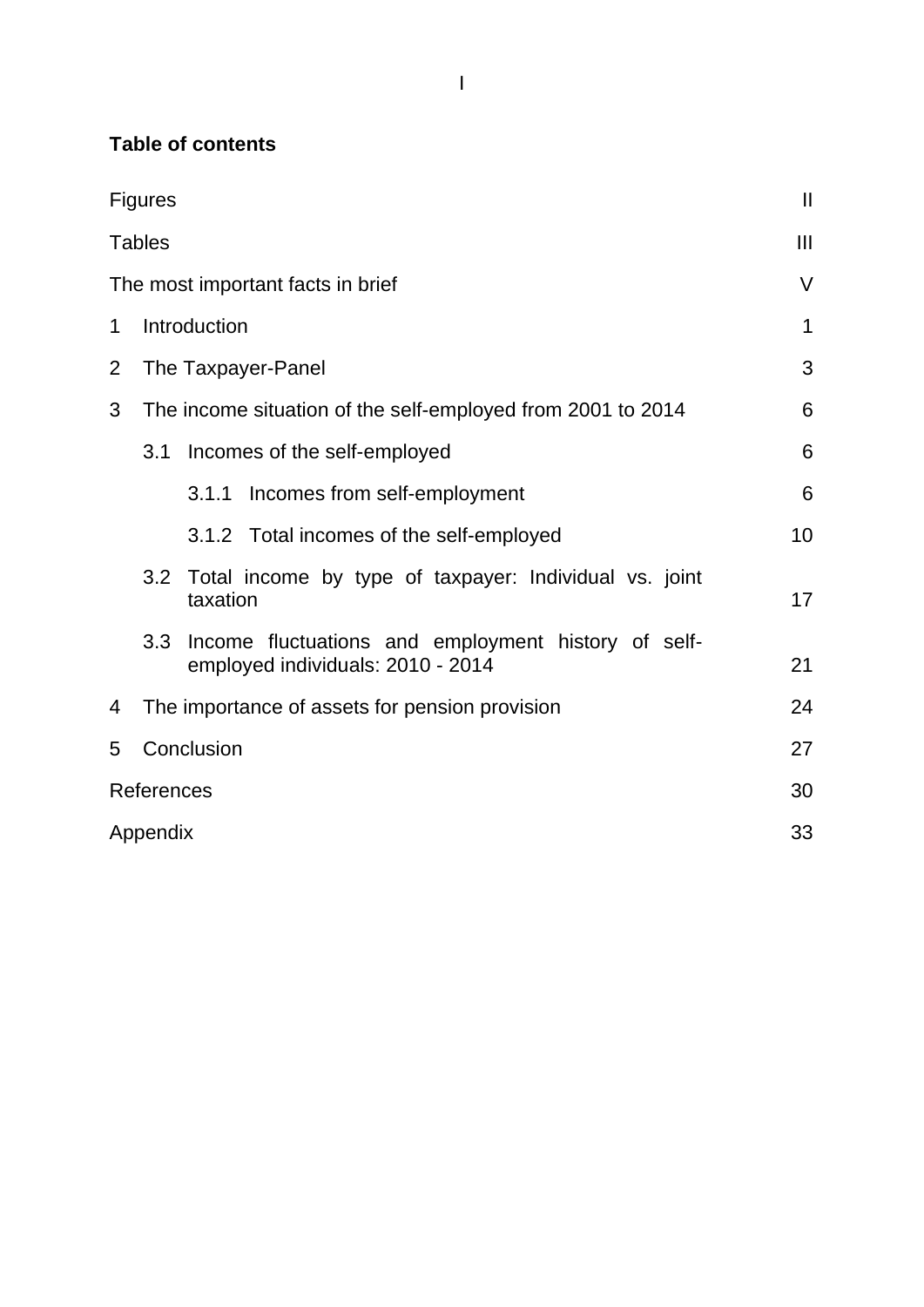## <span id="page-5-0"></span>**Figures**

| Figure 1: | Development of deflated incomes from self-<br>employment from 2001 to 2014                                                             | 7  |
|-----------|----------------------------------------------------------------------------------------------------------------------------------------|----|
| Figure 2: | Fraction of self-employed by income classes (in %):<br>Income from self-emplyoment                                                     | 9  |
| Figure 3: | Share of self-employed individuals with additional<br>incomes from paid employment by incomes of self-<br>employment from 2001 to 2014 | 10 |
| Figure 4: | Development of deflated total incomes of self-<br>employed individuals from 2001 to 2014                                               | 16 |
| Figure 5: | Fraction of self-employed by income classes (in %):<br><b>Total income</b>                                                             | 17 |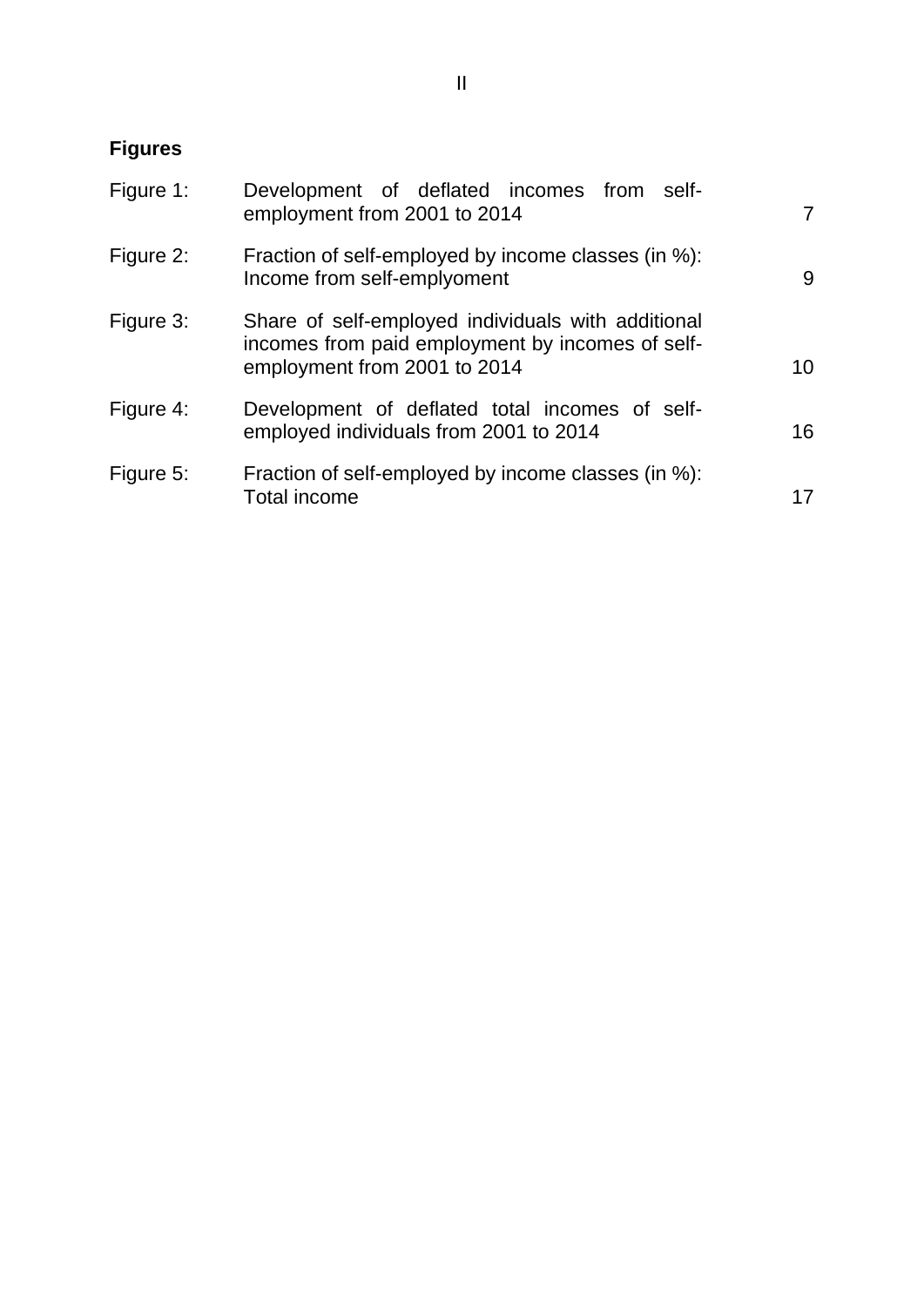## <span id="page-6-0"></span>**Tables**

| Table 1:  | Individuals with incomes from self-employment in<br>period 2001 to 2014                                                      | 5  |
|-----------|------------------------------------------------------------------------------------------------------------------------------|----|
| Table 2:  | Self-employed with additional incomes                                                                                        | 11 |
| Table 3:  | Self-employed with additional wages from paid<br>employment                                                                  | 12 |
| Table 4:  | Total income of self-employed individuals                                                                                    | 15 |
| Table 5:  | Total incomes by type of taxpayer                                                                                            | 18 |
| Table 6:  | Joint income of jointly taxed taxpayers by individual<br>total income of the self-employed (in %)                            | 20 |
| Table 7:  | Classification of employment histories of self-<br>employed individuals                                                      | 22 |
| Table 8:  | Maximum annual total income between 2011 and<br>2014 by total income in year 2010                                            | 23 |
| Table 9:  | Average annual total income between 2011 and<br>2014 by total income in year 2010                                            | 24 |
| Table 10: | Assets in households by employment type, % of<br>households                                                                  | 25 |
| Table 11: | Amount of assets (in $\epsilon$ ) of private households with<br>self-employed or dependent employees as main<br>earners 2018 | 26 |
| Table A1: | Income from self-employment                                                                                                  | 33 |
| Table A2: | Number of self-employed by income classes:<br>Income from self-employment                                                    | 34 |
| Table A3: | Descriptive statistics about self-employed<br>with<br>additional sources of income                                           | 35 |
| Table A4: | Number of self-employed by income classes: Total<br>income                                                                   | 36 |
|           |                                                                                                                              |    |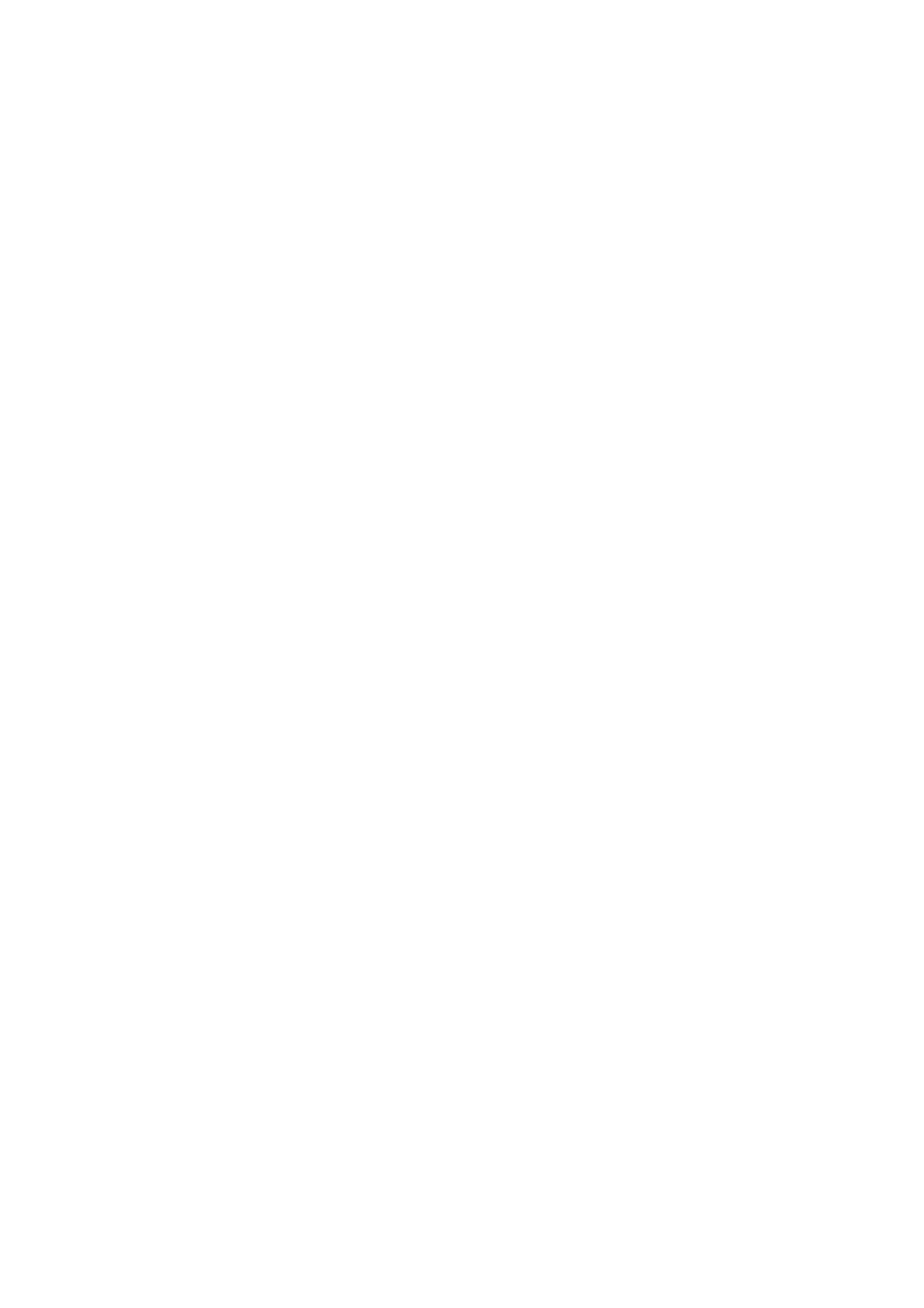#### <span id="page-8-0"></span>**The most important facts in brief**

In Germany, self-employed individuals need to prepare for their post-employment phase primarily on their own responsibility. Since the type and scope of self-employment have changed in recent decades, discussion emerged to create mandatory retirement provision systems for all self-employed individuals. Considering these developments, this study systematically analyzes the income situation of the self-employed using the Taxpayer-Panel.

#### **Six in ten self-employed with low incomes from self-employment**

In 2014, around six in ten of the approximately 6.8 million self-employed individuals generated incomes from self-employment of less than €10,000. Their income, which resulted solely from their self-employed activities, was thus below the basic tax allowance. The same applies - with minor deviations - to the other years under consideration.

#### **More than half of the self-employed have other income**

Individuals with low incomes from self-employment often improve their financial situation with additional incomes, many of them additionally have jobs as paid employees. However, about a quarter of all self-employed individuals have an annual income of less than €10,000, even when considering their total income, i.e. when all other incomes are added to the incomes from self-employment.

About 60% of the self-employed are taxed together with a partner. Two thirds of the jointly taxed low-income self-employed individuals exceed the taxable subsistence level, in some cases considerably, when taking into account the partner's income.

#### **The ability to provide for old age should be considered over time**

Fluctuating incomes are typical for many self-employed individuals. Accordingly, episodes of low income in one year can be compensated by higher incomes in other years. Consequently, income below the taxable subsistence level is for many people only an episode.

#### **Compulsory retirement provision for self-employed individuals would be problematic**

The results suggest that the proportion of self-employed individuals who are fundamentally unable to make adequate provision for their retirement phase is likely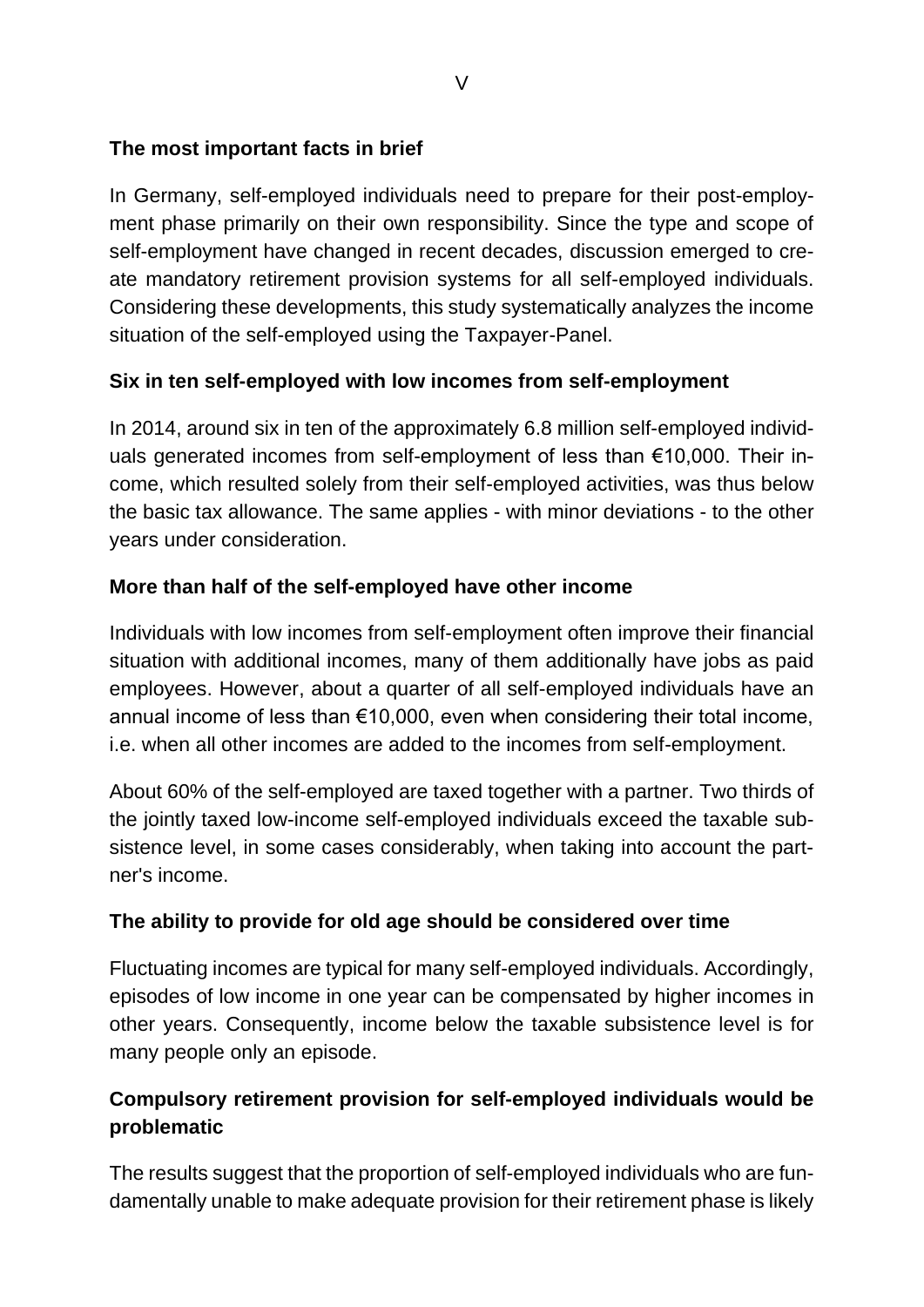to be relatively small. This is also indicated by the comparatively high assets that self-employed individuals build up over time and which they can draw on in old age to cover their livelihood. In addition, self-employed individuals with low incomes from self-employment who are additionally employed are also subject to pension insurance. The introduction of an obligatory old-age provision therefore does not appear to be necessary.

#### **The need to harmonize different forms of old-age provision**

Note that in case of varying employment status, the coexistence of different sometimes occupation-specific - pension models can lead to complex and unclear situations. In such cases, a better integration of the various pension insurance systems would be worth considering, also to facilitate the development and transfer of old-age provision in the case of hybrid or changing acquisition models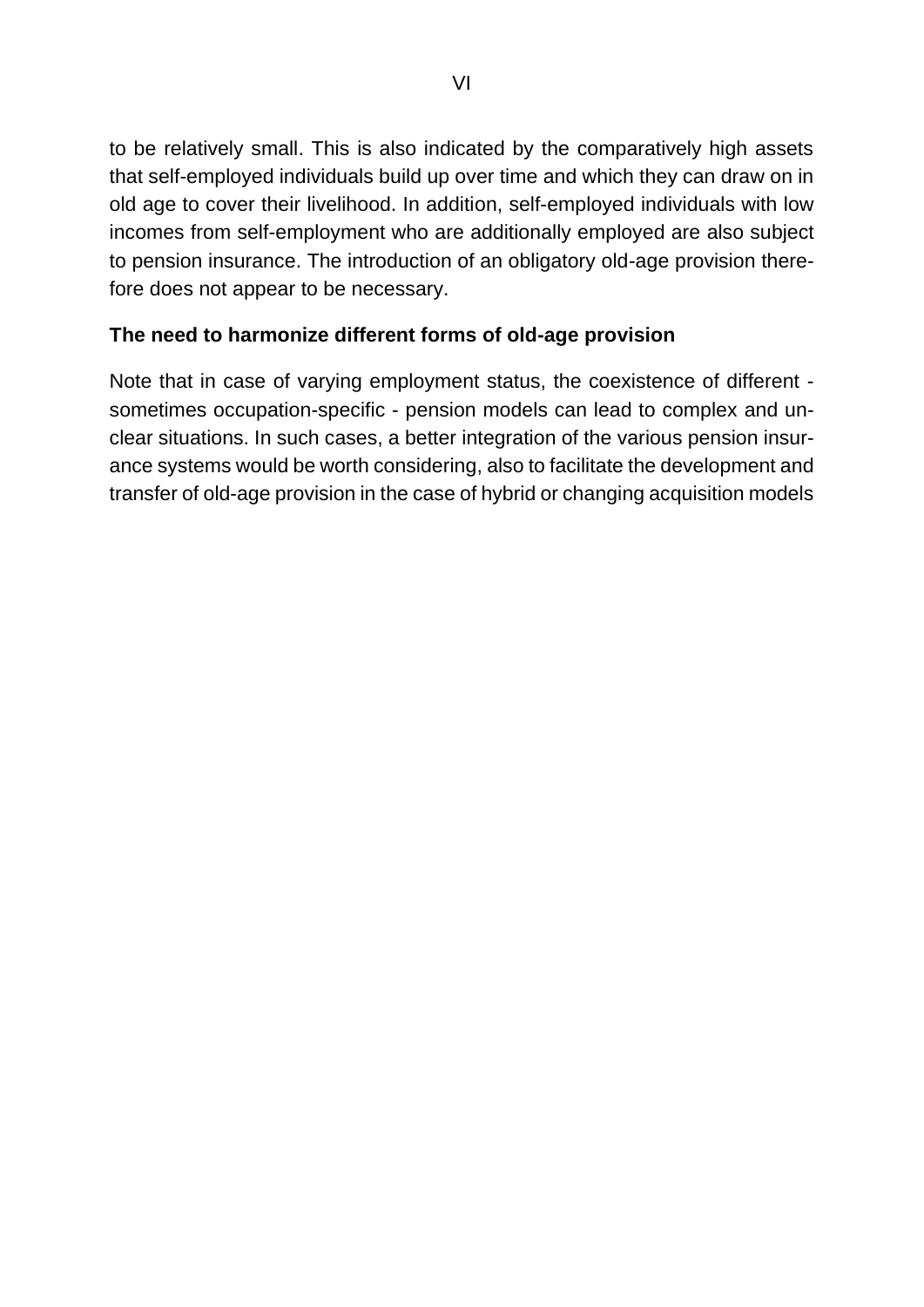#### <span id="page-10-0"></span>**1 Introduction**

In general, people strive to stabilize their consumption in the course of their lives (see Campbell/Deaton 1989; Morduch 1995). Since it is only possible to pursue gainful employment to a limited extent or not possible at all at an advanced age, individuals must make provisions to cover their living expenses (see Schmähl et al. 2015). In Germany, the development of the industrial economy has led to the creation of a statutory pension insurance scheme for dependent employees with compulsory membership. Self-employed individuals were not covered by this system because the prevailing idea was that they tended to be wealthier than employees (see Betzelt/Fachinger 2004; Schulze Buschoff 2004). At this time, the idea was that the self-employed were able to provide for income risks on their own responsibility and did not require mandatory social insurance.

Whether and how self-employed individuals build up a retirement provision in the course of their working life has so far only been examined occasionally. For some forms of self-employment, pension schemes already exist. Other self-employed individuals in alternative occupations benefit from a voluntary or obligatory membership of the statutory pension insurance. Estimates on the number of self-employed individuals who make provisions for old age via the statutory pension insurance systems suggest that there will be around 1 million people insured in the statutory pension insurance or in professional pension schemes in 2015 (see Maier/Ivanov 2018).1 Most self-employed individuals will have to make private provision.

In recent decades, both the forms and scope of self-employed individuals and their income potentials have changed. For example, currently every second selfemployed individual is active in solo self-employment, who tend to earn significantly lower incomes than self-employed individuals with employees (see, for example, Maier/Ivanov 2018; Fritsch et al. 2015). In fact, a larger group of selfemployed individuals earn such low incomes that they sometimes find themselves in precarious situations (see Burmeister 2016; Brenke 2013; Fritsch et al. 2015; Sorgner et al. 2017). For this reason, the present study examines whether self-employed individuals are still generally able to build up enough old-age

<sup>&</sup>lt;sup>1</sup> This includes self-employed individuals who are insured either by law or upon request. Included are domestic craftsmen and solo self-employed persons with essentially only one client as well as obligation-insured persons of the professional pension schemes. Maier/Ivanov (2018, p. 42) as well as Zabel (2013) describe them as " obligatorily" insured persons.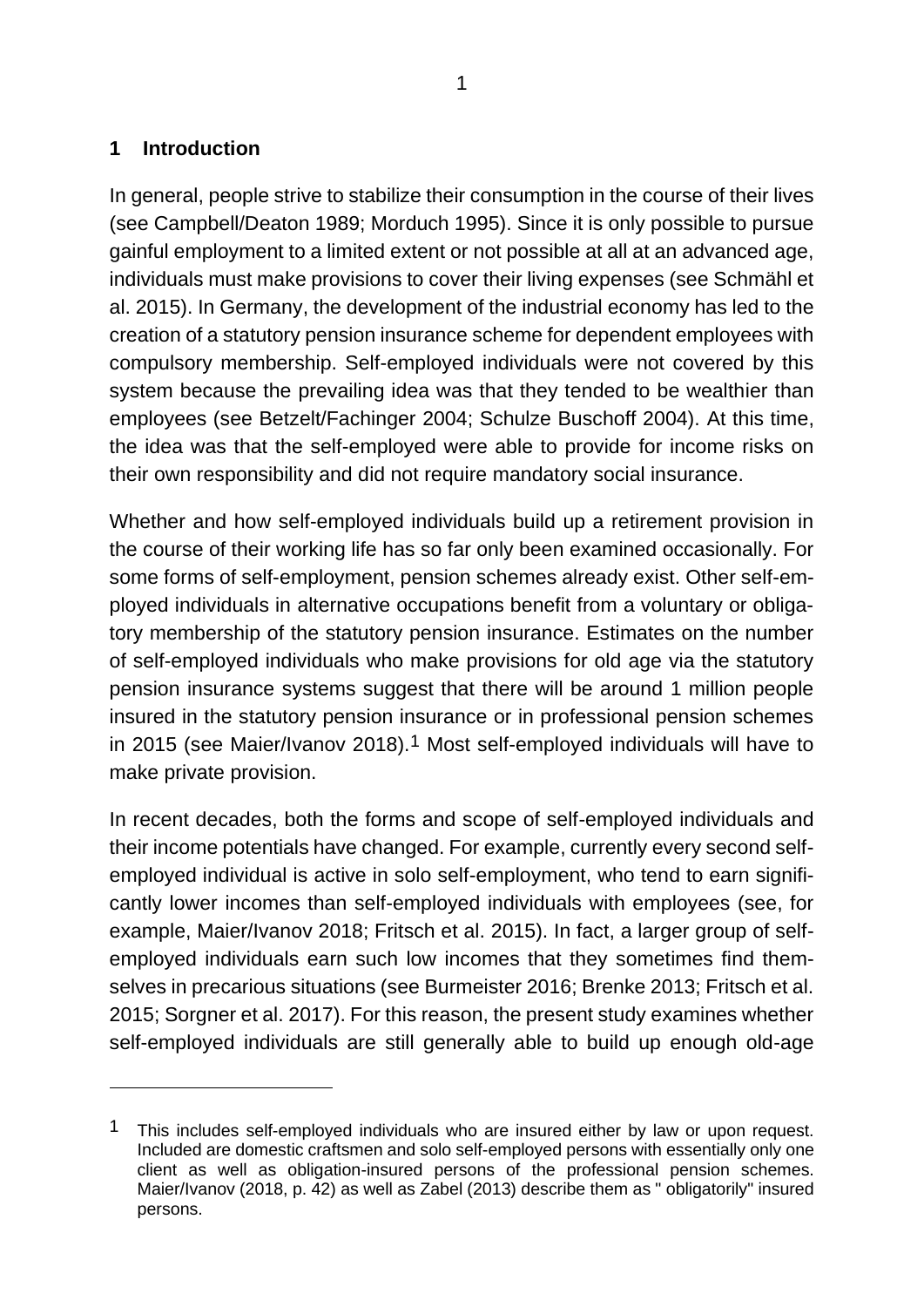provision on their own responsibility, as assumed in the design of the social security systems.

Most analyses of the income situation of self-employed individuals are based on cross-sectional data. The incomes of the self-employed, however, are frequently subject to significant fluctuations over time (see e.g. Burmeister 2016): Periods with low incomes or even losses may well be followed by periods with high profits, during which they may be able to build up savings. Burmeister (2016), for example, showed that over several years, self-employed individuals at the lower end of the income distribution are able to improve their income situation more often than employees: Already within a year almost one third of self-employed individuals move up from the lowest income quintile to a higher class. It is also known that low incomes can turn into high incomes in the long run, at least for some of the founders (e.g. Brink et al. 2018).

Self-employed individuals, for whom low incomes are transitory, are quite capable of accumulating a sufficiently large fortune for the retirement phase. However, this does not seem to be possible in all cases. Brenke (2016), for example, estimates that in 2013 about 670,000 self-employed individuals had neither a statutory or private (pension) insurance nor correspondingly large household assets (the lower limit was set to €250,000). According to Ziegelmeyer (2010), 11 to 22% of all households with self-employed might in the future not be able to achieve pensions above the "subsistence level" (*Grundsicherungsniveau*).

In order to address such topics, this paper uses the Taxpayer-Panel to examine the income of self-employed individuals and their ability to prepare for their retirement: Are the incomes of the vast majority of self-employed individuals sufficiently high to at least build up incomes in old age that exceed the subsistence minimum?

The Taxpayer-Panel is particularly suitable for this purpose, as it contains administrative income tax data that almost completely reflect the income from selfemployed individuals and enables the examination of income developments over time.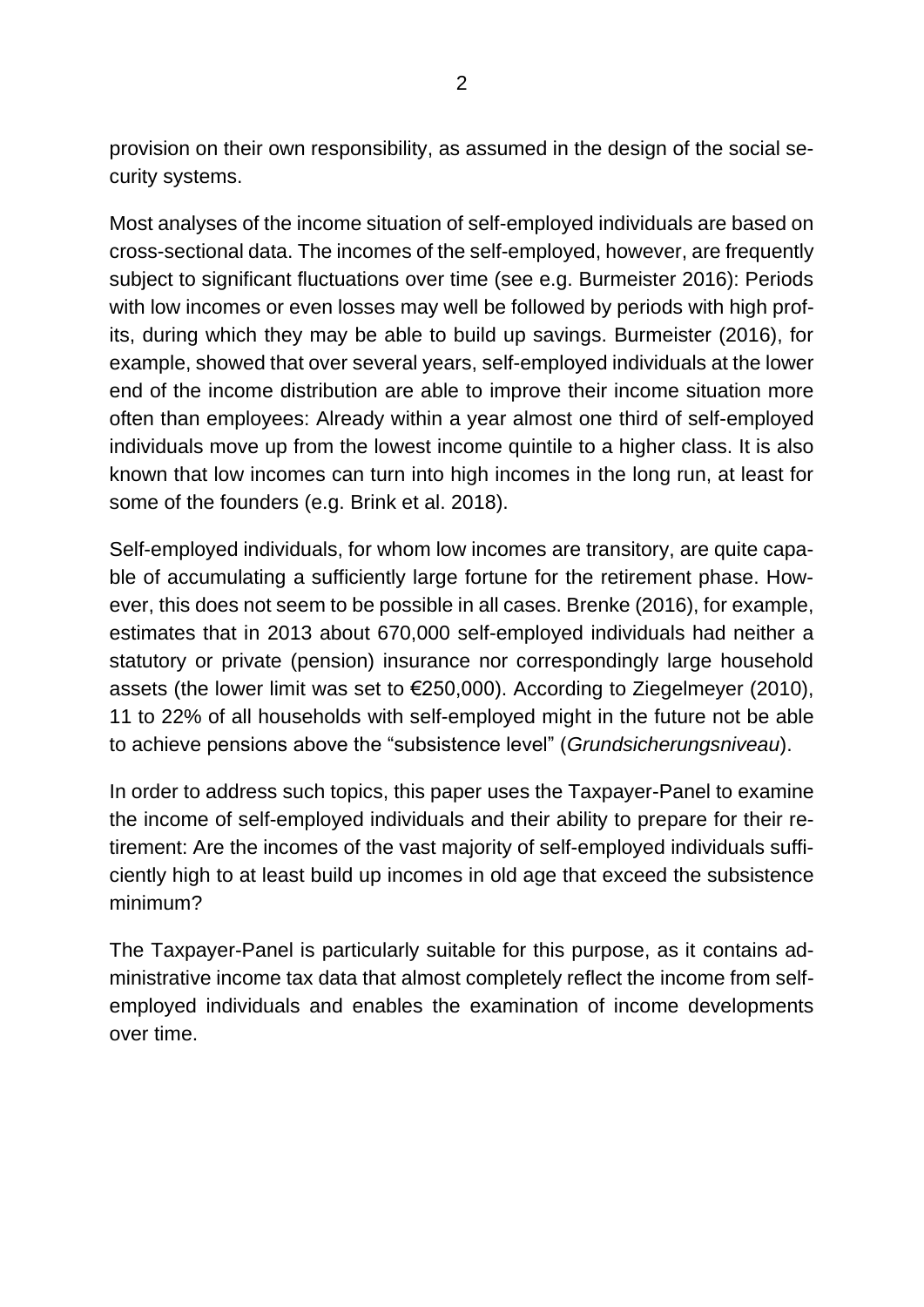#### <span id="page-12-0"></span>**2 The Taxpayer-Panel**

The Taxpayer-Panel (TPP)2 allows the analysis of the structure and effects of the income tax as well as studies on the distribution of incomes (see Vorgrimler et al. 2006). The data set is particularly suitable for describing the income situation of the self-employed because it includes all persons who have filed a tax return at least twice. Taxpayers with income from self-employment are legally obliged to file a tax return. The data set thus includes almost all self-employed individuals (see Suprinovič/Kranzusch 2014).3 The taxpayers' income is recorded according to its sources:

- Incomes from self-employment. Three of the seven types of income mentioned in § 2 EstG (German Income Tax Law) are considered incomes from self-employment (income from agriculture and forestry (Einkünfte aus Landund Forstwirtschaft), commercial operations (Gewerbebetrieb) and self-employment (selbstständiger Arbeit)). The reported numbers describe profits or losses of self-employed individuals, i.e. income after deduction of costs. This also includes gains from the sale of a business unit.
- Income from non-self-employment (remuneration from dependent employment, including civil servant pensions).
- Income from renting and leasing.
- Capital gains.
- Other income (pension payments from the statutory pension insurance (GRV) and independent company pension funds).

The TPP is designed to record income tax returns of taxpayers (Einkommensteuerpflichtige). These are basically natural persons. In the case of joint taxation of spouses or persons in registered partnerships, partners are treated as one taxpayer. However, individual information about incomes from employment is also available for these jointly taxed taxpayers (Individualnachweis), which implies that the analysis of the income situation at the individual level is possible in such cases (see Gerber/Hammer 2013; Suprinovič/Kranzusch 2014). Note

<sup>&</sup>lt;sup>2</sup> Thanks to the RDC of the Federal Statistical Office and Statistical Offices of the Länder, especially Maurice Brandt, for assistance with data issues.

<sup>&</sup>lt;sup>3</sup> Note that owners of a corporation who receive a managing director's remuneration and thus a salary as employees, are not identifiable as self-employed persons. If managing directors of a GmbH or UG hold more than 50% of the GmbH shares or if a comprehensive blocking minority is agreed upon in the partnership agreement in the case of a share of up to 50%, they are not considered to be subject to social security and are therefore not subject to compulsory insurance in the statutory pension insurance.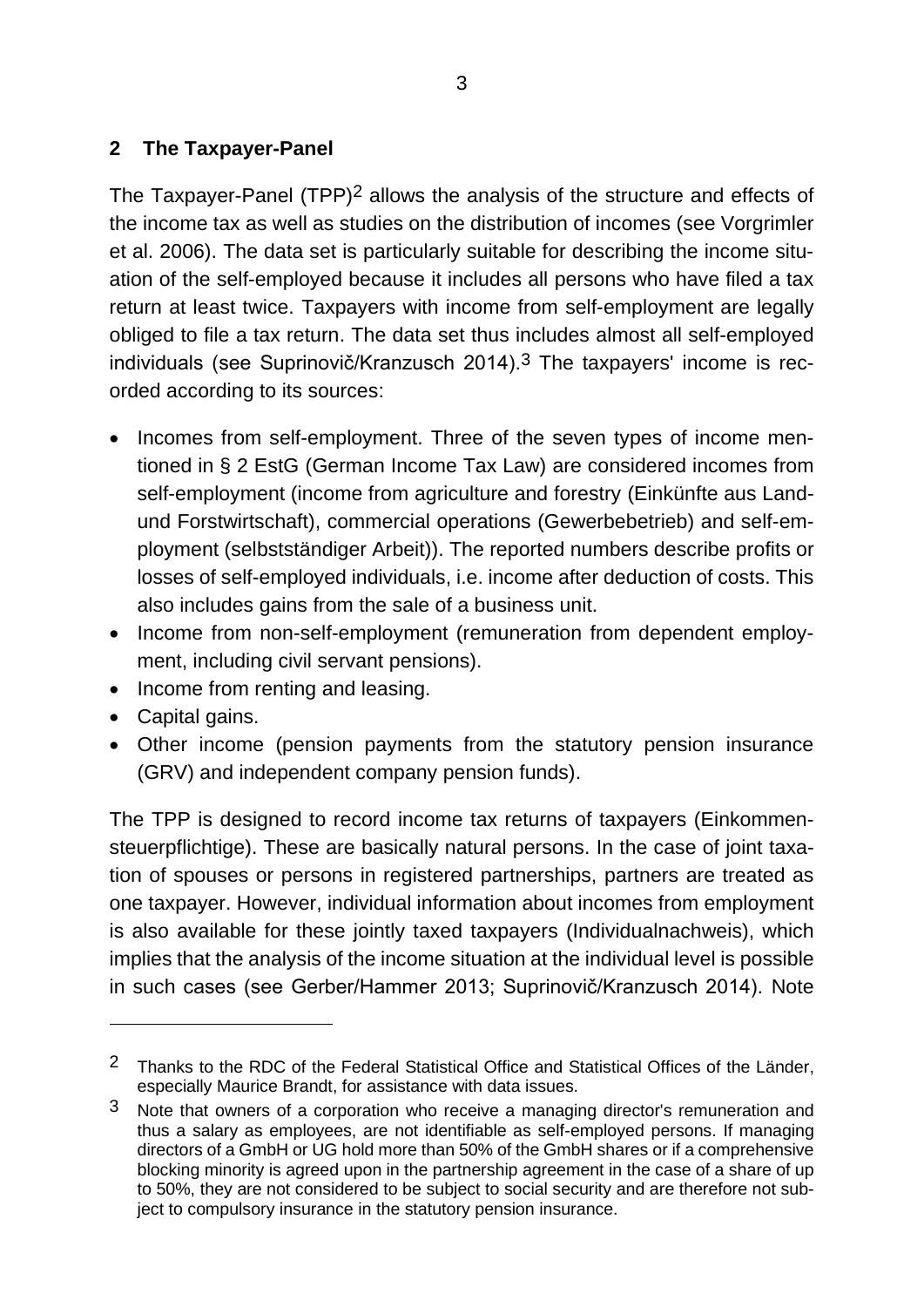that capital income is usually only allocated to the taxpayer. In case of couples, capital income is not distinguished by individual (see Dittrich et al. 2013). The data quality of the TPP can be considered high due to the official and administrative character and the legal obligation of the taxpayers to provide information.

The TPP contains data from more than 54 million taxpayers in the period from 2001 to 2014 (see Statistisches Bundesamt 2018). The analysis is restricted to self-employed individuals aged between 18 and 65 who are residents of Germany. Income variables were deflated based on the annual averages of the consumer price (overall) (2010=100; see Statistisches Bundesamt 2015) in order to eliminate inflation-related developments.

In 2014, around 6.8 million self-employed individuals recorded incomes from self-employment (see Table 1). The number of self-employed individuals observed in the TPP is around 1.2 million higher than the one reported in the Mikrocensus, which indicates 4.0 million full-time self-employed and 0.77 million parttime self-employed.4 This difference is mainly due to individuals who obtain incomes from self-employment, e.g. in the case incomes of privately used solar systems, from eBay sales or counselling activities. Those incomes must be reported in accordance with German Income Tax Law and are defined as incomes from self-employment. Individuals, however, do not report those self-employment activities in surveys because these activities are frequently not perceived as entrepreneurial. A further possible reason for the underreporting in survey data is that some self-employed individuals were self-employed for rather short periods (e.g. starting or ending their self-employment, seasonal work).

<sup>4</sup> Projections based on the Mikrozensus, see the Statistics of the IfM Bonn (www.ifmbonn.org).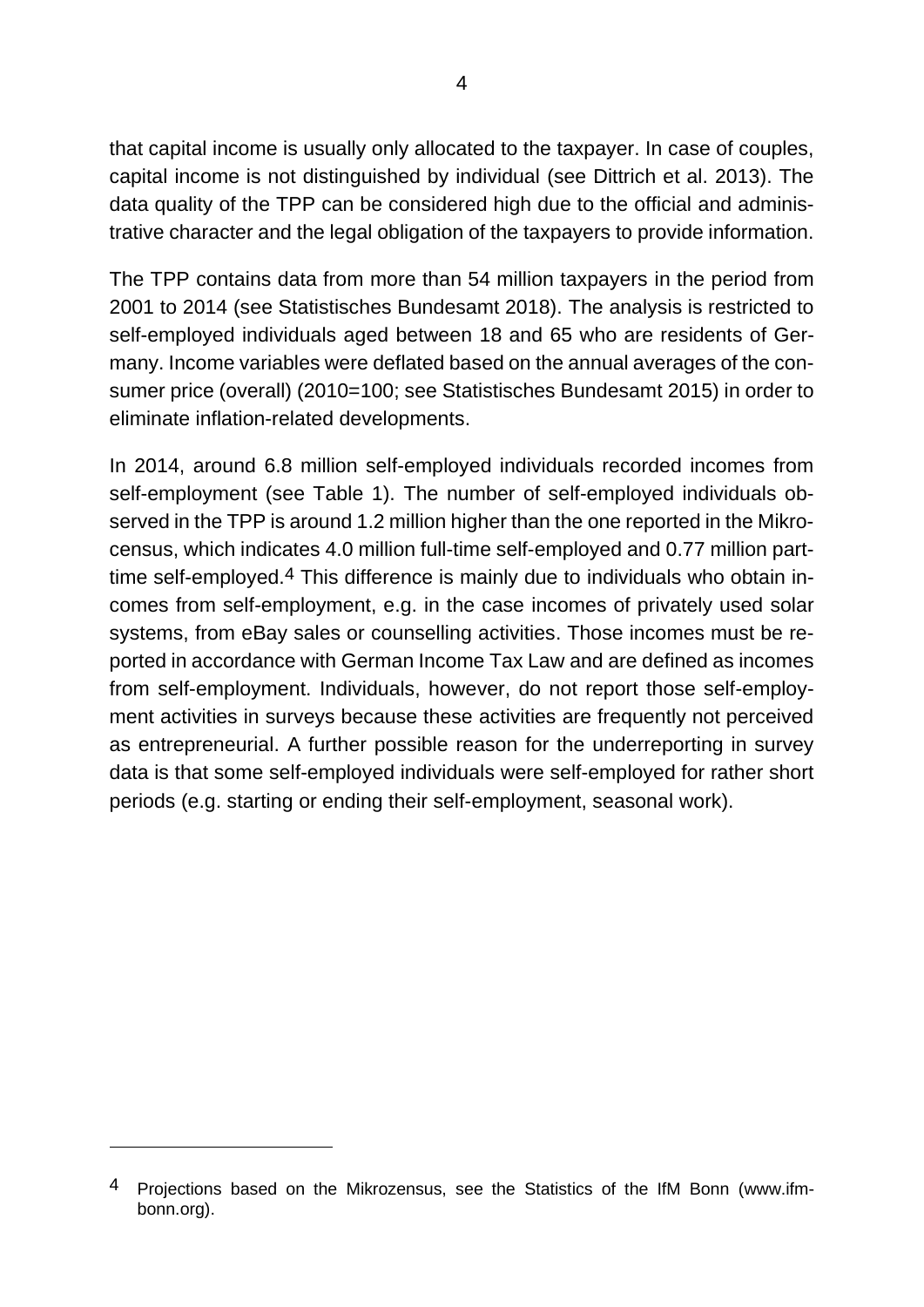|      |                | Number of individuals with incomes from<br>self-employment |                     | Sum of incomes from self-employ-<br>ment                      |        |                       |                       |  |
|------|----------------|------------------------------------------------------------|---------------------|---------------------------------------------------------------|--------|-----------------------|-----------------------|--|
|      |                | with                                                       |                     |                                                               |        | with                  |                       |  |
|      | total          | negative in-<br>comes                                      | positive<br>incomes | share of<br>self-em-<br>ployed<br>with<br>positive<br>incomes | total. | negative in-<br>comes | positive in-<br>comes |  |
| Year |                | in thousands                                               |                     | in %                                                          |        | bn. €                 |                       |  |
| 2001 | 5,590          | 1,239                                                      | 4,351               | 77.8                                                          | 134.8  | $-17.7$               | 152.5                 |  |
| 2002 | 5,765          | 1,313                                                      | 4,451               | 77.2                                                          | 133.3  | $-15.8$               | 149.1                 |  |
| 2003 | 5,889          | 1,367                                                      | 4,522               | 76.8                                                          | 132.8  | $-13.6$               | 146.4                 |  |
| 2004 | 6,202          | 1,398                                                      | 4,803               | 77.5                                                          | 143.5  | $-12.5$               | 156.0                 |  |
| 2005 | 6,350          | 1,369                                                      | 4,981               | 78.4                                                          | 156.3  | $-10.8$               | 167.1                 |  |
| 2006 | 6,417          | 1,294                                                      | 5,123               | 79.8                                                          | 165.4  | $-9.1$                | 174.5                 |  |
| 2007 | 6,504          | 1,240                                                      | 5,264               | 80.9                                                          | 172.3  | $-9.4$                | 181.7                 |  |
| 2008 | 6,524          | 1,255                                                      | 5,268               | 80.8                                                          | 176.4  | $-10.2$               | 186.6                 |  |
| 2009 | 6,571          | 1,340                                                      | 5,232               | 79.6                                                          | 160.4  | $-10.2$               | 170.6                 |  |
| 2010 | 6,697          | 1,340                                                      | 5,357               | 80.0                                                          | 171.0  | $-8.7$                | 179.6                 |  |
| 2011 | 6,840          | 1,324                                                      | 5,516               | 80.6                                                          | 179.6  | $-7.7$                | 187.3                 |  |
| 2012 | 6,898          | 1,234                                                      | 5,664               | 82.1                                                          | 180.3  | $-7.1$                | 187.4                 |  |
| 2013 | 6,919<br>1,232 |                                                            | 5,687               | 82.2                                                          | 181.9  | $-6.8$                | 188.8                 |  |
| 2014 | 6,800          | 1,159                                                      | 5,641               | 83.0                                                          | 188.4  | $-6.2$                | 194.6<br>© IfM Bonn   |  |

| Table 1: |      |  | Individuals with incomes from self-employment in period 2001 to |  |  |
|----------|------|--|-----------------------------------------------------------------|--|--|
|          | 2014 |  |                                                                 |  |  |

Source: RDC of the Federal Statistical Office and Statistical Offices of the Länder, Taxpayer-Panel 2001-2014, own calculations.

About 1.2 million (17%) of the 6.8 million self-employed generated negative incomes from self-employment activities. Their losses amounted to € 6.2 billion. Over time, both the proportion of those who generate negative income from selfemployment and the total losses have decreased.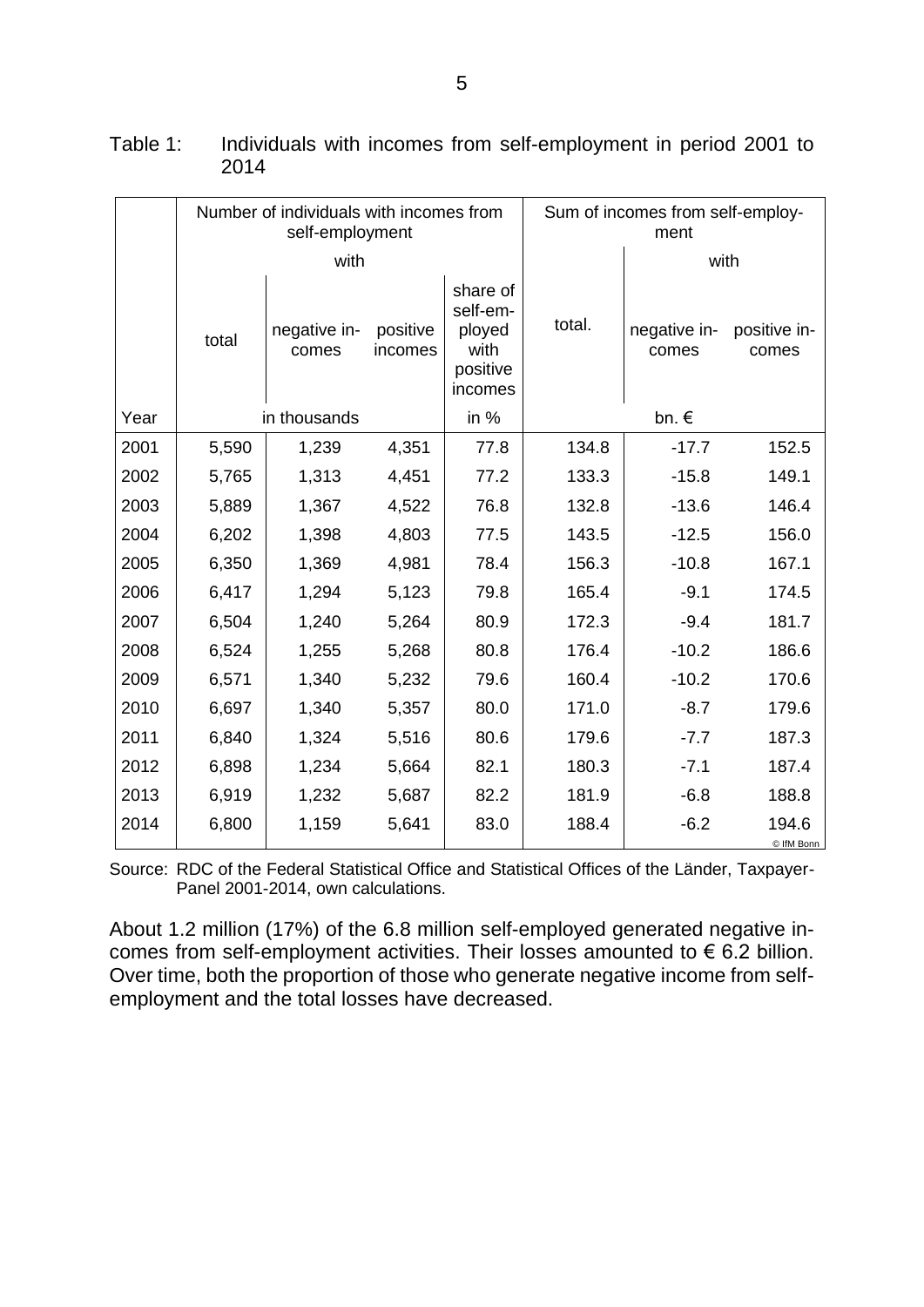#### <span id="page-15-0"></span>**3 The income situation of the self-employed from 2001 to 2014**

In this chapter, we examine the income situation of the self-employed in detail. At first, we concentrate on the incomes from self-employment, which must not be examined in isolation, particularly when considering the capability to create provisions for retirement. We therefore also analyze the overall income situation of the self-employed on an individual level as well as in the household context. Finally, we address potentially fluctuating incomes of self-employed individuals and its relevance for retirement provision.

#### <span id="page-15-1"></span>**3.1 Incomes of the self-employed**

#### <span id="page-15-2"></span>**3.1.1 Incomes from self-employment**

In this section, we consider the reported incomes, which are solely attributable to self-employment. Further potential incomes are not yet considered. As expected, the incomes from self-employment differ considerably. The distribution of incomes from self-employment is positively skewed. The positive skewness increased over time (see Figure 1 and Table A1 in the appendix): While the median was just under 6,000 in 2001, around four times lower than the average (about €24,000), it had fallen to around €4,700 by 2014 – while the average increased at the same (roughly  $\epsilon$ 28,000).<sup>5</sup>

<sup>5</sup> Note that we consider the arithmetic mean, when referring to the average. When referring to the median, we consider the value that separates the higher half of incomes from the lower half.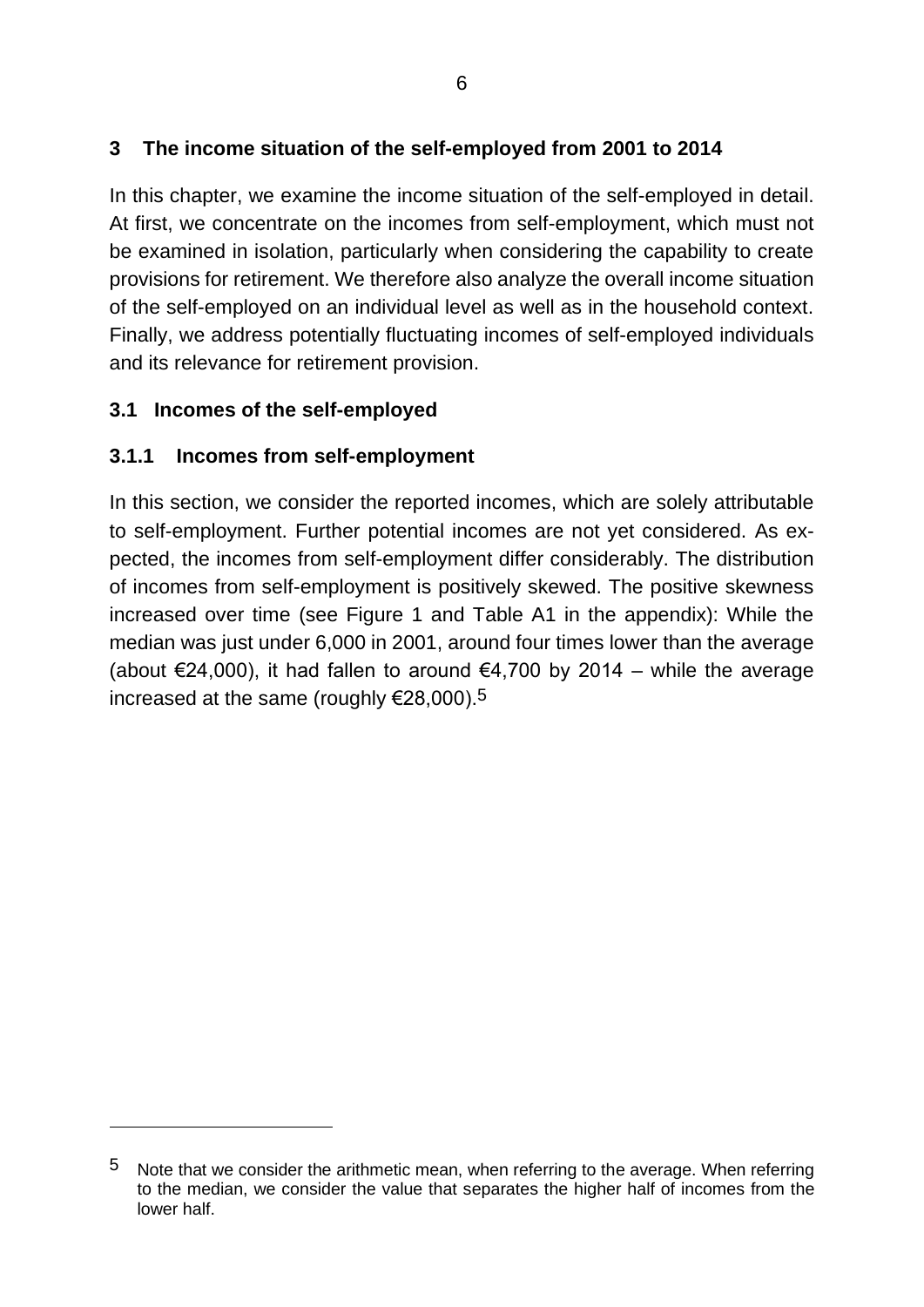

Figure 1: Development of deflated incomes from self-employment from 2001 to 2014

Source: RDC of the Federal Statistical Office and Statistical Offices of the Länder, Taxpayer-Panel 2001-2014, own calculations.

There is no general answer to the extent to which the above-mentioned development is problematic. On the one hand, the declining median value could be indicative of generally declining incomes from self-employment. On the other hand, it is also possible that the number of self-employed individuals working part-time or in addition to their regular jobs has risen significantly. The first scenario can be regarded more critically than the second when considering the capability to build-up retirement provisions.

In the following, we examine the development of incomes from self-employment by consideration of eight income classes. The lowest class describes negative incomes from self-employment. The threshold of €5,000 per year is roughly equivalent to the amount that can be earned with a minor (dependent) activity.6 Incomes from self-employment that are permanently below this threshold suggest that the self-employed individuals are not the taxpayer's primary source of income. The threshold value of 10,000 € is based on the basic allowance under

<sup>6</sup> Until 2012, the monthly earnings limit was €400 (€4,800 per year). From 2013, it was changed to  $450 \in (5,400 \in \text{per year}).$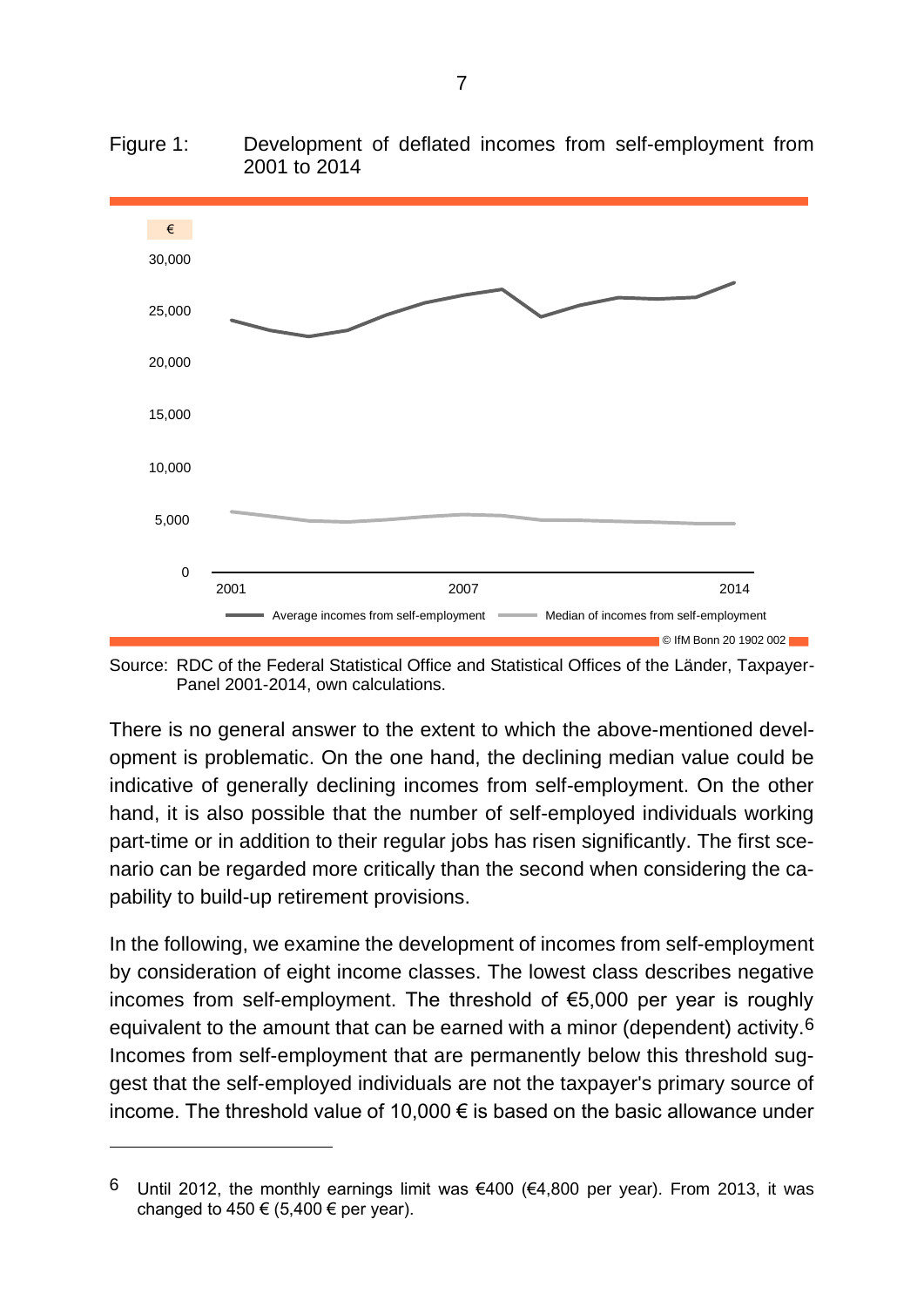income tax law, which is intended to ensure that the minimum subsistence level remains tax-free (in the following, we simply use the term subsistence level). Incomes below this threshold are presumed not to be adequate to create an adequate old-age provision. Since we also consider possible partner income in the further course of the study, we draw the next limit at 20,000  $\epsilon$ , i.e. the basic tax-free amount for both persons. The other limits are based on the basic values of the statutory pension insurance (GRV). The limit of 30,000 indicates the average income that was set as the basis in 2014 of a self-employed individual in the statutory pension insurance.<sup>7</sup> The amount of 65,000  $\epsilon$  per year describes approximately the maximum value, up to which retirement provision contributions must be deposited in the GRV (Beitragsbemessungsgrenze). $8$  This amount is doubled to 130.000  $\epsilon$  per year for couples.

The proportion of self-employed individuals with losses declined over time (cf. Figure 2). The proportion of self-employed individuals with positive incomes up to €5,000, in turn, increased sharply: In 2001, around 1.5 million self-employed individuals achieved positive incomes below €5,000. This number had risen to 2.3 million in 2014 (see Table A2 in the appendix). The changes in the other classes have been smaller.

<sup>7</sup> The reference value for members of the pension insurance scheme was set to 33,180  $\epsilon$ per year in 2014 in West Germany and 28,140 € per year in the East Germany. For the year 2014, an average annual income of 34,857 € was set as the basis of assessment in the statutory pension insurance (see Appendix 1 in SGB VI).

<sup>8</sup> The actual upper income threshold has risen within the observation period, so that we have used an approximation here.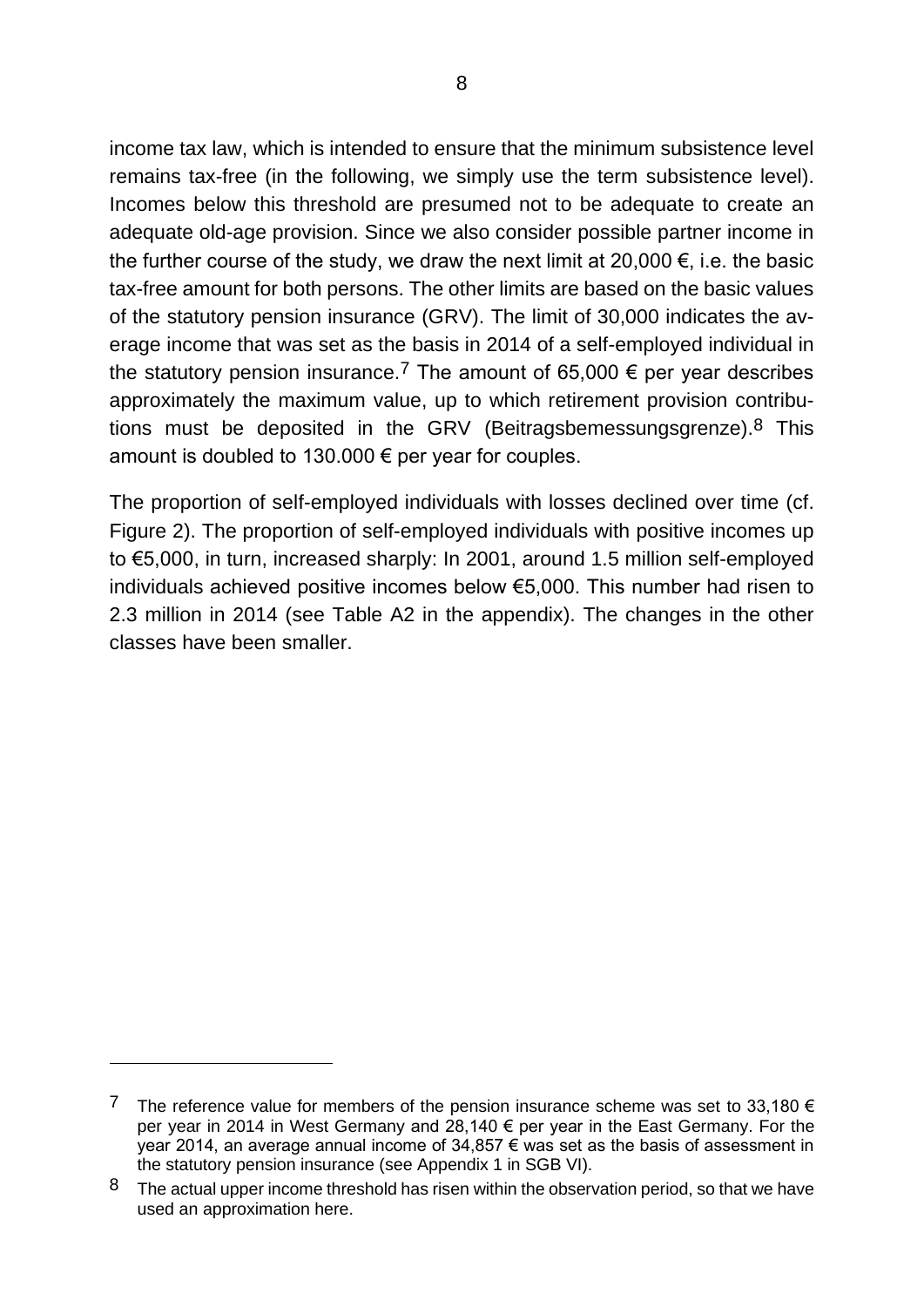#### Figure 2: Fraction of self-employed by income classes (in %): Income from self-emplyoment



Source: RDC of the Federal Statistical Office and Statistical Offices of the Länder, Taxpayer-Panel 2001-2014, own calculations.

The share of self-employed individuals with incomes from self-employment below the basic tax-free allowance to secure the minimum subsistence level (€10,000 per year) amounted to about 60% in the considered time period. In all years, more than half of all self-employed individuals are not able to provide for old age purely with their incomes from self-employment. However, it cannot be concluded that more than half of the self-employed individuals cannot build-up savings for old age on a long-term basis, since incomes from self-employment might fluctuate over time. Besides, possible partner incomes and potential other sources of income of the self-employed individuals are not considered yet. The latter point is of special interest when taking the above-mentioned sharp rise in the number of self-employed individuals with low incomes from self-employment into account. If exactly those self-employed achieve additional incomes (e.g. from dependent employment), this could be an indication of an increase of parttime self-employment. In such cases, conclusions about the capability of retirement provisions should not be based solely on the incomes obtained in entrepreneurial activities.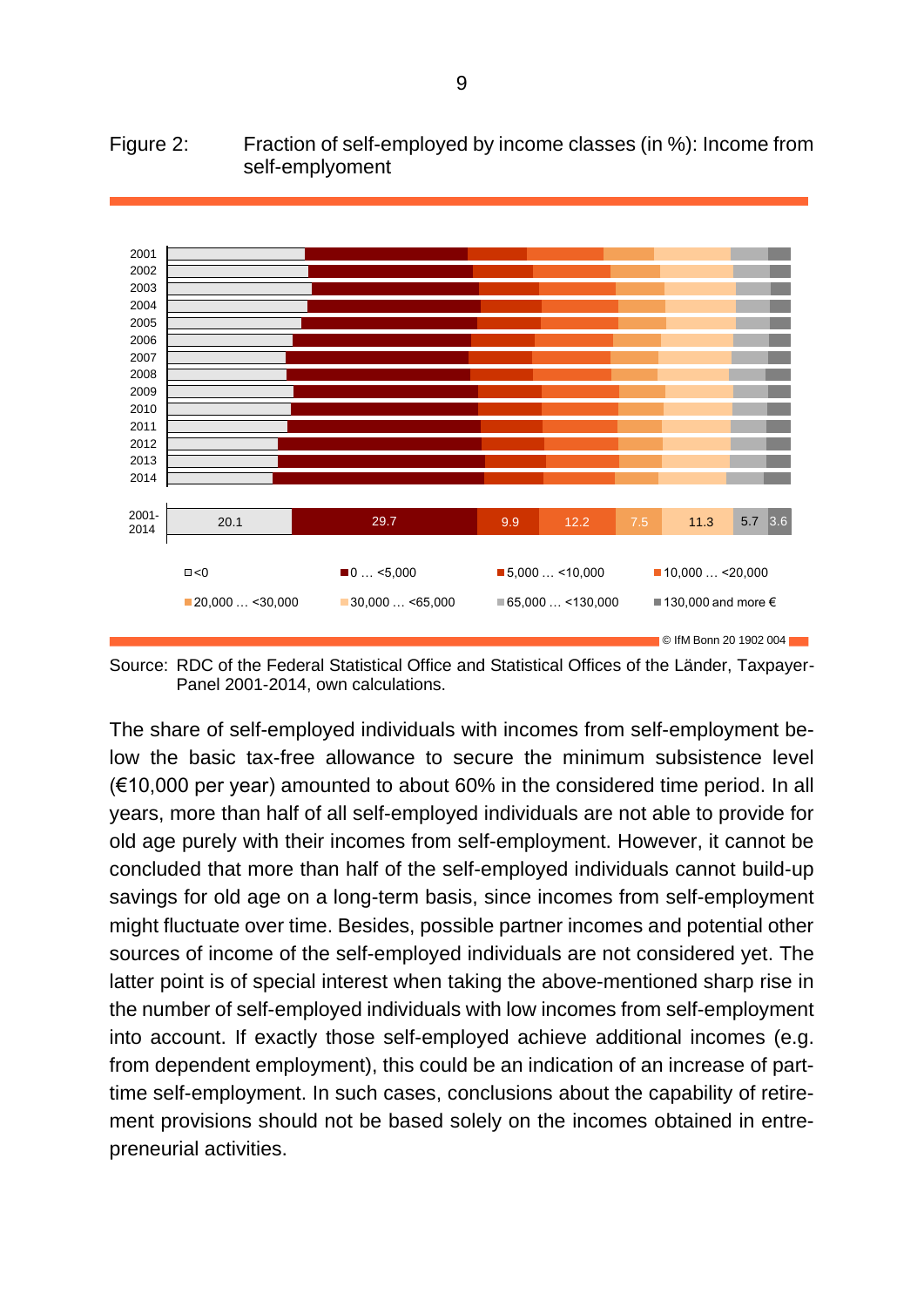#### <span id="page-19-0"></span>**3.1.2 Total incomes of the self-employed**

As shown in the previous section, around 60% of self-employed individuals have incomes from self-employment below the basic tax-free allowance. For those individuals it might be hard to build-up any retirement provisions if no additional incomes are available. In the course of this section, we will therefore examine additional sources of income and individual total incomes.

Six in ten self-employed individuals not only obtain incomes from self-employment. In most cases, individuals earn wages from dependent employment (see table 2). In fact, as many as 44 % of all self-employed individuals receive wages in addition to their incomes from self-employment. However, the wages differ significantly by the level of incomes from self-employment: Particularly individuals with very low incomes from self-employment (up to  $5,000 \in \mathbb{R}$ ) are comparably often engaged as paid employees (more than two thirds, see Figure 3).



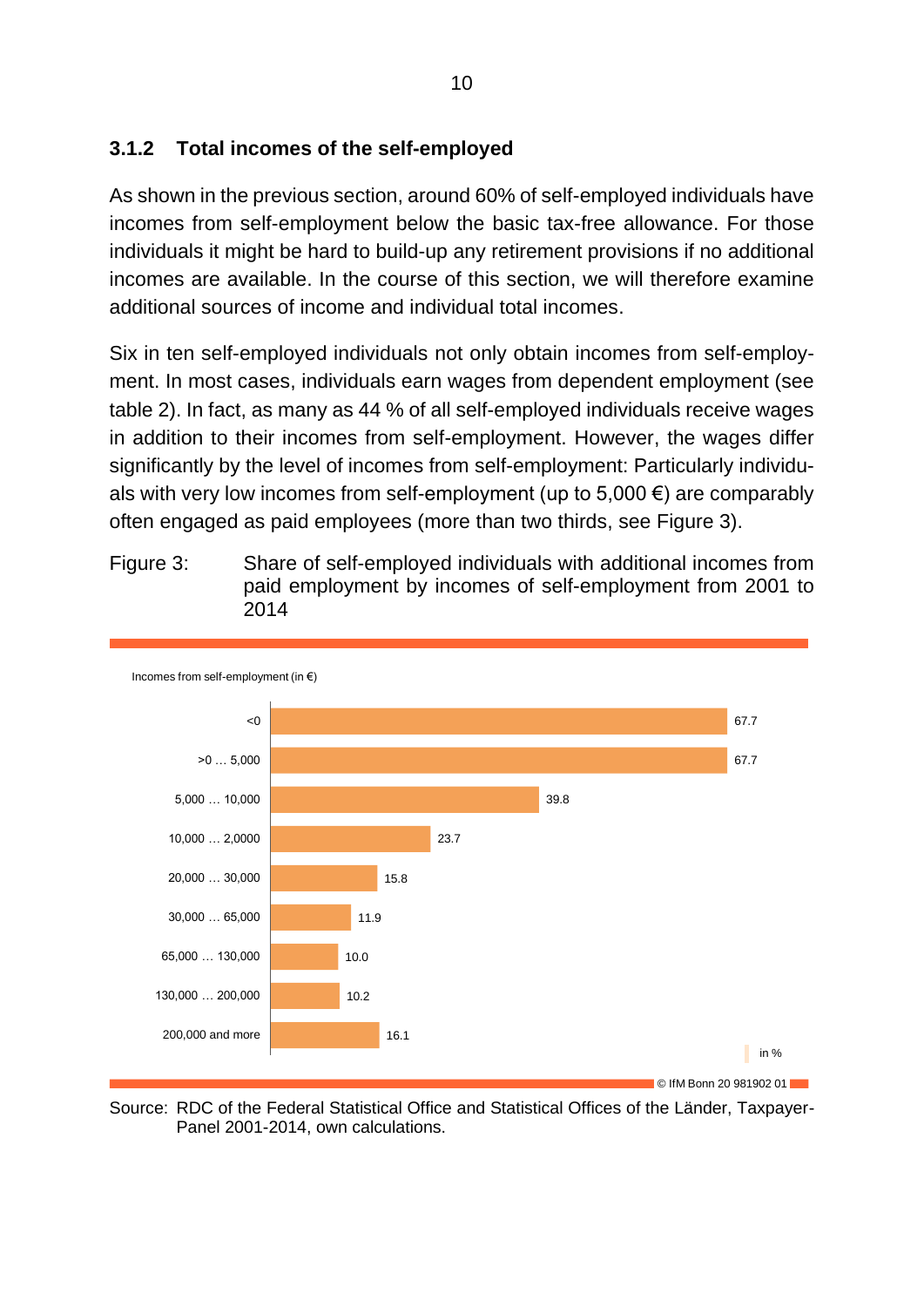| Year   | Self-                             | with incomes from            |                     |                                            |      |                     |                       |  |  |  |
|--------|-----------------------------------|------------------------------|---------------------|--------------------------------------------|------|---------------------|-----------------------|--|--|--|
|        | employed                          | paid employ-<br>ment (wages) |                     | Renting and lea-<br>sing                   |      | capital assets      | additional<br>incomes |  |  |  |
|        |                                   |                              | positive<br>incomes | negative<br>positive<br>incomes<br>incomes |      | negative<br>incomes |                       |  |  |  |
|        | Total num-<br>ber in<br>thousands |                              | Share in %          |                                            |      |                     |                       |  |  |  |
| 2001   | 5,590                             | 44.1                         | 11.5                | 16.7                                       | 12.1 | 1.0                 | 37.3                  |  |  |  |
| 2002   | 5,765                             | 43.8                         | 11.6                | 16.2                                       | 10.4 | 1.1                 | 38.2                  |  |  |  |
| 2003   | 5,889                             | 43.1                         | 11.9                | 15.7                                       | 9.7  | 0.9                 | 39.2                  |  |  |  |
| 2004   | 6,202                             | 42.0                         | 12.2                | 14.6                                       | 10.2 | 1.0                 | 40.4                  |  |  |  |
| 2005   | 6,350                             | 41.4                         | 12.5                | 13.8                                       | 10.2 | 0.9                 | 41.4                  |  |  |  |
| 2006   | 6,417                             | 41.4                         | 12.6                | 13.2                                       | 10.7 | 1.1                 | 41.3                  |  |  |  |
| 2007   | 6,504                             | 42.1                         | 13.1                | 12.5                                       | 17.8 | 1.1                 | 38.8                  |  |  |  |
| 2008   | 6,524                             | 42.8                         | 13.3                | 12.1                                       | 19.2 | 1.2                 | 37.8                  |  |  |  |
| 2009   | 6,571                             | 43.4                         | 13.7                | 11.4                                       | 4.7  | 0.1                 | 41.7                  |  |  |  |
| 2010   | 6,697                             | 44.3                         | 14.2                | 10.8                                       | 4.1  | 0.1                 | 41.4                  |  |  |  |
| 2011   | 6,840                             | 45.6                         | 14.7                | 10.4                                       | 4.0  | 0.1                 | 40.3                  |  |  |  |
| 2012   | 6,898                             | 46.6                         | 15.4                | 9.9                                        | 3.9  | 0.1                 | 39.5                  |  |  |  |
| 2013   | 6,919                             | 47.5                         | 15.9                | 9.4                                        | 3.4  | 0.1                 | 38.9                  |  |  |  |
| 2014   | 6,800                             | 48.6                         | 16.9                | 8.8                                        | 2.9  | 0.1                 | 37.9                  |  |  |  |
| Period |                                   | 44.1                         | 13.6                | 12.4                                       | 8.6  | 0.6                 | 39.6<br>© IfM Bonn    |  |  |  |

Table 2: Self-employed with additional incomes

*Italic*: Under-reporting due to changes in the taxation of capital income.

Source: RDC of the Federal Statistical Office and Statistical Offices of the Länder, Taxpayer-Panel 2001-2014, own calculations.

The detailed analysis of wages from paid employment reveals that these earnings are partly substantial – especially among those individuals with low incomes from self-employment (see Table 3).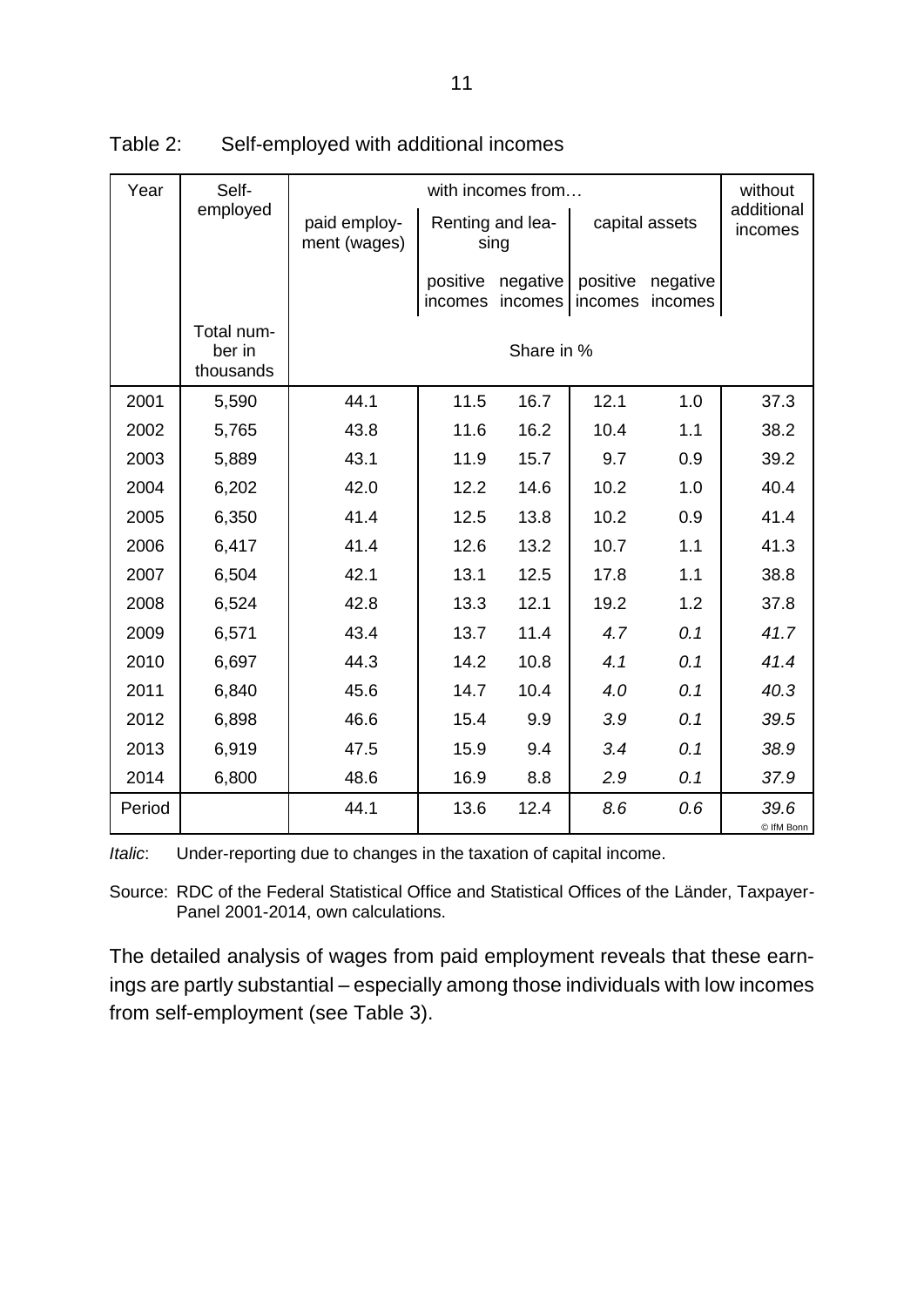| Individuals with in-<br>comes from self-         |                  |                     | Individuals with gross wages from paid employment<br>amount from  to  (in $\epsilon$ ) |                      |                      |                   |                    |                        |       |                                                   |
|--------------------------------------------------|------------------|---------------------|----------------------------------------------------------------------------------------|----------------------|----------------------|-------------------|--------------------|------------------------|-------|---------------------------------------------------|
| employment<br>amount from to<br>(in $\epsilon$ ) | $\prec$<br>5,000 | $5,000 -$<br>10,000 | 10,000<br>20,000                                                                       | $20,000 -$<br>30,000 | $30,000 -$<br>65,000 | 65,000<br>130,000 | 130,000<br>200,000 | 200,000<br>and<br>more | Total | Share with<br>respect to<br>all observa-<br>tions |
|                                                  |                  |                     |                                                                                        |                      | share by row in %    |                   |                    |                        |       | in $%$                                            |
| < 0                                              | 6.4              | 6.2                 | 13.2                                                                                   | 16.0                 | 41.9                 | 12.8              | 2.1                | 1.4                    | 100.0 | 30.9                                              |
| $>0 - 5,000$                                     | 9.2              | 7.3                 | 13.5                                                                                   | 15.1                 | 40.8                 | 11.9              | 1.4                | 0.8                    | 100.0 | 45.5                                              |
| $5,000 - 10,000$                                 | 14.9             | 11.0                | 15.2                                                                                   | 13.5                 | 31.3                 | 11.4              | 1.6                | 1.1                    | 100.0 | 8.9                                               |
| $10,000 - 20,000$                                | 15.9             | 11.7                | 15.6                                                                                   | 12.4                 | 27.5                 | 13.2              | 2.3                | 1.5                    | 100.0 | 6.6                                               |
| 20,000 - 30,000                                  | 15.7             | 11.5                | 15.2                                                                                   | 11.5                 | 25.2                 | 15.5              | 3.3                | 2.1                    | 100.0 | 2.7                                               |
| $30,000 - 65,000$                                | 14.4             | 10.5                | 14.1                                                                                   | 10.5                 | 23.1                 | 18.9              | 5.2                | 3.4                    | 100.0 | 3.1                                               |
| 65,000 - 130,000                                 | 12.6             | 9.1                 | 12.2                                                                                   | 9.0                  | 19.6                 | 22.6              | 8.4                | 6.4                    | 100.0 | 1.3                                               |
| 130,000 - 200,000                                | 10.3             | 7.8                 | 10.7                                                                                   | 7.8                  | 17.5                 | 25.3              | 10.7               | 9.9                    | 100.0 | 0.4                                               |
| 200,000 and more                                 | 6.9              | 5.7                 | 8.4                                                                                    | 6.7                  | 16.3                 | 25.5              | 12.3               | 18.3                   | 100.0 | 0.6<br>© IfM Bonn                                 |

## Table 3: Self-employed with additional wages from paid employment

Number of observations: 39,687,967.

Sum of observations over all years.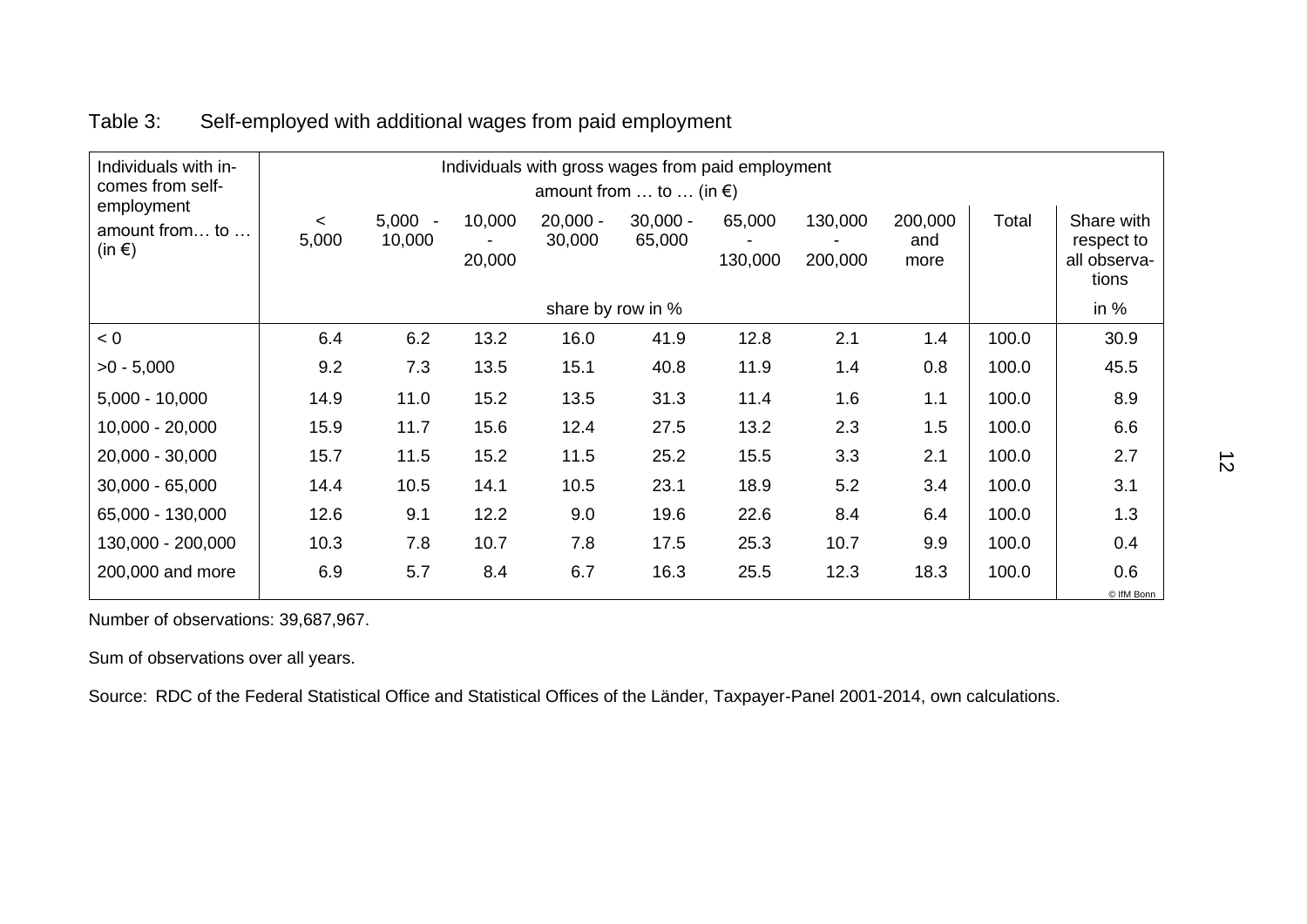More than half of individuals with incomes from self-employment of less than 5,000 € received a gross wage of more than 30,000 €. This applies to roughly 45 % of the persons with a profit income between 5,000 and 20,000  $\epsilon$ .

The combination of low incomes from self-employment and, at least in some cases, comparably high gross wages indicates that a substantial portion of these persons are primarily in dependent employment, while self-employment seems to be a side job (e.g., computer scientists offering computer services or employed craftsmen performing additional repair work). In such cases, therefore, a precarious financial situation cannot be expected per se and problems in building up a retirement provision might not generally exist. However, the opposite cannot be ruled out: i.e. dependent employment is started additionally in order to keep the business running despite (temporarily) poor business conditions. Besides, note that also business founders as well as those exiting self-employment achieve incomes from self- employment as well as dependent employment during a year. In the latter cases, the income tax data indicates hybrid entrepreneurship (cf. Kay et al. 2018), whereas individuals never were active in professional activities at the same time.

In addition to wages, self-employed individuals often receive income from renting and leasing. Approximately every fourth self-employed individual has such incomes (see Table 2 and Table A3 in the appendix). The relatively high proportion of individuals with negative income from renting and leasing is probably due to tax reasons.9 Another source of income for self-employed individuals is income from capital assets (see Table 2 and Table A3 in the appendix). In principle, these could be indications of the existence of assets to secure the livelihood during the retirement phase. However, incomes from capital assets are systematically under-recorded due to tax allowances and the change in the taxation methodology in 2009. In years 2007 and 2008, at least one in five individuals paid taxes on income from capital assets (1.3 million self-employed individuals) – this number decreased sharply until 2014 due to under-reporting because of the changes in the tax law.

When examining the different sources of income, the income from self-employment often represents a fraction of the total income. In fact, the other types of income often exceed the incomes from self-employment, so that the total income

 $9$  For example, acquisition or production costs can be amortized over a period of 50 years. In the case of modernization expenses, the corresponding period is significantly shorter.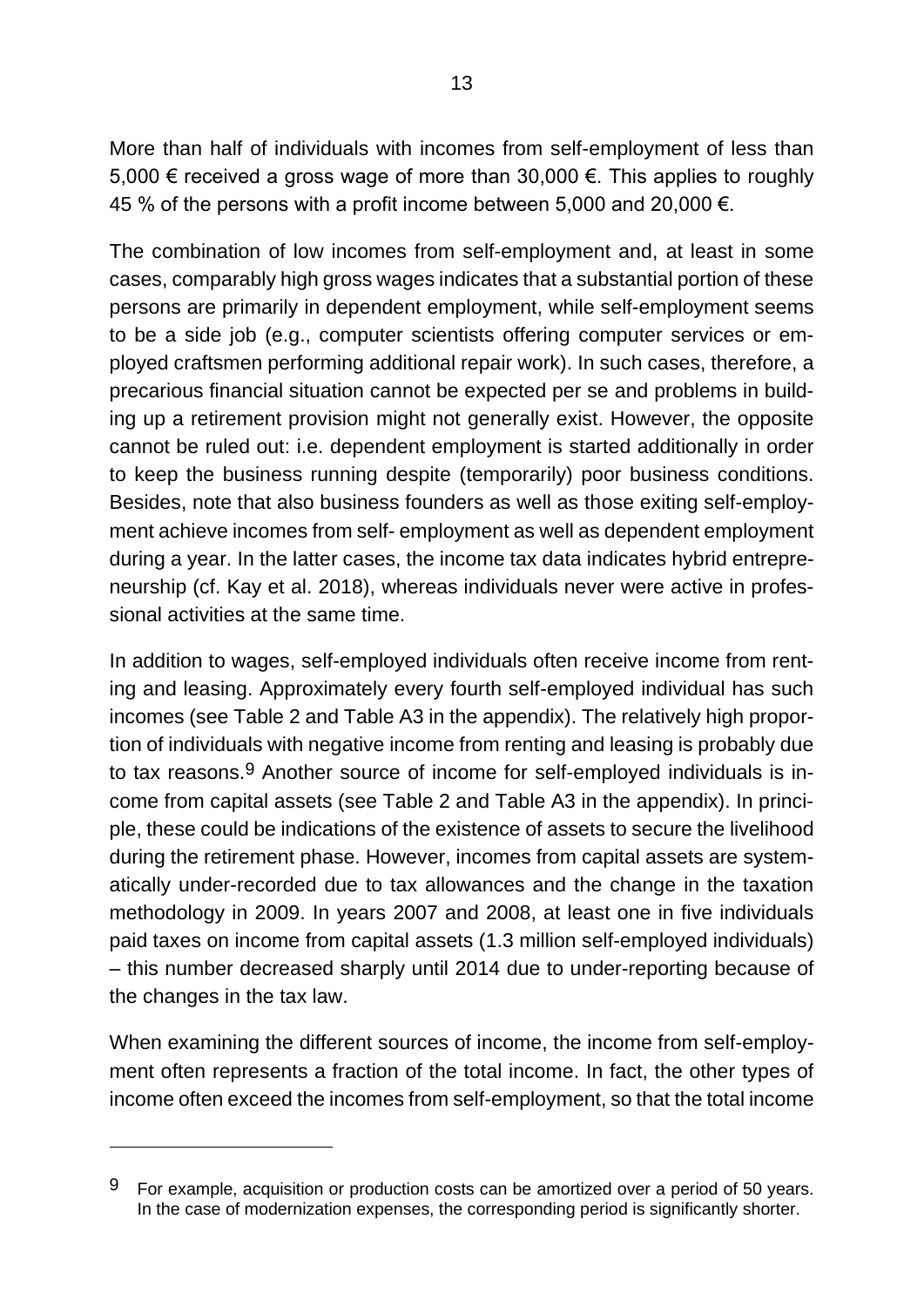can be decent (see Tables 4 and A4): The average of the total incomes (about 45.000  $€$ ) exceeds the average of the profit incomes considerably (approximately 25,000 €). The discrepancy is even more pronounced for the respective median values, whereby the median of total income (25,336 €) is approximately five times as high as the incomes from self-employment  $(5,071 \in)$ . This indicates that many self-employed individuals with low incomes from self-employment achieve an adequate income, albeit not a very high one.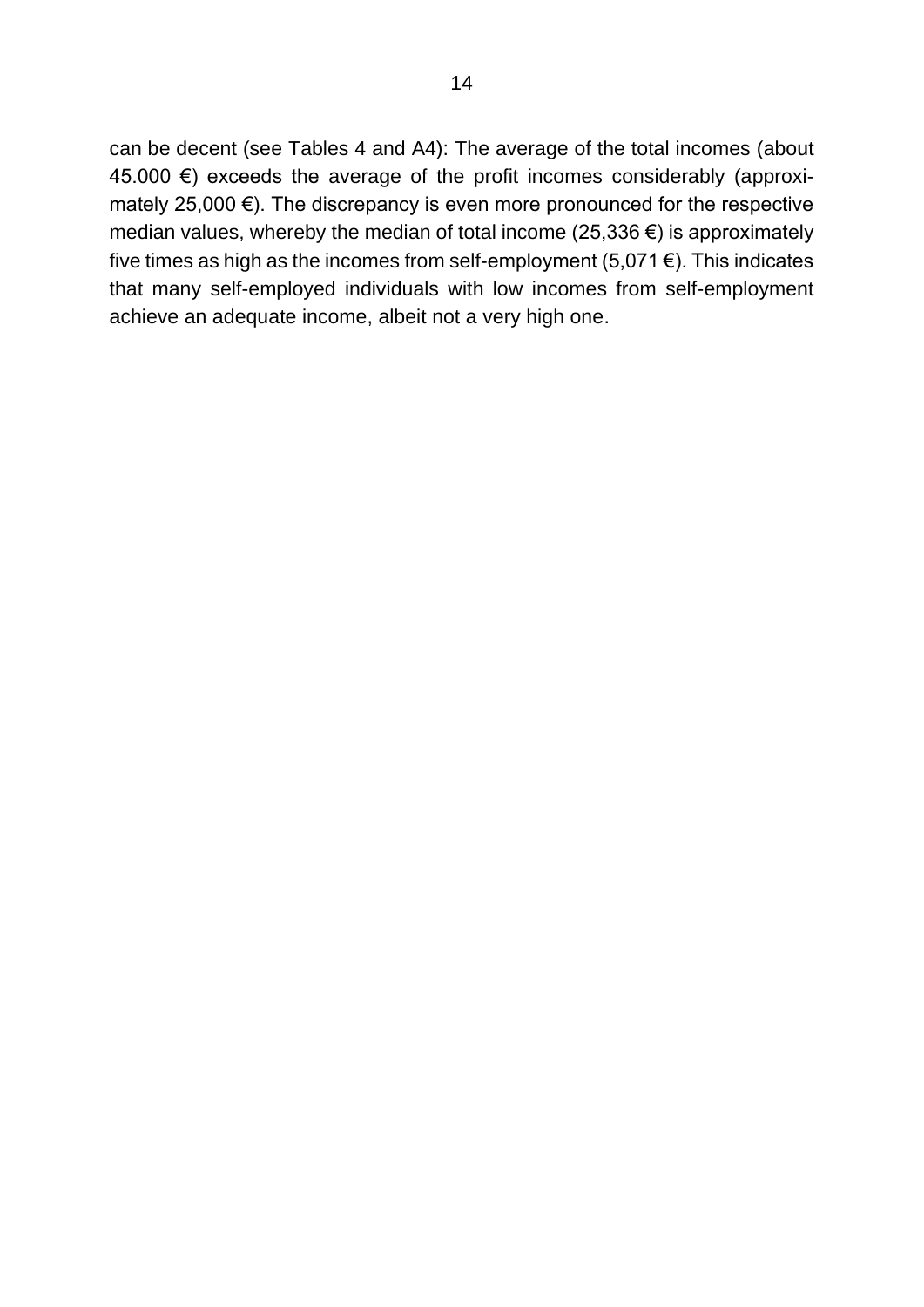|                        | indivi-<br>duals    |               |           |                |       |        | Total income by percentile |        |        |         |                       |
|------------------------|---------------------|---------------|-----------|----------------|-------|--------|----------------------------|--------|--------|---------|-----------------------|
| Year                   |                     | mean          | p1        | p <sub>5</sub> | p10   | p25    | p50<br>(median)            | p75    | p90    | p95     | p99                   |
|                        | in<br>thousa<br>nds | in $\epsilon$ |           |                |       |        | in $\epsilon$              |        |        |         |                       |
| 2001                   | 5,590               | 47,334        | $-13,184$ | 2              | 2,517 | 11,193 | 27,431                     | 50,670 | 90,561 | 136,316 | 342,632               |
| 2002                   | 5,765               | 44,543        | $-14,157$ | $\pmb{0}$      | 2,133 | 10,453 | 26,419                     | 49,426 | 87,657 | 131,025 | 314,658               |
| 2003                   | 5,889               | 43,097        | $-13,266$ | 0              | 1,691 | 9,657  | 25,554                     | 48,600 | 86,268 | 128,712 | 301,973               |
| 2004                   | 6,202               | 41,392        | $-22,312$ | $-2,992$       | 330   | 7,679  | 23,669                     | 47,211 | 85,202 | 128,641 | 310,443               |
| 2005                   | 6,350               | 42,943        | $-19,058$ | $-2,414$       | 501   | 7,735  | 23,230                     | 46,805 | 85,278 | 129,891 | 325,041               |
| 2006                   | 6,417               | 44,202        | $-16,000$ | $-1,706$       | 791   | 8,176  | 23,748                     | 47,662 | 87,134 | 133,297 | 337,413               |
| 2007                   | 6,504               | 45,695        | $-14,958$ | $-1,180$       | 1,107 | 8,706  | 24,512                     | 48,615 | 89,849 | 138,656 | 351,168               |
| 2008                   | 6,524               | 46,862        | $-14,440$ | $-880$         | 1,324 | 9,021  | 24,791                     | 49,264 | 92,435 | 144,002 | 368,076               |
| 2009                   | 6,571               | 42,804        | $-14,559$ | $-956$         | 1,209 | 8,734  | 24,049                     | 47,512 | 87,835 | 134,955 | 324,727               |
| 2010                   | 6,697               | 44,340        | $-12,623$ | $-654$         | 1,443 | 9,105  | 24,533                     | 48,456 | 89,267 | 136,974 | 332,817               |
| 2011                   | 6,840               | 45,836        | $-10,758$ | $-239$         | 1,881 | 9,794  | 25,567                     | 49,743 | 91,448 | 140,093 | 340,729               |
| 2012                   | 6,898               | 46,370        | $-9,847$  | 1              | 2,180 | 10,251 | 26,297                     | 50,558 | 92,222 | 140,754 | 339,090               |
| 2013                   | 6,919               | 46,960        | $-9,084$  | 76             | 2,334 | 10,514 | 26,826                     | 51,306 | 93,412 | 142,443 | 345,022               |
| 2014                   | 6,800               | 49,379        | $-8,293$  | 224            | 2,752 | 11,355 | 28,157                     | 53,304 | 97,236 | 148,793 | 361,281               |
| <b>Total</b><br>period |                     | 45,168        | $-13,769$ | $-527$         | 1,501 | 9,440  | 25,336                     | 49,262 | 89,810 | 137,016 | 336,124<br>© IfM Bonn |

## Table 4: Total income of self-employed individuals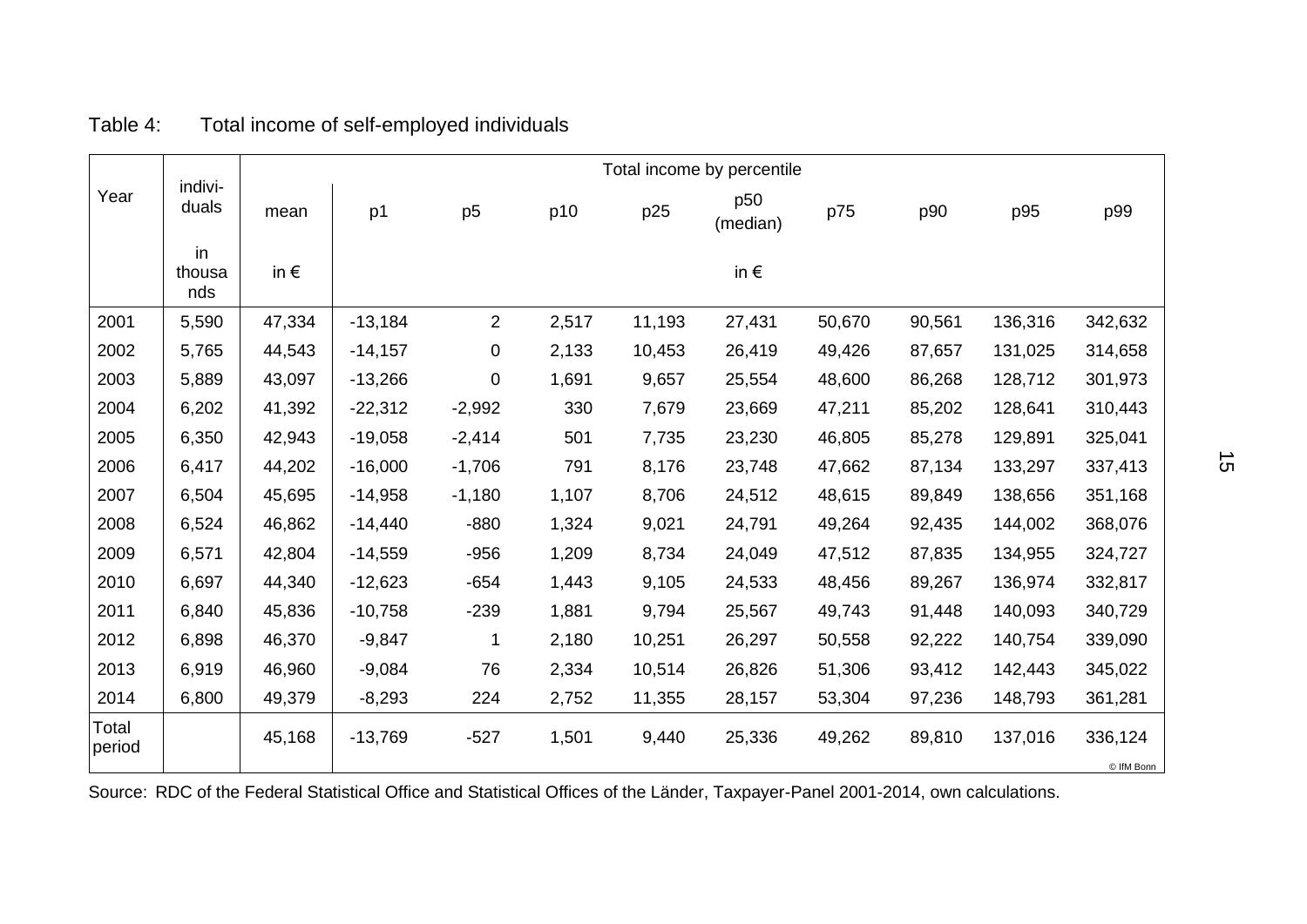With exception of the years of the economic and financial crisis, total income tended to rise more rapidly than incomes from self-employment (see Figure 4). The improvement in the income situation of self-employed individuals is thus largely attributable to an increase in the other types of income.





Source: RDC of the Federal Statistical Office and Statistical Offices of the Länder, Taxpayer-Panel 2001-2014, own calculations.

Many people with low incomes from self-employment can improve their financial situation with additional incomes. For example, only about a quarter of self-employed individuals have a total income of less than €10,000 per year (see Figure 5 and Table A4). This proportion also tended to decline slightly since the mid-2000s. The income situation of most self-employed individuals is therefore less precarious than the sometimes very low incomes from self-employment suggest at first glance. Nevertheless, the total income of a quarter of self-employed individuals is below the basic tax-free allowance. They will therefore hardly be able to build-up an adequate retirement provision on their own.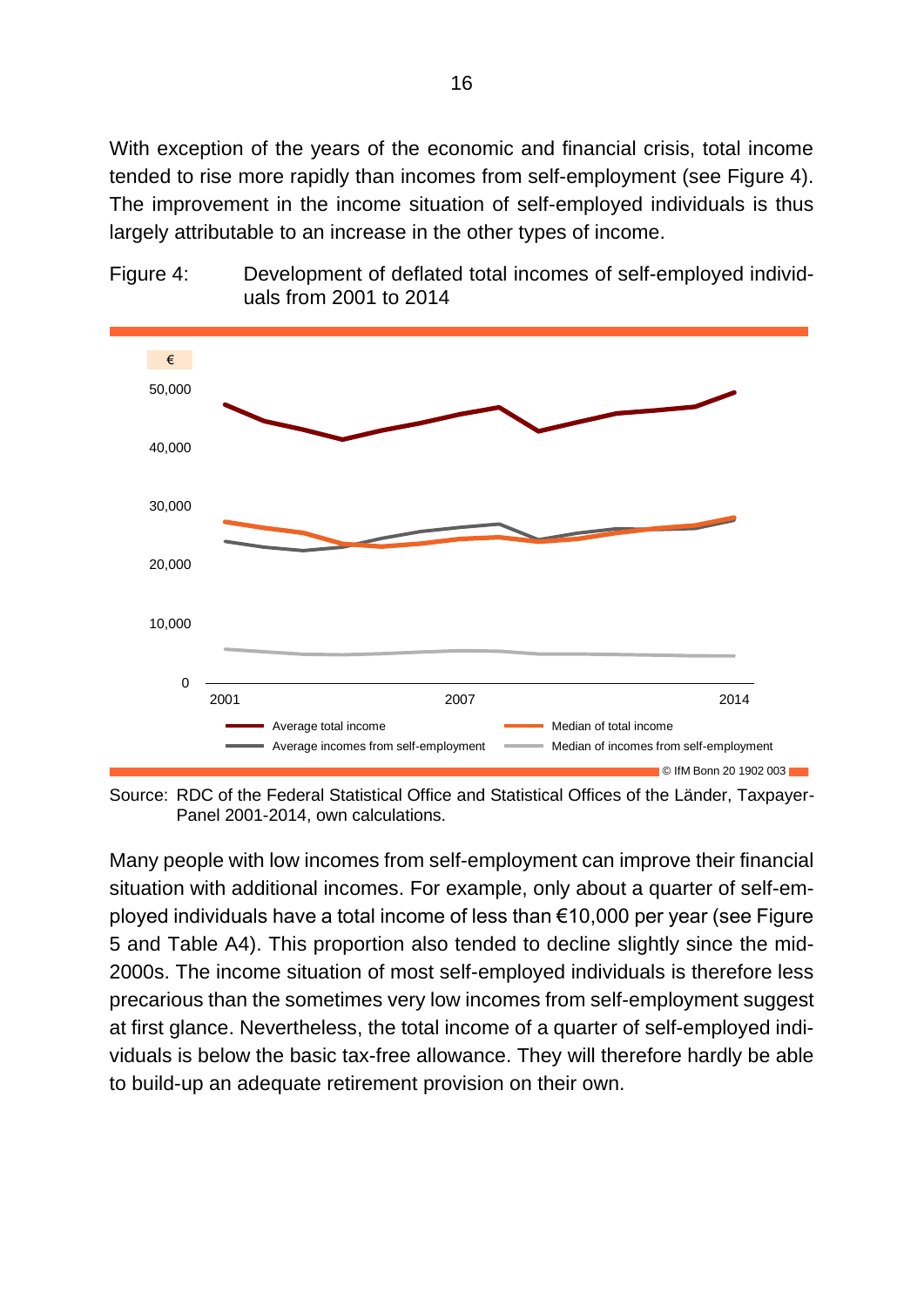

Figure 5: Fraction of self-employed by income classes (in %): Total income

Source: RDC of the Federal Statistical Office and Statistical Offices of the Länder, Taxpayer-Panel 2001-2014, own calculations.

#### <span id="page-26-0"></span>**3.2 Total income by type of taxpayer: Individual vs. joint taxation**

As was shown in the previous chapter, a considerable fraction of self-employed individuals achieves comparatively low incomes from self-employment, which seems not enough to cover their living expenses and certainly not to build up an adequate retirement provision. However, many of these people have additional incomes. Nevertheless, about each fourth of all considered self-employed individuals do not achieve incomes beyond the subsistence level, even when taking additional incomes into account. Many self-employed individuals, though, are married or live in partnerships and form an economic unit with their partners (see e.g. Carter et al. 2017). In the next step, we will therefore investigate the extent to which existing partners can support the creation of an adequate pension plan. In this regard, the TPP allows to distinguish between individually taxed taxpayers (taxpayer is one single person) and joint taxation, where the taxpayer consists of two individuals, who are living in registered partnerships or are married (joint taxation, *Zusammenveranlagung*). In the data, roughly 60% of self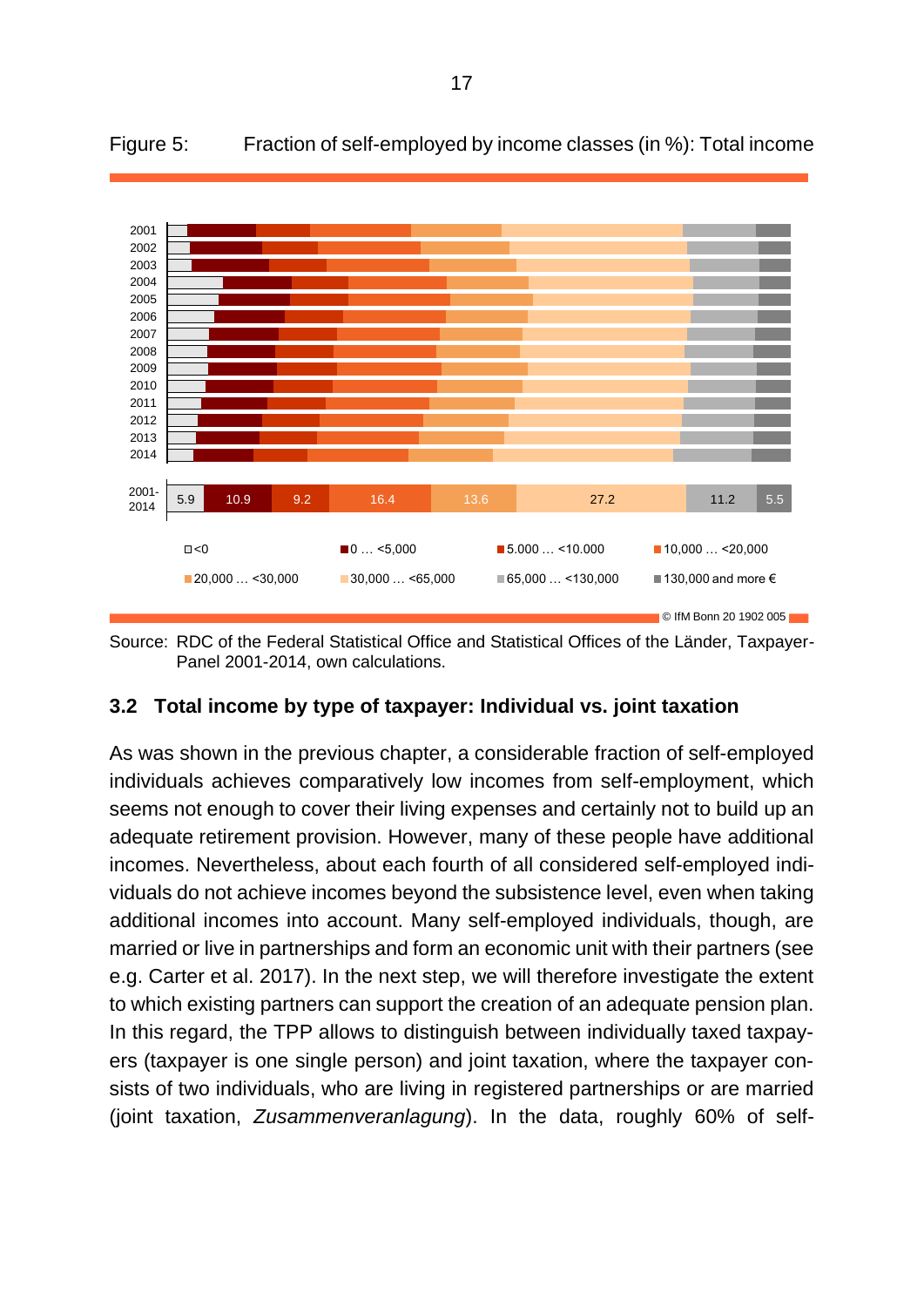employed individuals in the years 2001 to 2014 were jointly assessed with a partner.10

When differentiating between individual and joint taxation, there are clear differences between the two types of total incomes (see Table 5). Among the individually taxed self-employed individuals, only about one in three achieve a total income of at least 30,000  $\epsilon$ , which corresponds approximately to the average income in the calculation models of the GRV. In contradiction, such incomes are rare among the jointly taxed self-employed. About 87% of this group have a total income of more than 20,000 €.

|                             | total income    |                | total income<br>jointly taxed taxpayer |                 |                |  |  |
|-----------------------------|-----------------|----------------|----------------------------------------|-----------------|----------------|--|--|
| Number of ob-<br>servations | Share<br>in $%$ | Cumu-<br>lated | Number of ob-<br>servations            | Share<br>in $%$ | Cumu-<br>lated |  |  |
| 1,886,089                   | 5.3             | 5.3            | 930,820                                | 1.7             | 1.7            |  |  |
| 3,792,632                   | 10.7            | 16.0           | 991,720                                | 1.8             | 3.6            |  |  |
| 4,182,915                   | 11.8            | 27.8           | 1,296,205                              | 2.4             | 6.0            |  |  |
| 7,279,552                   | 20.5            | 48.3           | 3,858,404                              | 7.2             | 13.1           |  |  |
| 5,496,314                   | 15.5            | 63.8           | 5,749,604                              | 10.7            | 23.8           |  |  |
| 8,894,485                   | 25.1            | 88.9           | 20,594,625                             | 38.2            | 62.1           |  |  |
| 2,785,025                   | 7.8             | 96.7           | 13,885,172                             | 25.8            | 87.8           |  |  |
| 623,906                     | 1.8             | 98.5           | 3,535,373                              | 6.6             | 94.4           |  |  |
| 538,385                     | 1.5<br>100.0    |                | 3,018,946                              | 5.6             | 100.0          |  |  |
| 35,479,303                  | 100.0           |                | 53,860,869                             | 100.0           | © IfM Bonn     |  |  |
|                             |                 |                | individually taxed taxpayer            |                 |                |  |  |

Table 5: Total incomes by type of taxpayer

Source: RDC of the Federal Statistical Office and Statistical Offices of the Länder, Taxpayer-Panel 2001-2014, own calculations.

A large proportion of the self-employed with low incomes are above the (tax) subsistence level when their partner's income is considered (see Table 6). In some cases, even comparatively high couple incomes are achieved. For

<sup>10</sup> A total of 89,966,404 observations are available for incomes from self-employment, of which 54,486,311 were from individuals in registered partnerships. For total income, the numbers are marginally lower (53,860,869 of 89,340,172).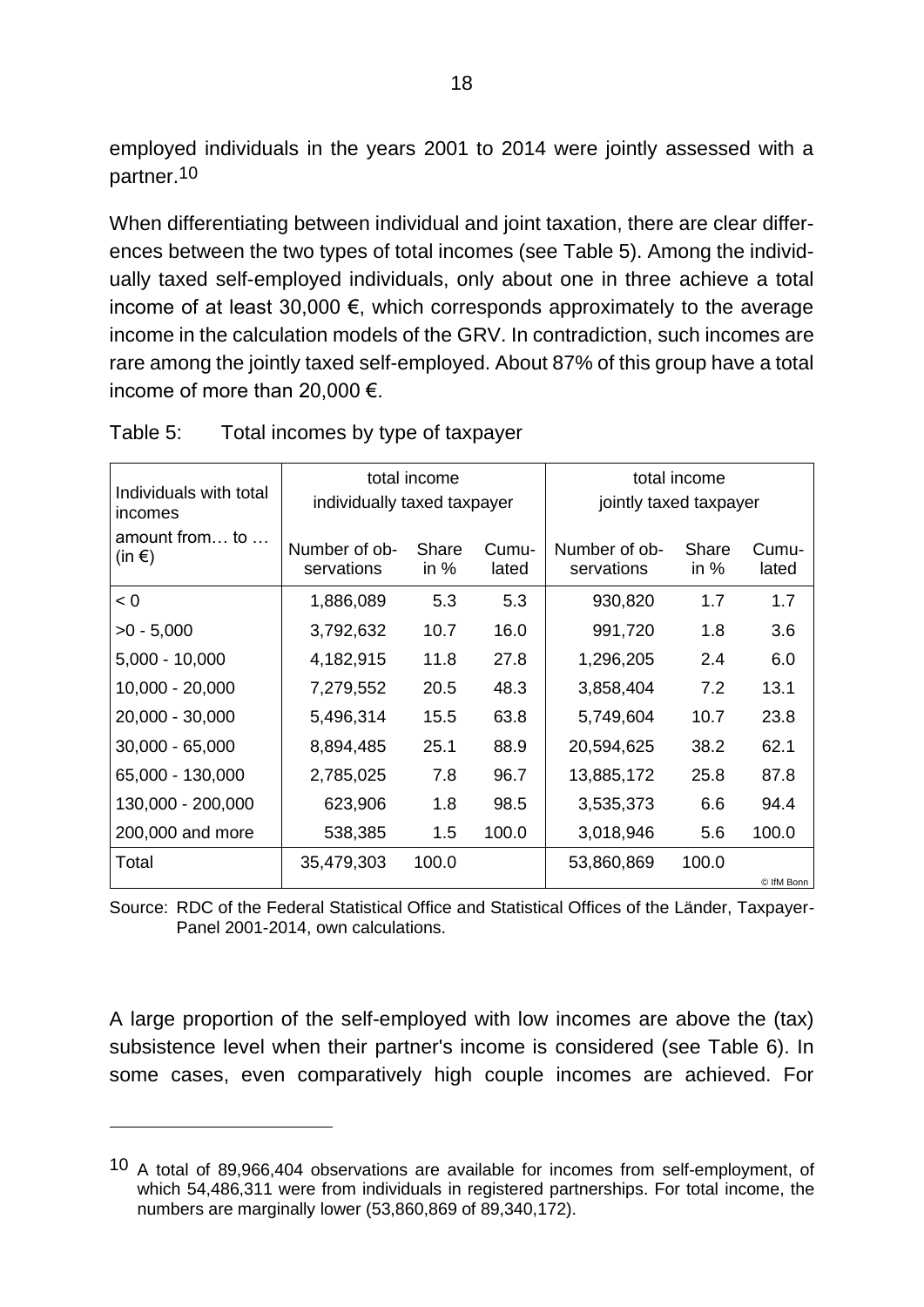example, around 19% of jointly taxed self-employed individuals with a negative total income achieve a joint total income of at least €65,000. This indicates that partner incomes might contribute to the ability to jointly build up an adequate retirement provision - even when incomes from self-employment are low. However, about one third of the jointly taxed self-employed individuals with a low total income (up to 10,000  $\epsilon$ ) do not achieve total incomes exceeding the joint subsistence level (about 20,000 €).

Almost 40% of all self-employed individuals are taxed individually. This does not necessarily mean that a partnership does not exist, as tax law allows couples to decide against a joint and in favor of an individual taxation. In most cases, however, it can be assumed that these are self-employed individuals without a partner. In this group, about one in four (27.8 %) of the self-employed achieve total incomes below the subsistence level (see Table 5).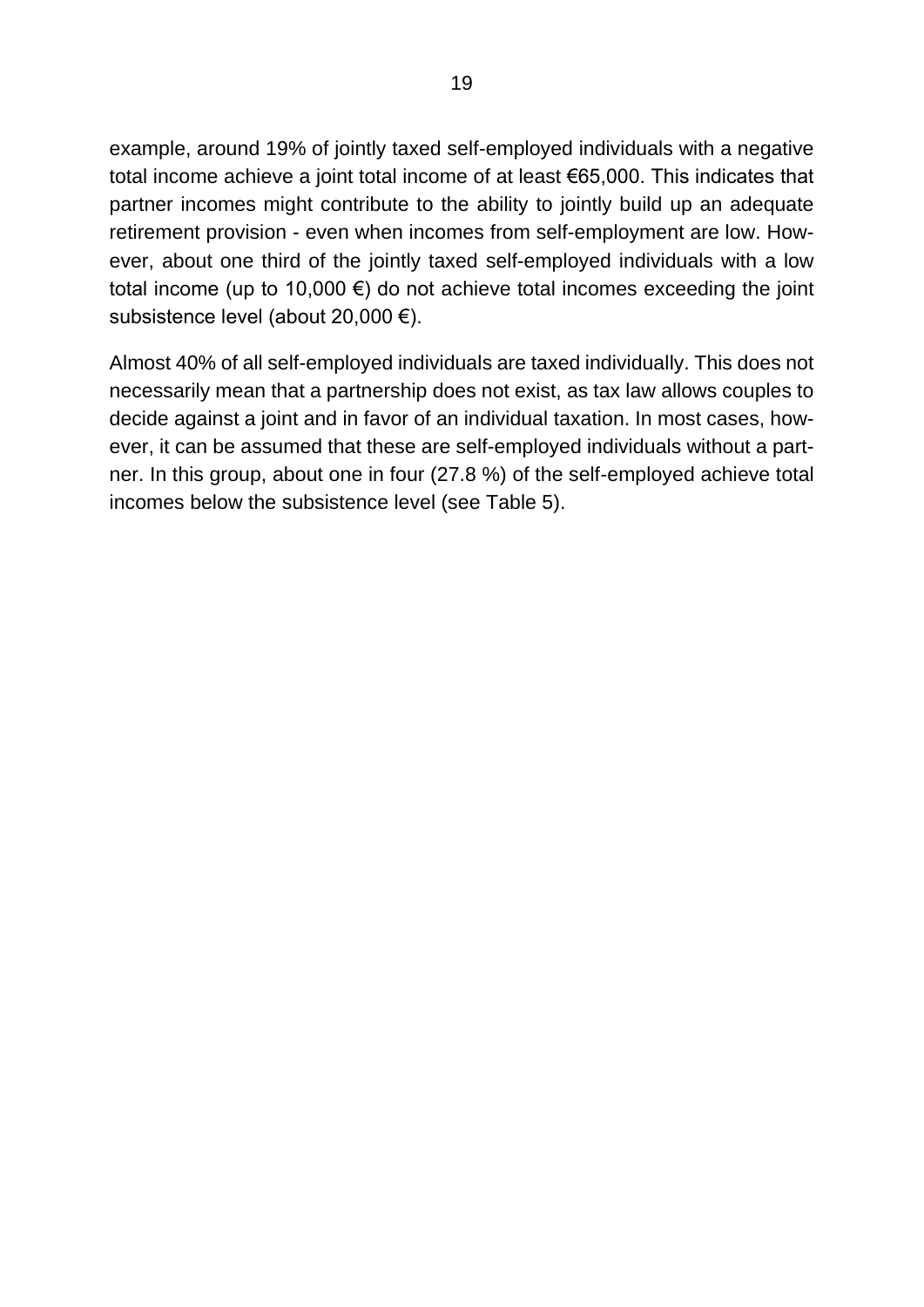| Individual total in-<br>come of self-em-<br>ployed individuals<br>amount from to<br>$\ldots$ (in $\epsilon$ ) | < 0  | $0 - 5,000$ | $5,000 -$<br>10,000 | $10,000 -$<br>20,000 | amount from to  (in $\epsilon$ )<br>$20,000 -$<br>30,000 | Joint incomes of partners in registered partnerships<br>$30,000 -$<br>65,000 | $65,000 -$<br>130,000 | 130,000 -<br>200,000 | 200,000<br>and more | Total | Share<br>with re-<br>spect to<br>all obser-<br>vations<br>in $%$ | Share<br>w.r.t. in-<br>comes<br>below<br>10.000€ |
|---------------------------------------------------------------------------------------------------------------|------|-------------|---------------------|----------------------|----------------------------------------------------------|------------------------------------------------------------------------------|-----------------------|----------------------|---------------------|-------|------------------------------------------------------------------|--------------------------------------------------|
| < 0                                                                                                           | 25.1 | 3.7         | 3.7                 | 8.7                  | 11.8                                                     | 28.4                                                                         | 12.5                  | 3.2                  | 3.0                 | 100.0 | 6.2                                                              | 33.9                                             |
| $>0 - 5,000$                                                                                                  | 0.7  | 14.1        | 5.3                 | 11.2                 | 13.6                                                     | 38.0                                                                         | 13.2                  | 2.3                  | 1.6                 | 100.0 | 11.1                                                             | 37.3                                             |
| $5,000 - 10,000$                                                                                              | 0.3  | 0.4         | 20.3                | 15.9                 | 14.9                                                     | 33.7                                                                         | 11.1                  | 2.0                  | 1.4                 | 100.0 | 7.5                                                              | 26.6                                             |
| $10,000 - 20,000$                                                                                             | 0.2  | 0.1         | 0.3                 | 29.8                 | 17.8                                                     | 36.6                                                                         | 12.2                  | 1.8                  | 1.2                 | 100.0 | 13.7                                                             | 1.3                                              |
| 20,000 - 30,000                                                                                               | 0.1  | 0.0         | 0.1                 | 0.6                  | 38.3                                                     | 44.2                                                                         | 13.8                  | 1.8                  | 1.1                 | 100.0 | 12.4                                                             | 0.4                                              |
| $30,000 - 65,000$                                                                                             | 0.1  | 0.0         | 0.0                 | 0.1                  | 0.4                                                      | 66.8                                                                         | 29.5                  | 2.2                  | 1.1                 | 100.0 | 28.6                                                             | 0.4                                              |
| 65,000 - 130,000                                                                                              | 0.0  | 0.0         | 0.0                 | 0.0                  | 0.0                                                      | 0.7                                                                          | 80.4                  | 15.5                 | 3.3                 | 100.0 | 13.5                                                             | 0.1                                              |
| 130,000 - 200,000                                                                                             | 0.0  | 0.0         | 0.0                 | 0.0                  | 0.0                                                      | 0.0                                                                          | 1.2                   | 76.1                 | 22.6                | 100.0 | 3.6                                                              | 0.0                                              |
| 200,000 and more                                                                                              | 0.0  | 0.0         | 0.0                 | 0.0                  | 0.0                                                      | 0.0                                                                          | 0.1                   | 0.7                  | 99.2                | 100.0 | 3.3                                                              | 0.0                                              |
| Total                                                                                                         | 1.7  | 1.8         | 2.4                 | 7.2                  | 10.7                                                     | 38.2                                                                         | 25.8                  | 6.6                  | 5.6                 | 100.0 | 100.0                                                            | 6.0<br>© IfM Bonn                                |

Table 6: Joint income of jointly taxed taxpayers by individual total income of the self-employed (in %)

Number of observations: 53,860,869

Aggregated numbers over all years.

Gray: Below the joint taxable subsistence level of registered partners.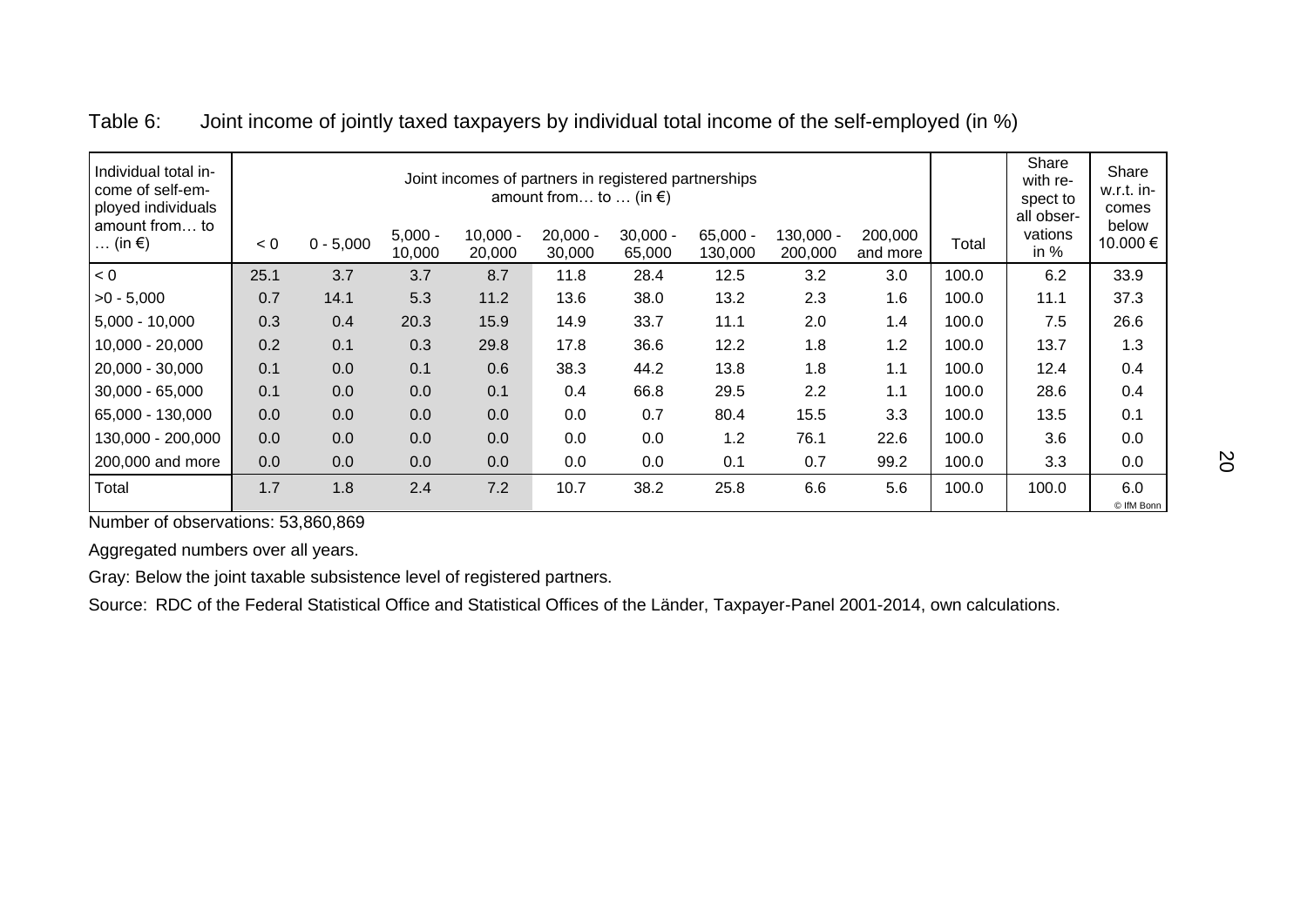#### <span id="page-30-0"></span>**3.3 Income fluctuations and employment history of self-employed individuals: 2010 - 2014**

The investigation so far, was limited to cross sections. However, incomes of selfemployed individuals are subject to considerable fluctuations over time. Therefore, it can be presumed that self-employed individuals can build-up enough retirement provision in the long run if temporarily low incomes are compensated by higher incomes in other periods. In the following, we therefore examine the development of the income of self-employed individuals over the course of several years.

The introduction of a personal identification number ("Steuer-ID") in 2010 allows for the examination of income growth by individual. The analysis of income fluctuations over time therefore starts in year 2010. Furthermore, we restrict the sample to individuals for whom information on incomes from self-employment is available in 2010 and who submitted a income tax form in all years from 2010 to 2014. Finally, we consider self-employed individuals who were between 18 and 59 years old in 2010 to exclude individuals reaching the standard retirement age (65 years) by 2014. The final sample consists of about 5.3 million individual observations.

Employment histories differ for the considered individuals and we identified three general patterns (see Table 7): Most of the individuals surveyed generated income from self-employment in all years (79.3 %), followed by those who exited self-employment (17.3 %). The third category, interrupted self-employment histories, are rather seldom.11

<sup>11</sup> It can be assumed that the number of terminated and interrupted self-employment histories is underestimated. This is partly due to cases in which self-employment is terminated, but no tax return has been submitted.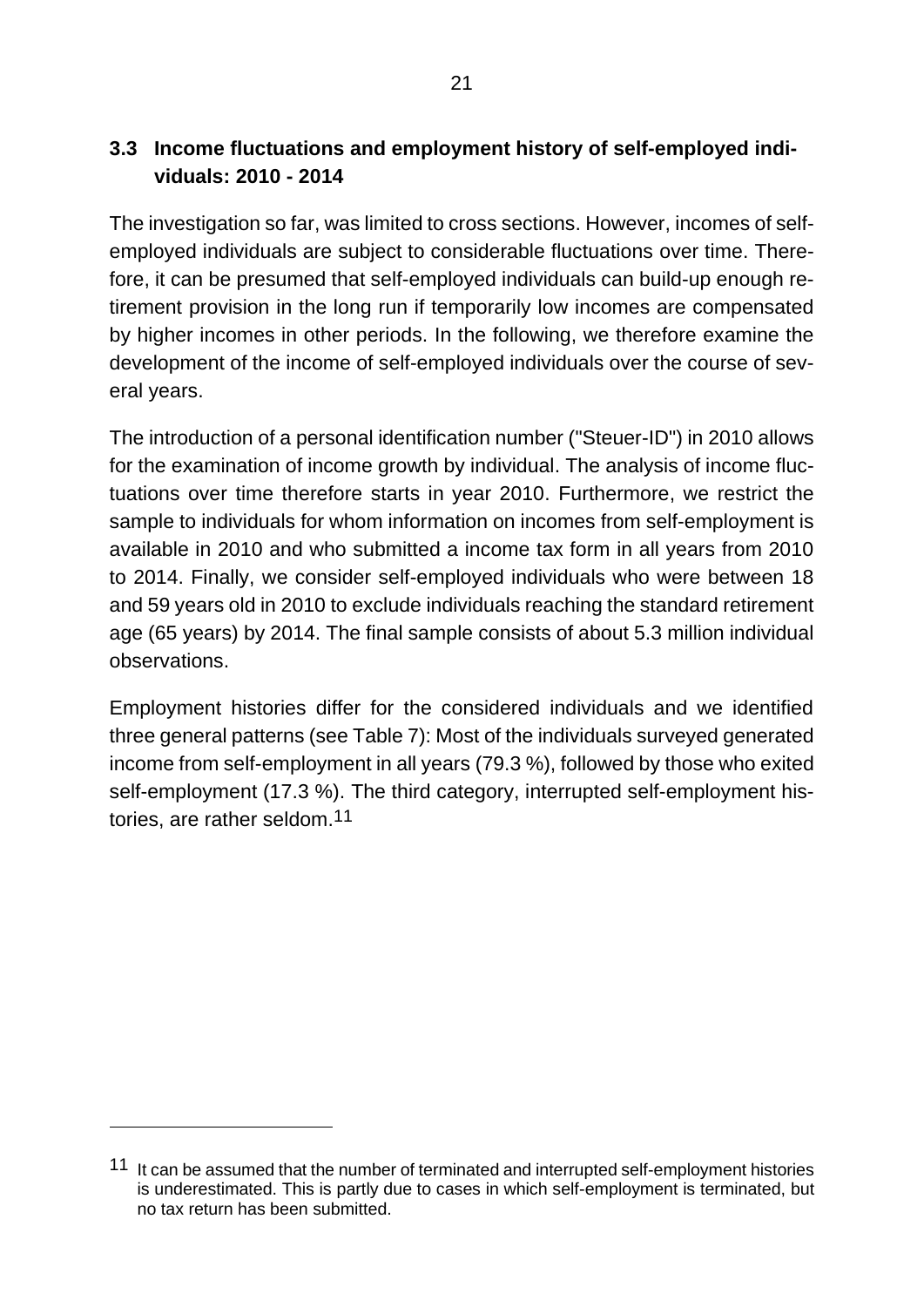| Self-employment history     |      |      | Year |      |      | Individuals     |                     |
|-----------------------------|------|------|------|------|------|-----------------|---------------------|
|                             | 2010 | 2011 | 2012 | 2013 | 2014 | in<br>thousands | in $%$              |
| Continuous self-employment  |      |      |      |      |      | 4,190.3         | 79.3                |
| Exit                        |      |      |      |      |      | 910.3           | 17.2                |
| Interrupted self-employment |      |      |      |      |      | 180.2           | 3.4                 |
| Cohort 2010 total           |      |      |      |      |      | 5,280.7         | 100.0<br>© IfM Bonn |

Table 7: Classification of employment histories of self-employed individuals

Source: RDC of the Federal Statistical Office and Statistical Offices of the Länder, Taxpayer-Panel 2001-2014, own calculations.

Many of the continuously self-employed individuals with low total income in 2010 achieved a significantly higher income in at least one of the subsequent years from 2011 to 2014 (see Table 8). The self-employed individuals with losses in 2010 have partly achieved considerable income improvements, which is indicated by the comparatively high average maximum value of almost €33,000. But even the median is still above €11,000, i.e. most self-employed individuals from this group can achieve incomes above the basic tax-free allowance in at least one of the following years. Most self-employed individuals, whose total taxable income in 2010 was below the subsistence level, also reported an improvement in income in at least one of the following years. This result is in line with the findings of Burmeister (2016), who showed that many self-employed are able to improve their income situation.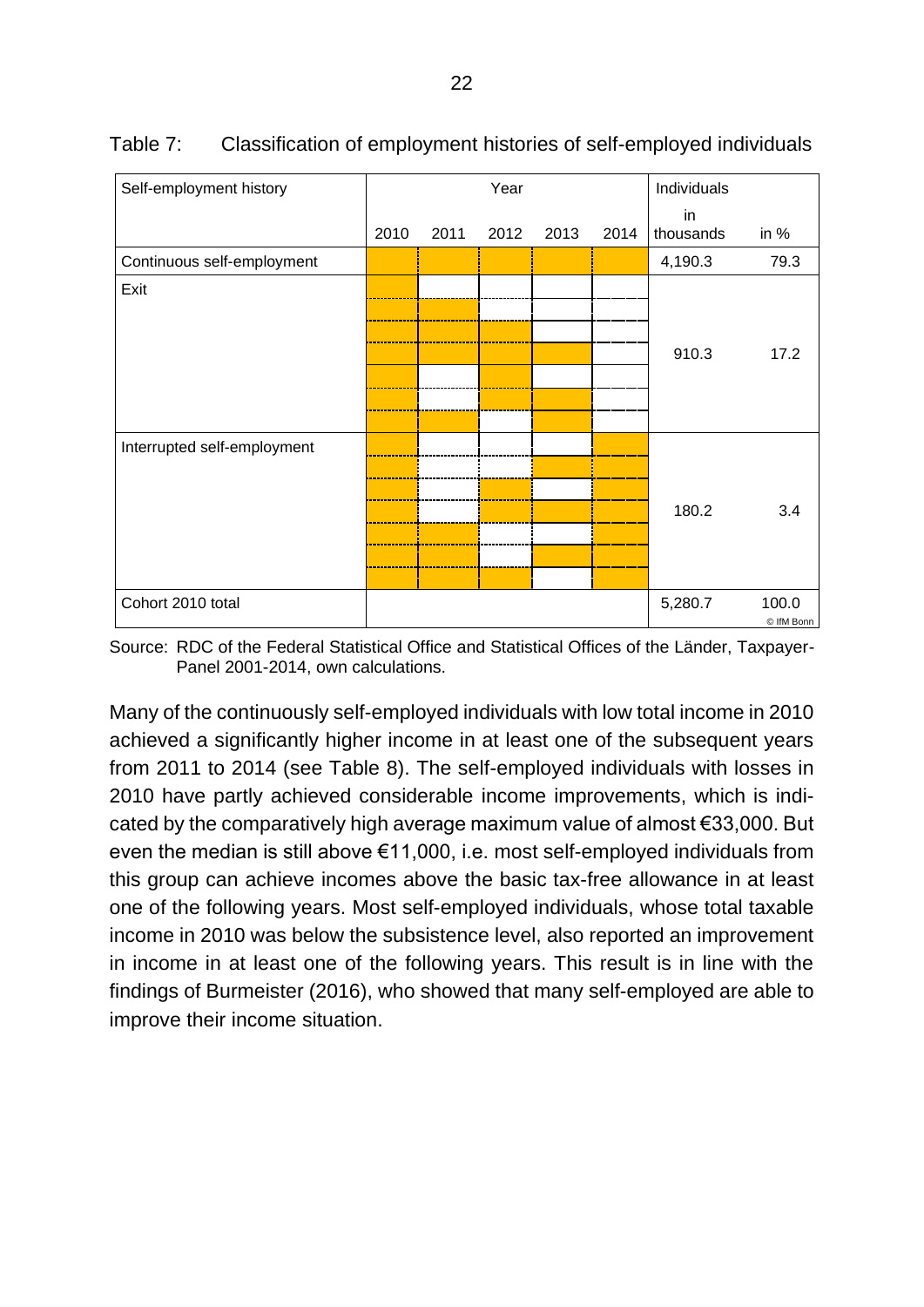| Individual total in-                                     |               |                                | Self-employment history |         |                                 |         |  |  |  |  |  |
|----------------------------------------------------------|---------------|--------------------------------|-------------------------|---------|---------------------------------|---------|--|--|--|--|--|
| come of self-em-<br>ployed individuals<br>amount from to |               | Continuously self-<br>employed | Exit                    |         | Interrupted self-<br>employment |         |  |  |  |  |  |
| $\ldots$ (in $\epsilon$ )                                | Mean          | Median                         | Mean                    | Median  | Mean                            | Median  |  |  |  |  |  |
|                                                          | in $\epsilon$ |                                |                         |         |                                 |         |  |  |  |  |  |
| < 0                                                      | 32,675        | 11,353                         | 19,580                  | 12,081  | 21,695                          | 9,343   |  |  |  |  |  |
| $>0 - 5.000$                                             | 14,031        | 8,678                          | 17,795                  | 13,874  | 15,086                          | 9,754   |  |  |  |  |  |
| $5.000 - 10.000$                                         | 20,103        | 14,215                         | 22,154                  | 18,041  | 21,402                          | 16,032  |  |  |  |  |  |
| 10.000 - 20.000                                          | 27,151        | 21,860                         | 25,654                  | 22,063  | 27,073                          | 21,720  |  |  |  |  |  |
| 20.000 - 30.000                                          | 37,729        | 31,945                         | 32,996                  | 29,692  | 34,504                          | 30,124  |  |  |  |  |  |
| 30.000 - 65.000                                          | 59,152        | 51,925                         | 51,371                  | 47,165  | 54,772                          | 49,558  |  |  |  |  |  |
| 65.000 - 130.000                                         | 117,419       | 101,921                        | 101,219                 | 89,965  | 108,175                         | 93,441  |  |  |  |  |  |
| 130.000 and more                                         | 405,474       | 236,899                        | 299,334                 | 189,153 | 366,483                         | 207,245 |  |  |  |  |  |
| Total                                                    | 72,888        | 39,891                         | 42,981                  | 30,826  | 54,452                          | 34,297  |  |  |  |  |  |
| Number of obser-<br>vations                              |               | 4,190,263                      | 910,255                 |         | 180,226<br>© IfM Bonn           |         |  |  |  |  |  |

Table 8: Maximum annual total income between 2011 and 2014 by total income in year 2010

Source: RDC of the Federal Statistical Office and Statistical Offices of the Länder, Taxpayer-Panel 2001-2014, own calculations.

The maximum values might describe positive outliers. However, the positive picture above can by no means generally be attributed to a single particularly good year, as a look at the average total income - by total income in 2010 - reveals (see Table 9). The respective values are naturally lower than when the maximum values are considered, but the general patterns are comparable: Usually, more than half of the low-income self-employed in 2010 managed to improve their income situation in the following years.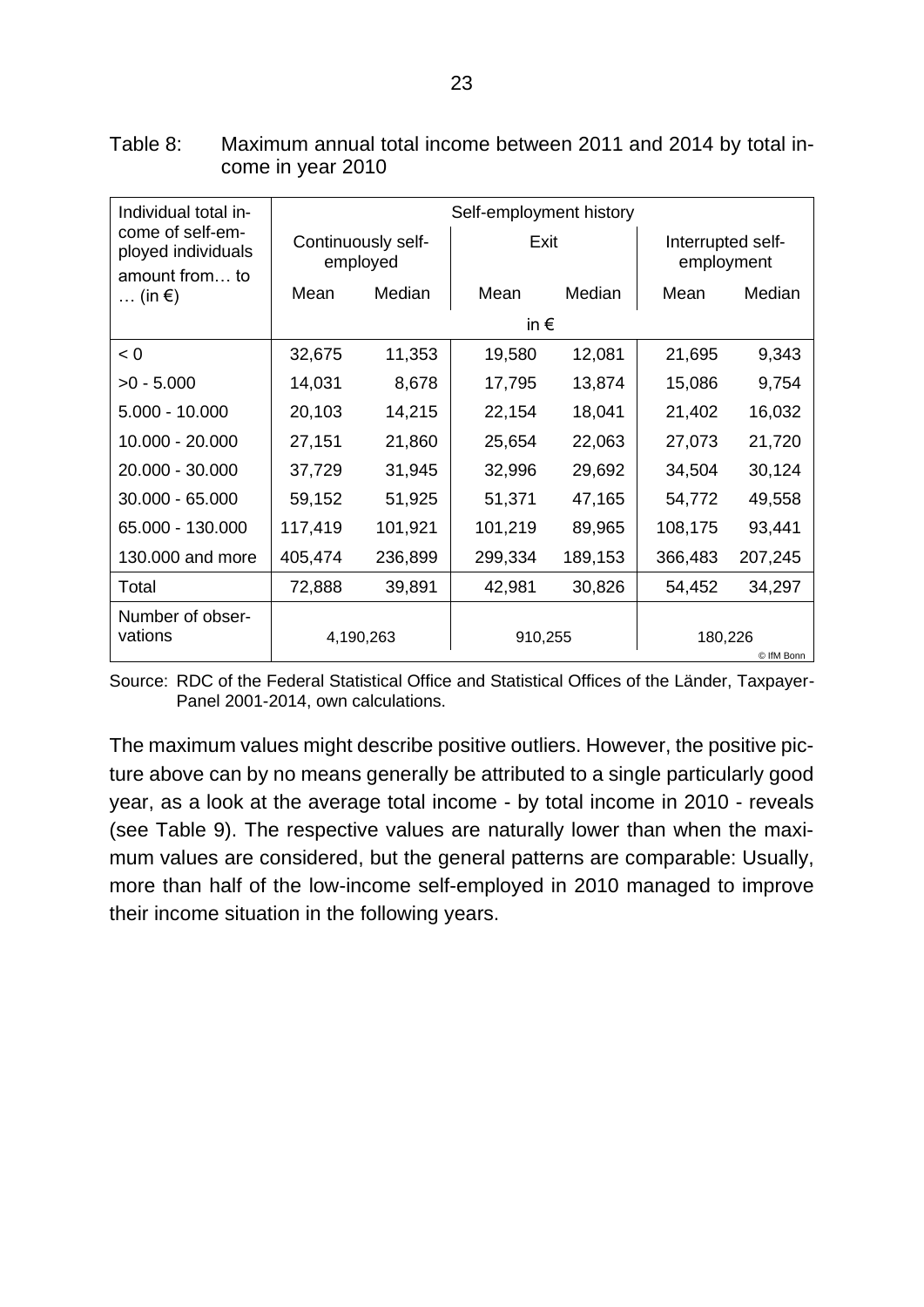| Individual total in-                        | Self-employment history        |         |                                      |         |                                |         |  |  |  |
|---------------------------------------------|--------------------------------|---------|--------------------------------------|---------|--------------------------------|---------|--|--|--|
| come of self-em-<br>ployed individuals      | Continuously self-<br>employed |         | <b>Beendete</b><br>Selbstständigkeit |         | Continuously self-<br>employed |         |  |  |  |
| amount from to<br>$\ldots$ (in $\epsilon$ ) | Mean                           | Median  | Mean                                 | Median  | Mean                           | Median  |  |  |  |
|                                             |                                |         | in $\epsilon$                        |         |                                |         |  |  |  |
| < 0                                         | 13,290                         | 4,299   | 10,232                               | 6,115   | 9,473                          | 3,795   |  |  |  |
| $>0 - 5.000$                                | 8,294                          | 5,125   | 11,317                               | 8,483   | 8,803                          | 5,556   |  |  |  |
| $5.000 - 10.000$                            | 13,195                         | 10,102  | 15,154                               | 12,456  | 13,599                         | 10,441  |  |  |  |
| 10.000 - 20.000                             | 19,280                         | 16,873  | 19,165                               | 17,280  | 18,779                         | 16,532  |  |  |  |
| 20.000 - 30.000                             | 28,624                         | 26,663  | 26,220                               | 25,542  | 26,385                         | 25,710  |  |  |  |
| 30.000 - 65.000                             | 47,597                         | 44,500  | 42,957                               | 41,488  | 44,908                         | 43,453  |  |  |  |
| 65.000 - 130.000                            | 93,735                         | 86,752  | 82,054                               | 79,114  | 86,796                         | 82,178  |  |  |  |
| 130,000 and more                            | 298,847                        | 195,602 | 196,076                              | 154,361 | 236,395                        | 168,935 |  |  |  |
| Total                                       | 54,946                         | 31,813  | 32,733                               | 23,916  | 39,938                         | 26,702  |  |  |  |
| Number of obser-<br>vations                 | 4,190,263                      |         | 910,255                              |         | 180,226<br>© IfM Bonn          |         |  |  |  |

Table 9: Average annual total income between 2011 and 2014 by total income in year 2010

Source: RDC of the Federal Statistical Office and Statistical Offices of the Länder, Taxpayer-Panel 2001-2014, own calculations.

Note that our analysis refers to a five-year period. For this reason, the significant income changes are quite remarkable. This suggests that low incomes of selfemployed individuals are often only a temporary phenomenon, which is in line with the findings of Pahnke et al. (2019), who showed that self-employed individuals receiving unemployment benefits II (Arbeitslosengeld II) managed to improved their income situation and were no longer receiving those benefits after a short period of time. Thus, a low income at a certain point in time might not be a fundamental obstacle to building up a (sufficient) retirement provision.

#### <span id="page-33-0"></span>**4 The importance of assets for pension provision**

So far, we have dealt with the level of income of self-employed individuals and their resulting capabilities to build up an adequate retirement provision. This methodological approach describes an indirect way to examine the old-age provision of self-employed individuals. We, therefore, focus on the actual capital formation of the self-employed individuals in this chapter. Since the TPP contains only income data and no information about wealth, we rely on existing studies.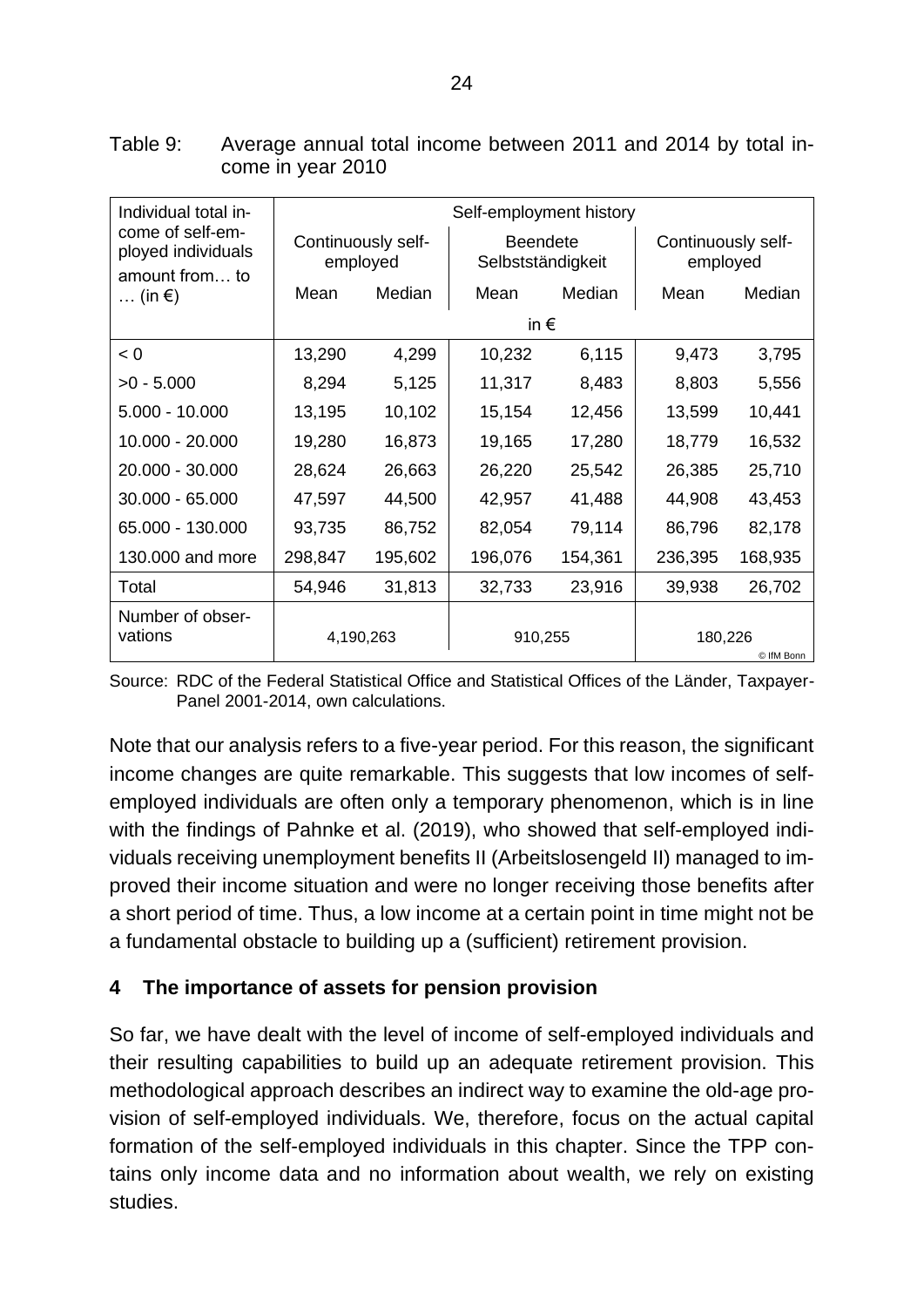The assets, which are tied up in the enterprise are often regarded as a classical form of the retirement provisions of self-employed individuals. Similar to income, the distribution of business assets among self-employed individuals is highly asymmetrical: The median value ( $E$ 20,000) is well below the average value (€350,000, see Deutsche Bundesbank 2016, p. 35). This is at least partly due to the company life circle and the age of the self-employed individuals: It is intuitively obvious that the business assets during or shortly after the start-up phase tend to be lower than after decades of successful entrepreneurship. Also business size matters: More than half of the self-employed with employees have business assets. The proportion is significantly smaller among the solo self-employed (17%, see Table 10).

| Assets                                             | Solo self-<br>employed | Self-<br>employed<br>with<br>employees | Paid<br>employees  |
|----------------------------------------------------|------------------------|----------------------------------------|--------------------|
| <b>Business assets</b>                             | 16.9                   | 51.7                                   | 3.9                |
| <b>Real Estate Ownership</b>                       |                        |                                        |                    |
| Owner-occupied residential property                | 53.8                   | 69.8                                   | 47.8               |
| Owner-occupied residential property, debt-<br>free | 30.9                   | 36.7                                   | 31.4               |
| Rented properties (in 2015)                        | 20.0                   | 31.9                                   | 10.6               |
| <b>Other investments</b>                           |                        |                                        |                    |
| Savings book, call money account etc.              | 65.8                   | 72.6                                   | 70.5               |
| Building loan agreement                            | 39.1                   | 42.2                                   | 49.2               |
| Life insurance                                     | 50.6                   | 64.3                                   | 53.5               |
| <b>Fixed-interest securities</b>                   | 9.2                    | 15.6                                   | 7.6                |
| Other securities (shares, funds, etc.)             | 32.1                   | 35.4                                   | 26.1               |
| None of the above                                  | 16.8                   | 10.0                                   | 16.1<br>© IfM Bonn |

Table 10: Assets in households by employment type, % of households

Source: Maier/Ivanov 2018, p. 41 (Basis: SOEP 2016).

Self-employed with employees and solo self-employed differ with respect to assets. This is not only restricted to business assets, but also to real estate ownerships or life insurance and fixed-interest securities, which are frequently used by self-employed individuals to build up retirement provisions. Solo self-employed persons have less property ownership than self-employed persons with employees. Nevertheless, also many solo self-employed own real estate, which can help to compensate possible problems with the structure of a suitable age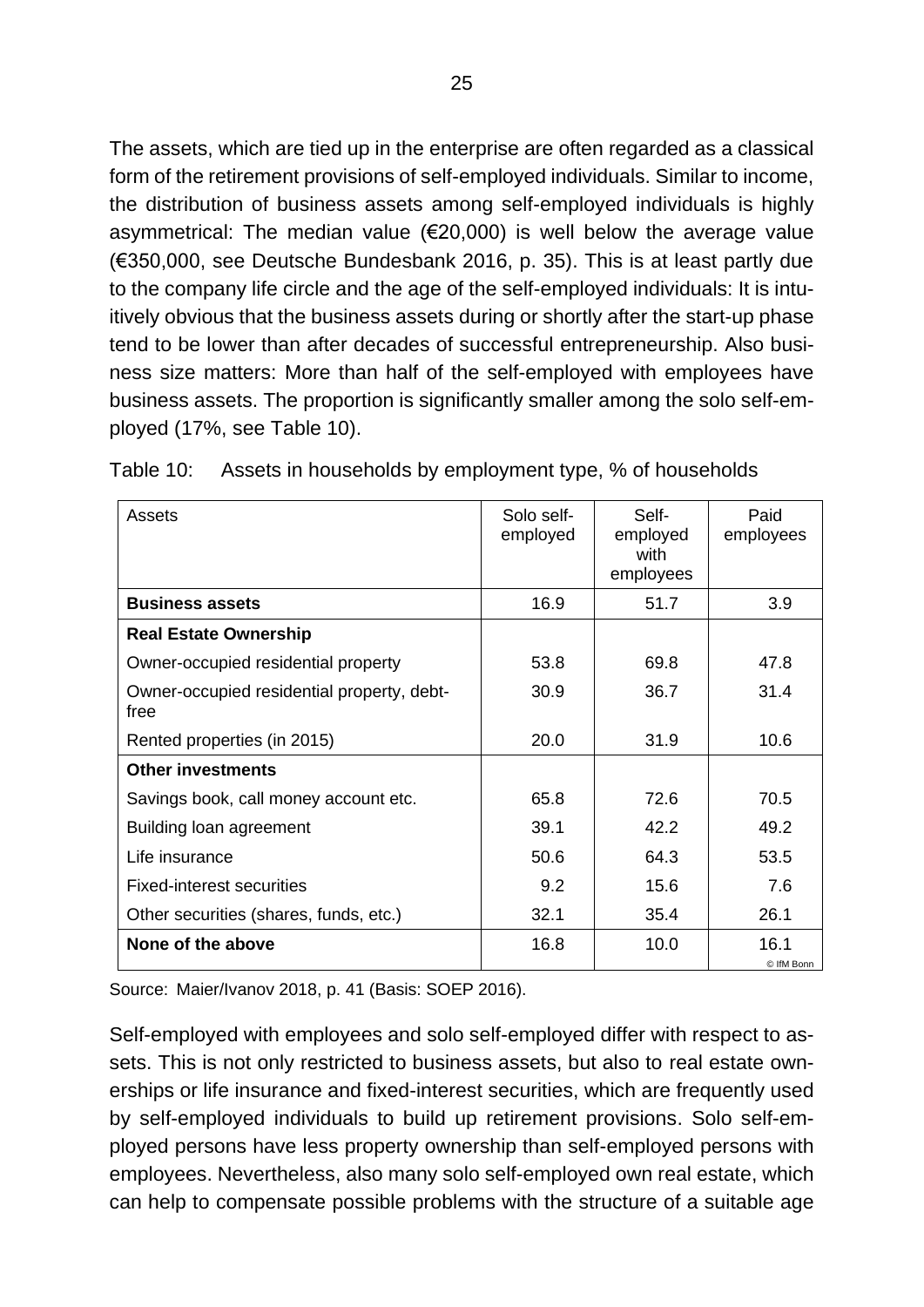precaution to a certain degree because rent payments can be avoided when living in own properties. Especially in comparison to dependent employees, selfemployed individuals also own much more frequently rented real estate, which also provides additional income. Furthermore, the proportion of security owners among self-employed individuals is higher than among paid employees. Most self-employed individuals thus seem to be keen and able to make provisions for retirement by accumulating assets.

A similar pattern arises when examining the amount of assets that self-employed individuals have accumulated (see Table 11). Both the average value and the median are significantly higher than the ones of paid employees. In this regard, the median assets of the self-employed are almost four times as high as those of paid employees. This leads to the conclusion that not only a few very high assets of very few self-employed are responsible for the differences.

| Assets                                                                  | Self-employed    |         | Paid employees      |            |  |
|-------------------------------------------------------------------------|------------------|---------|---------------------|------------|--|
|                                                                         | mean             | Median  | Mean                | Median     |  |
| Gross monetary assets                                                   | 125,200          | 49,300  | 54,300              | 21,500     |  |
| Residual consumer credit debts                                          | 2,900            | 0       | 3,300               |            |  |
| Educational credit debts                                                | 700              | 0       | 800                 | O          |  |
| Net cash assets                                                         | 121,600          | 45,600  | 50,300              | 18,400     |  |
| Market value of real estate                                             | 316,500          | 170,000 | 133,100             | 0          |  |
| Residual mortgage debt                                                  | 64,400           | 0       | 39,000              | O          |  |
| Gross total assets                                                      | 441,600          | 254,200 | 187,400             | 72,900     |  |
| <b>Total liabilities</b>                                                | 69,300           | 2,500   | 43,500              | 2,000      |  |
| <b>Total assets</b>                                                     | 372,400          | 192,000 | 143,900             | 48,700     |  |
| (Number of households and ex-<br>trapolated numbers in parenthe-<br>ses | 2,295<br>(2,866) |         | 33,358<br>(22, 363) |            |  |
|                                                                         |                  |         |                     | © IfM Bonn |  |

| Table 11: Amount of assets (in $\epsilon$ ) of private households with self-employed or |
|-----------------------------------------------------------------------------------------|
| dependent employees as main earners 2018                                                |

Source: Adapted from Statistisches Bundesamt 2019, pp. 28 f.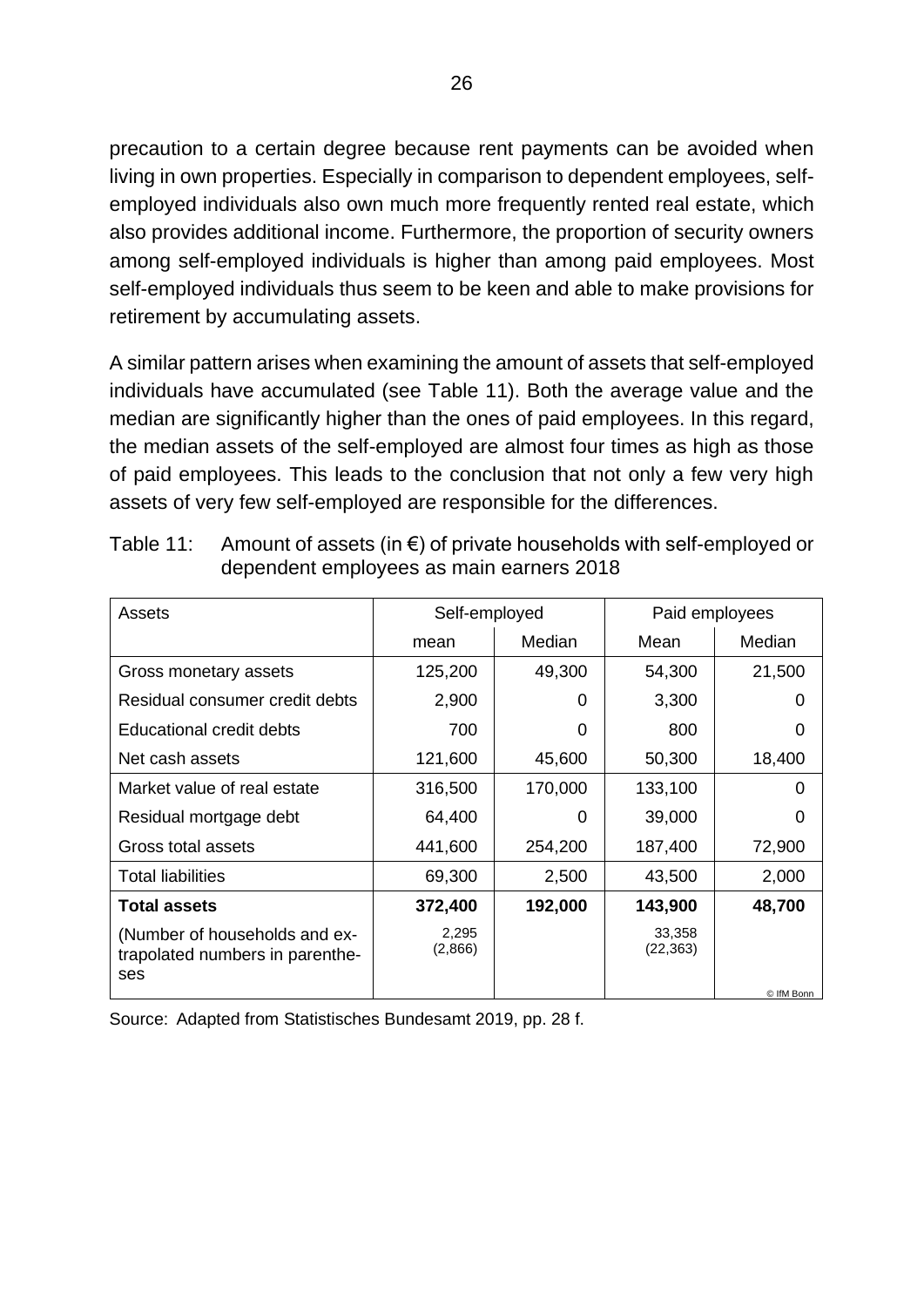#### <span id="page-36-0"></span>**5 Conclusion**

This study shows that a large proportion of self-employed individuals obtain comparatively small incomes from self-employment. Over the entire observation period from 2001 to 2014, about half of all self-employed individuals achieved incomes from self-employment of less than €5,000 per year. Around one in five self-employed individuals even generates losses. However, not all taxpayers with incomes from self-employment are full-time self-employed and may therefore have other sources of income. In fact, the latter applies to up to 60% of all self-employed individuals. About 44% additionally receive a gross wage from employer-employee relationships. If these additional incomes are considered, the median income rises to over €25,000. Presumably, part of the low incomes from self-employment can be attributed to the fact that these individuals have a side job as self-employed. However, even when additional income is considered, roughly each fourth of all self-employed individuals remain with a total income of less than €10,000. Thus, they are below the basic tax-free allowance or taxable subsistence level, respectively. Most self-employed individuals, however, have a sufficiently high total income to be capable to build up retirement provisions.

Our findings also show that partner incomes must also be considered when assessing the ability to provide for old age of the self-employed. We show that selfemployed individuals with small incomes (up to 10,000  $\epsilon$ ) can often rely on partner incomes, whereas the joint income is only in about 13% of all cases below the joint taxable subsistence level (of 20.000  $\epsilon$ ). In comparison to individually taxed self-employed individuals, this share is lower because 19% of individually taxed self-employed obtain total incomes below the subsistence level. We also show that income fluctuations over time must be considered. For many selfemployed individuals, income below the subsistence level is only achieved during a short episode - they achieve higher incomes shortly afterwards. All in all, the percentage of self-employed individuals who are not able to provide for their retirement phase is suggested to be relatively small.

The investigation of the assets of self-employed persons largely confirms our earlier results. Especially when compared to paid employees, the self-employed own real estate and securities more often and tend to build up larger assets. Solo self-employed individuals have less often business assets and tend to own other assets somewhat less frequently than self-employed individuals with employees. However, it should also be noted that we cannot make any statements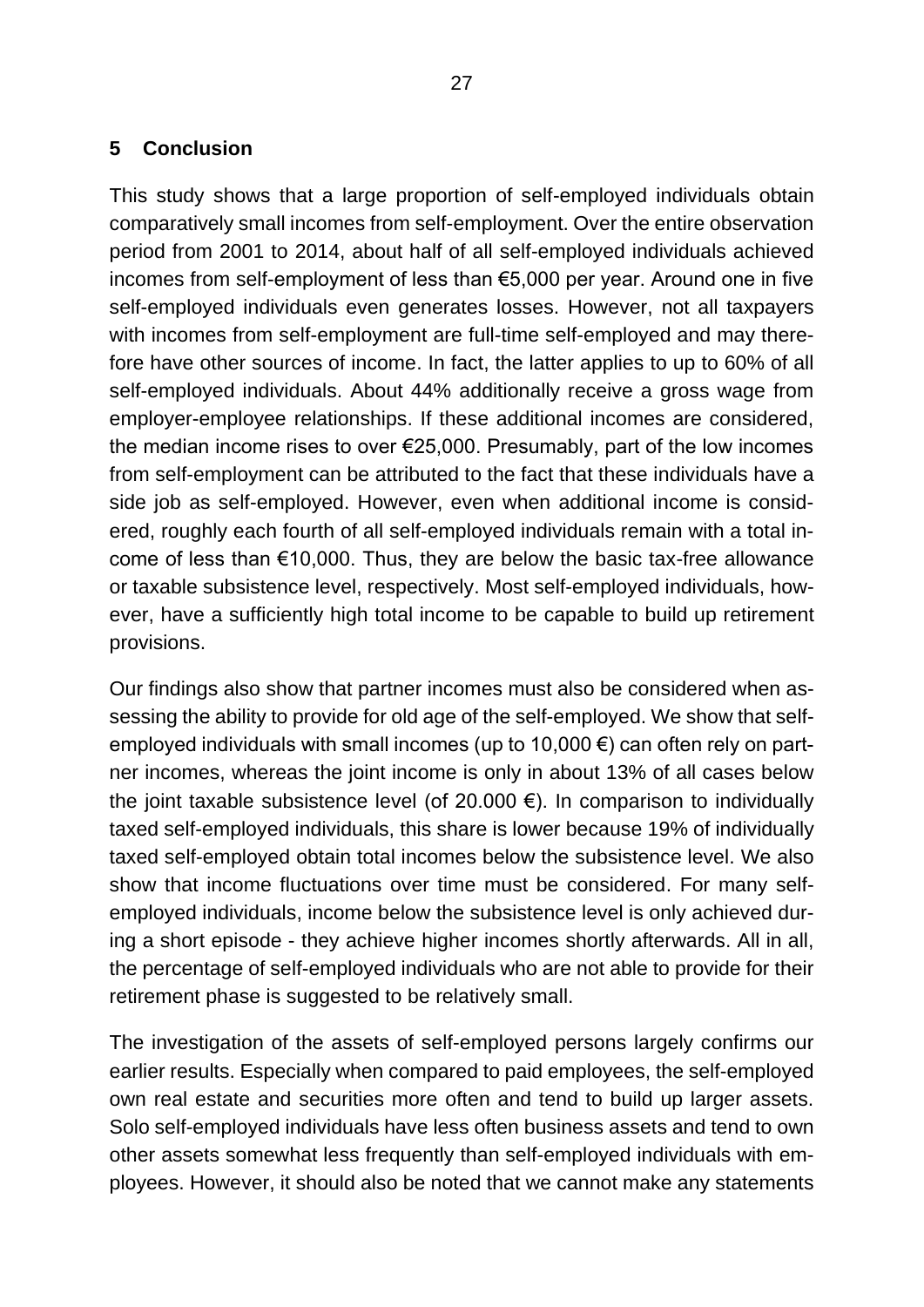about the phase of the company life cycle and associated incomes from selfemployment. In the start-up or post-foundation phase it is not unusual for the self-employed to have neither employees nor business assets. Our results and conclusions therefore also depend on the unobserved age of the self-employed and the life cycle of the companies. We therefore encourage further research on the creation of assets and retirement provisions over time.

Based on our results, we expect that the majority of self-employed individuals have sufficient incomes to build up retirement provisions. Obligations enforcing retirement provisions for self-employed individuals, as mentioned for example in the CDU/CSU/SPD coalition agreement (see CDU/CSU/SPD 2018, p. 93), are thus not imperative. However, we also identify a small group of self-employed individuals with precarious financial situations – also in the long-run. Given their lack of financial resources and the direct link between pension payments and previous income, it seems questionable whether a mandatory pension scheme for self-employed individuals could provide a remedy in these cases.

The associated administrative burden of introducing a mandatory pension scheme for the self-employed is also to be considered. This already starts with the identification of the persons concerned because there is no register of selfemployed persons. If the legislator would decide to rely on income tax data, the identification of self-employed persons in secondary employment is problematic due to the considerable number of persons with income from dependent employment as well as from self-employment. It does not seem necessary to extend such an obligation to self-employed individuals in a part-time self-employment. However, in view of the increasing prevalence of hybrid forms of employment, it is hardly possible to make a clear distinction between main occupation on the one hand and secondary income on the other when only relying on information included in tax forms. Besides, the existence of various employment- /occupation-specific social security systems might increase administrative burden in case of changing forms of entrepreneurship and hybrid self-employment.

In addition, the changing financial needs over the life and business cycle must be accounted for. (Young) entrepreneurs need financial resources to invest and grow, especially in the start-up phase. However, the income when starting a business is often low. Compulsory insurance could - especially in this critical phase - hinder necessary investments and thus slow down the growth of these companies. In extreme cases, entrepreneurs may even liquidate their company.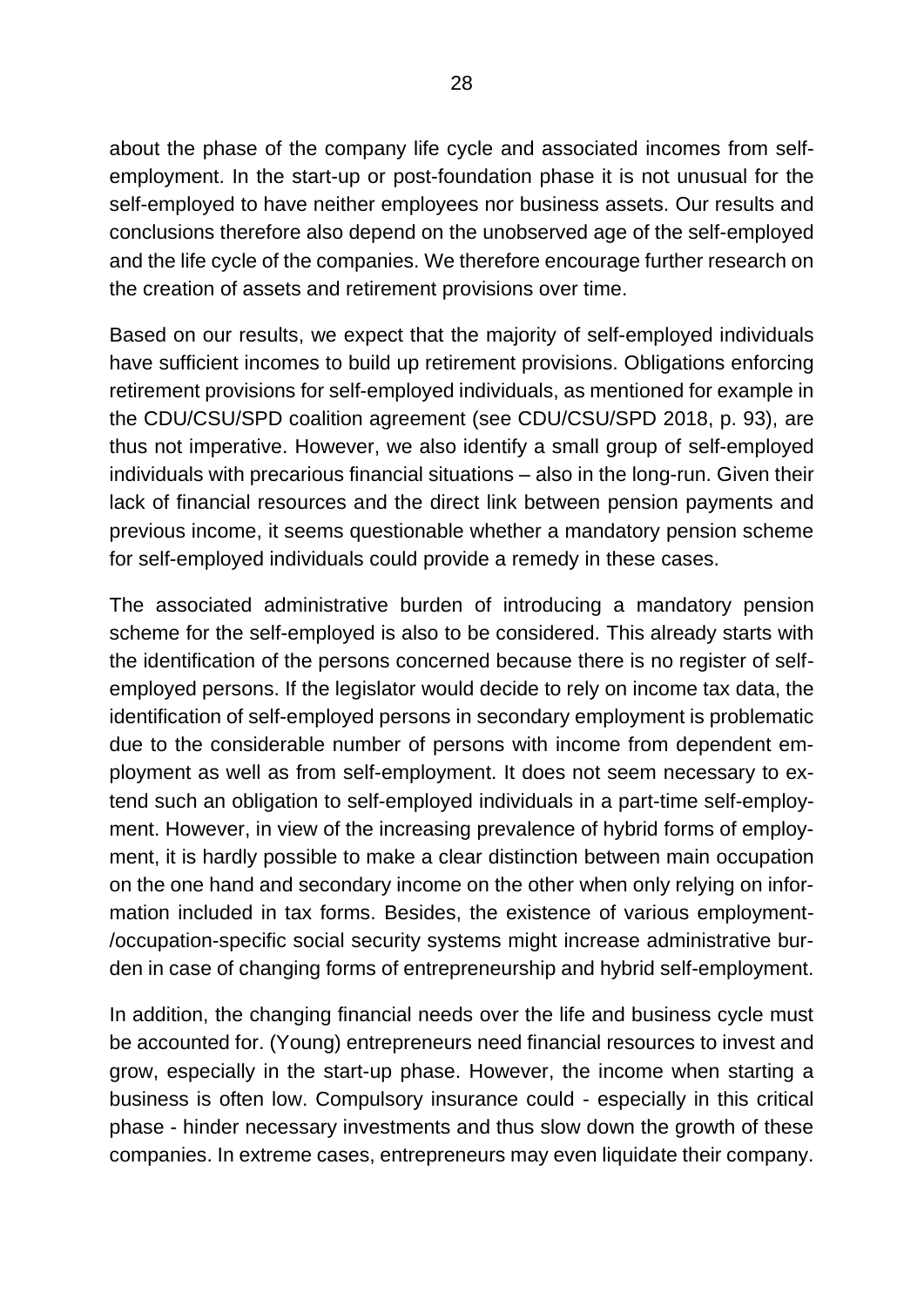In summary, a retirement provision obligation for self-employed individuals hardly contributes significantly to solving the existing problems. Furthermore, we recommend finding ways to coordinate the currently existing systems in a better way. Substantial reductions in complexity can be achieved in this way – especially for the large number of self-employed individuals with an additional paid employment or the self-employed with unsteady employment histories. Such considerations go beyond the scope of this study. Future research might address these issues in detail.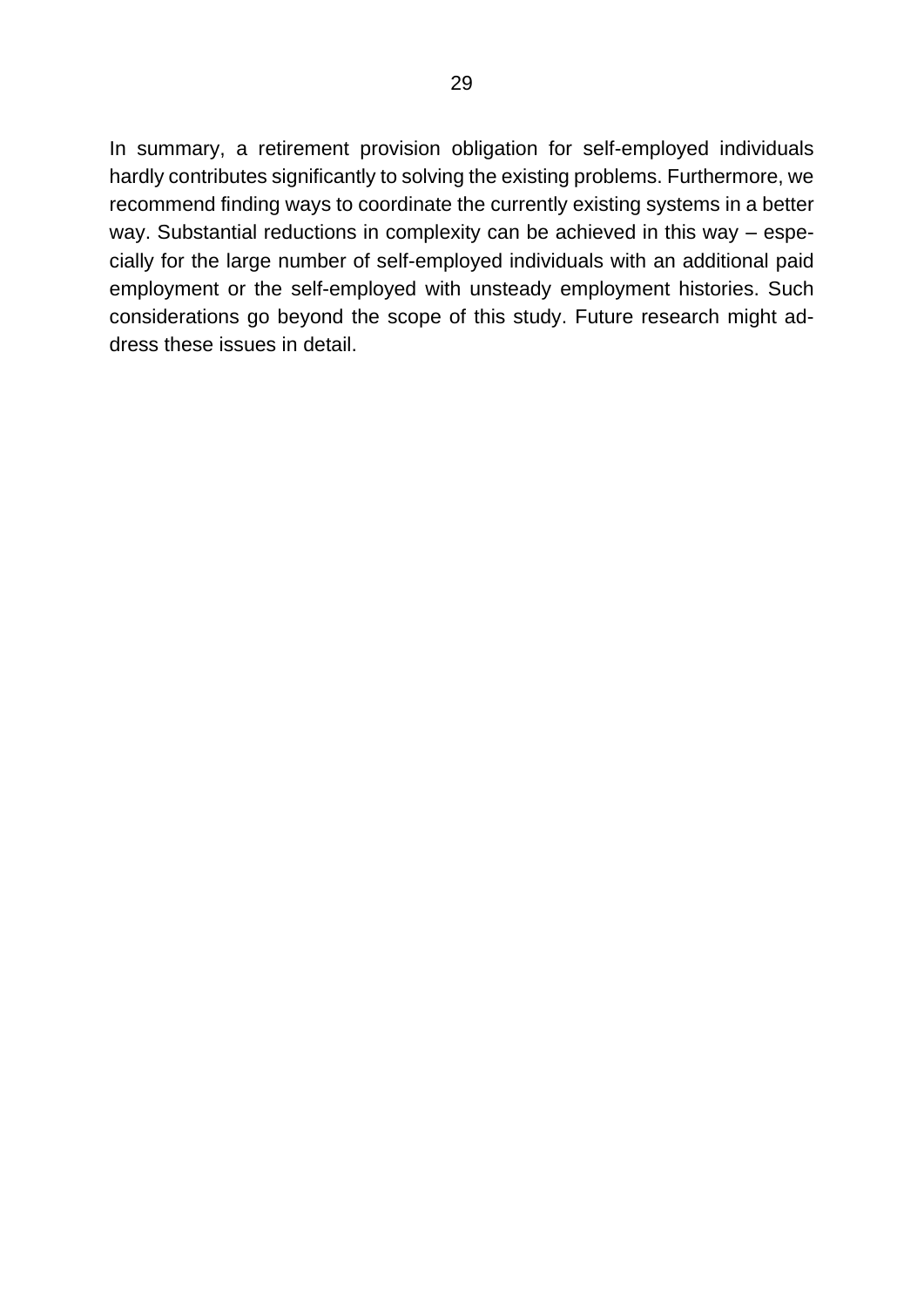#### <span id="page-39-0"></span>**References**

Betzelt, S.; Fachinger, U. (2004): Selbständige – arm im Alter? Für eine Absicherung Selbständiger in der GRV, Wirtschaftsdienst 6/2004, S. 379-385.

Brenke, K. (2013): Allein tätige Selbständige: starkes Beschäftigungswachstum, DIW Wochenbericht, 7/2013, Berlin, S. 3-16.

Brenke, K. (2016): Die allermeisten Selbständigen betreiben Altersvorsorge oder haben Vermögen, DIW-Wochenbericht, Nr. 83 (45), S. 1071-1076.

Brink, S.; Ivens, S.; Nielen, S.; Schlömer-Laufen, N. (2018): Neugegründete Unternehmen und ihre Entwicklung: Eine empirische Analyse anhand verschiedener Erfolgsdimensionen, IfM Bonn: IfM-Materialien Nr. 271, Bonn.

Burmeister, I. (2016): Niedrigeinkommensmobilität und Persistenz: Sind Niedrigeinkommen bei Selbstständigen nur vorübergehend und welche Rolle spielen institutionelle Rahmenbedingungen?, FFB-Diskussionspapier Nr. 106, Forschungsinstitut Freie Berufe an der LEUPHANA University Lüneburg.

Campbell, J.; Deaton, A. (1989): Why is consumption so smooth?, The Review of Economic Studies, Nr. 56 (3), S. 357-373.

Carter, S.; Kuhl, A.; Marlow, S.; Mwaura, S. (2017): Households as a Site of Entrepreneurial Activity, Foundations and Trends in Entrepreneurship, Nr. 13 (2), S. 81-190.

CDU/CSU/SPD (2018): Ein neuer Aufbruch für Europa, Eine neue Dynamik für Deutschland, Ein neuer Zusammenhalt für unser Land, Koalitionsvertrag zwischen CDU, CSU und SPD, 19. Legislaturperiode, Berlin.

Deutsche Bundesbank (2016): Die Studie zur wirtschaftlichen Lage privater Haushalte (PHF), Frankfurt a.M.

Dittrich, S.; Gerber, U.; Kordsmeyer, V. (2013): Einkommensanalyse mit dem Taxpayer-Panel, in: Daten in der wirtschaftswissenschaftlichen Forschung, Springer Gabler, Wiesbaden, S. 71-88.

Fritsch, M.; Kritikos, A. S.; Sorgner, A. (2015): Verdienen Selbständige tatsächlich weniger als Angestellte?, DIW-Wochenbericht, Nr. 82 (7), S. 134-141.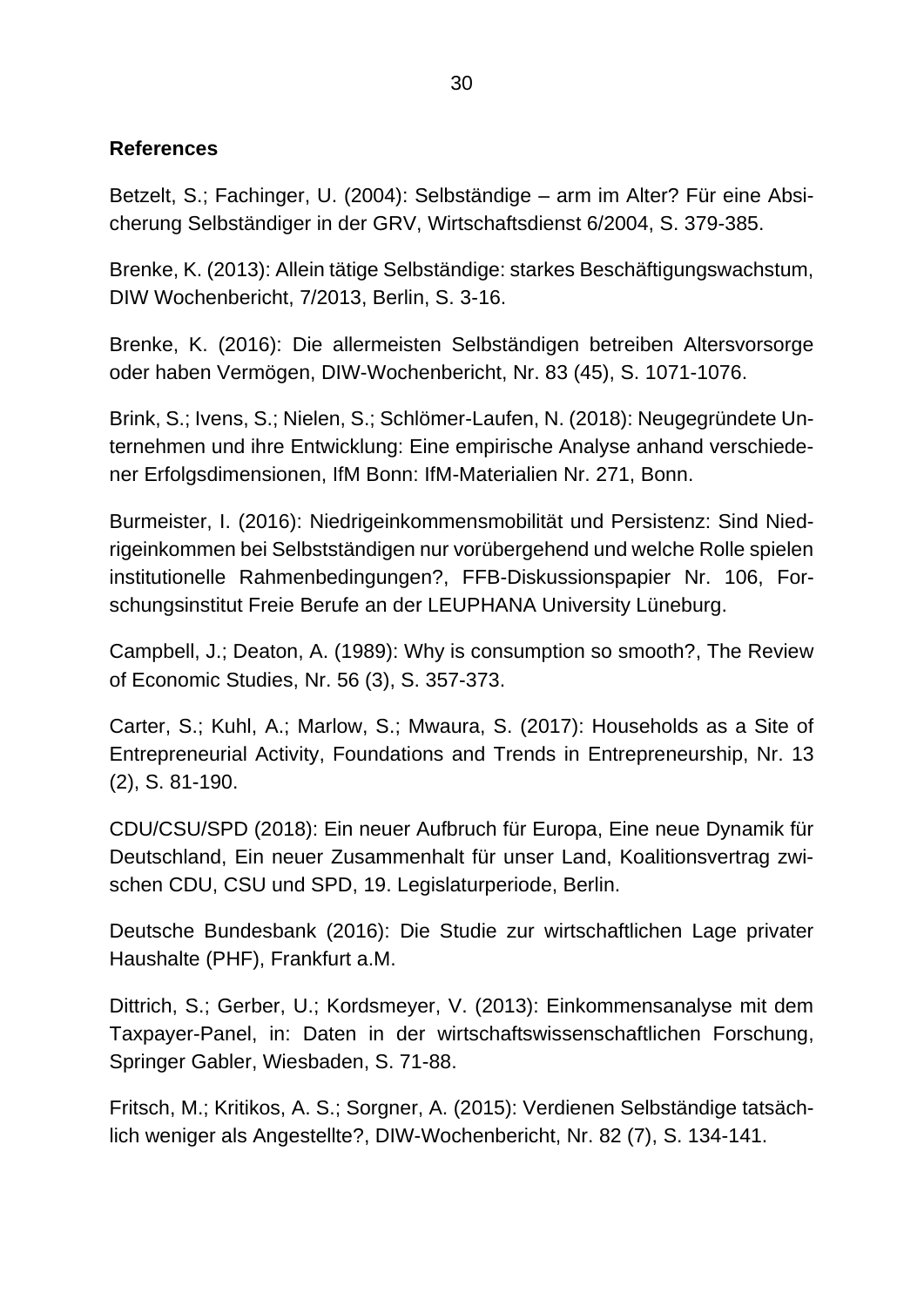Gerber, U.; Hammer, S. (2013): Das Taxpayer-Panel 2001 bis 2008, in: Wirtschaft und Statistik, Oktober 2013, S. 729-737.

Kay, R.; Schneck, S.; Suprinovič, O. (2018): Erwerbshybridisierung – Verbreitung und Entwicklung in Deutschland, in: In: Bührmann A., Fachinger U., Welskop-Deffaa E. (Hrsg.): Hybride Erwerbsformen, Springer VS, Wiesbaden, S. 15- 50.

Kriete-Dodds, S.; Vorgrimler, D. (2007): Das Taxpayer-Panel der jährlichen Einkommensteuerstatistik, Wirtschaft und Statistik, 1/2007, S. 77-85.

Maier, M. F.; Ivanov, B. (2018): Selbstständige Erwerbstätigkeit in Deutschland, Zentrum für Europäische Wirtschaftsforschung (ZEW) / Bundesministerium für Arbeit und Soziales, Forschungsbericht FB514, Mannheim/Berlin.

Morduch, J. (1995): Income smoothing and consumption smoothing, Journal of Economic Perspectives, Vol. 9 (3), S. 103-114.

Pahnke, A.; Schneck, S.; Wolter, H.-J. (2019): Persistenz von Selbstständigen in der Grundsicherung, IfM Bonn: IfM-Materialien Nr. 273, Bonn.

Schmähl, W.; Fachinger, U., Unger, R. (2015): Zielvorstellungen in der Alterssicherung: Konkretisierung, Operationalisierung und Messung der Grundlagen für normative Aussagen, in: Schmähl/Fachinger (Hrsg.): Absicherung im Alter – Diskurse und Perspektiven, LIT Verlag Berlin, S. 9-172.

Schulze Buschoff, K. (2004): Neue Selbstständigkeit und wachsender Grenzbereich zwischen selbstständiger und abhängiger Erwerbsarbeit: europäische Trends vor dem Hintergrund sozialpolitischer und arbeitsrechtlicher Entwicklungen, WZB Discussion Papers, Berlin.

Sorgner, A.; Fritsch, M.; Kritikos, A. (2017): Do entrepreneurs really earn less?, Small Business Economics, Vol. 49 (2), S. 251-272.

Statistisches Bundesamt (2015): Preise - Verbraucherpreisindizes für Deutschland. Jahresbericht 2014, erschienen am 27.02.2015, Wiesbaden.

Statistisches Bundesamt (2018): Nutzungskonzept Taxpayer-Panel 2001-2014. Lohn- und Einkommensteuerstatistik F306-73131-03, Wiesbaden, Dezember 2018. Online am 19.09.2019 aufgerufen unter https://www.forschungsdatenzentrum.de/de/10-21242-73111-2014-00-01-2-1-0.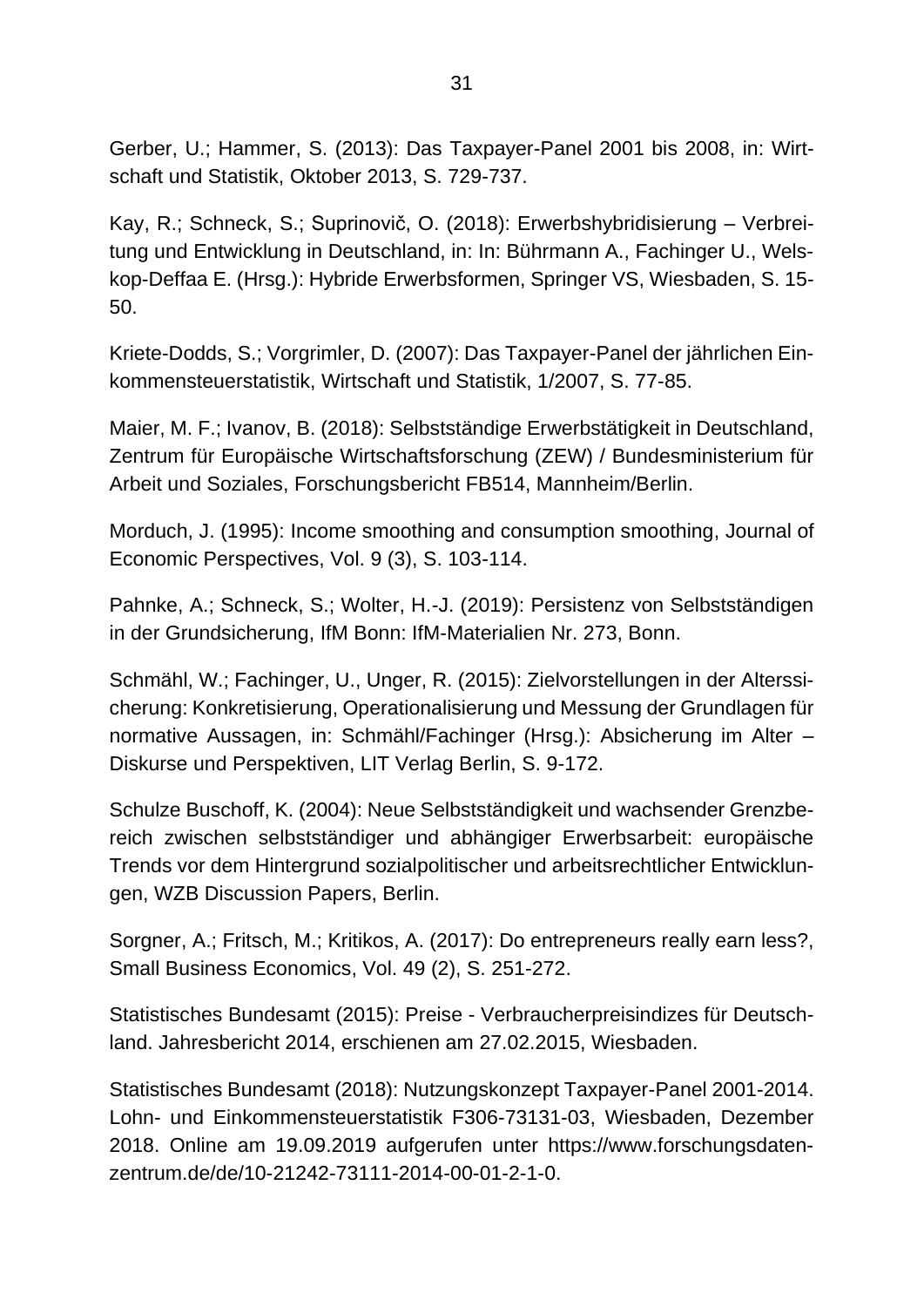Statistisches Bundesamt (2019): Einkommens- und Verbrauchsstichprobe Geld- und Immobilienvermögen sowie Schulden privater Haushalte 2018, Fachserie 15 Heft 2, Wiesbaden.

Suprinovič, O.; Kranzusch, P. (2014): Die Eignung des Taxpayer-Panels zur Identifizierung von Selbstständigen und Gründungen, IfM Bonn: Daten und Fakten Nr. 12, Bonn.

Vorgrimler, D.; Gräb, C.; Kriete-Dodds, S. (2006): Zur Konzeption eines Taxpayer-Panels für Deutschland, FDZ-Arbeitspapier Nr. 14, Statistische Ämter des Bundes und der Länder, Wiesbaden.

Zabel, St. (2013): Alterssicherung von nicht obligatorisch versicherten Selbständigen. Status quo, Reformoptionen und die Position der Kammern und Verbände, ifes-Forschungsbericht, Institut für empirische Soziologie an der Universität Erlangen-Nürnberg.

Ziegelmeyer, M. (2010): Das Altersvorsorgeverhalten von Selbständigen – eine Analyse auf Basis der SAVE-Daten, Schmollers Jahrbuch, Nr. 130 (2), S. 195- 239.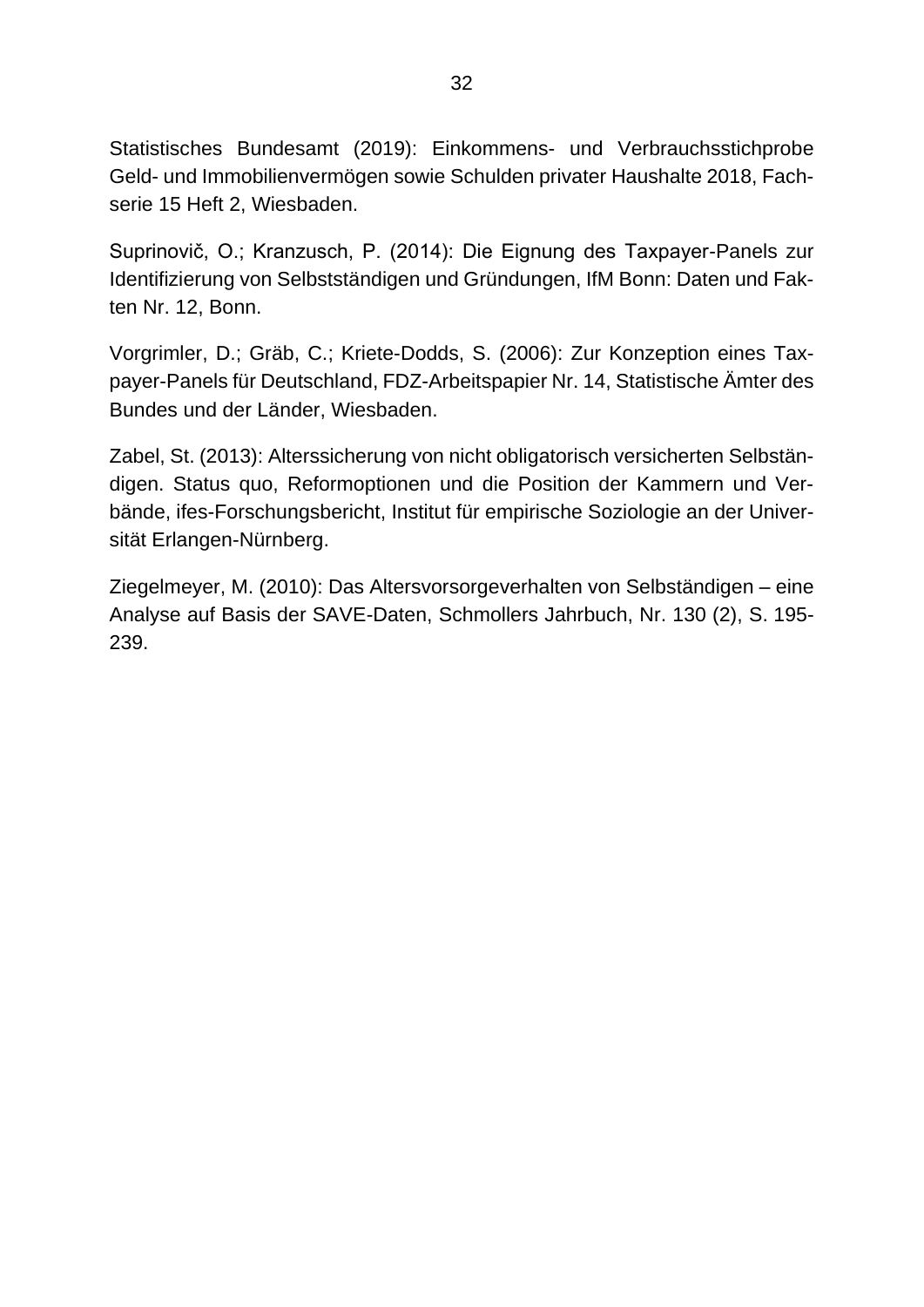## **Appendix**

#### Table A1: Income from self-employment

<span id="page-42-0"></span>

| Year  | Indivi-  | Income from self-employment by percentile |           |                |          |     |               |        |        |         |                       |  |
|-------|----------|-------------------------------------------|-----------|----------------|----------|-----|---------------|--------|--------|---------|-----------------------|--|
|       | duals in | mean                                      |           |                |          |     | p50           |        |        |         |                       |  |
|       | thousa   |                                           | p1        | p <sub>5</sub> | p10      | p25 | (median)      | p75    | p90    | p95     | p99                   |  |
|       | nds.     | in $\epsilon$                             |           |                |          |     | in $\epsilon$ |        |        |         |                       |  |
| 2001  | 5,590    | 24,110                                    | $-42,046$ | $-8,688$       | $-3,154$ | 187 | 5,815         | 25,751 | 62,783 | 104,087 | 261,893               |  |
| 2002  | 5,765    | 23,122                                    | $-39,535$ | $-8,801$       | $-3,314$ | 139 | 5,379         | 24,302 | 60,033 | 99,886  | 249,921               |  |
| 2003  | 5,889    | 22,545                                    | $-35,702$ | $-8,328$       | $-3,234$ | 105 | 4,944         | 23,267 | 58,369 | 97,326  | 242,439               |  |
| 2004  | 6,202    | 23,142                                    | $-30,888$ | $-7,133$       | $-2,758$ | 135 | 4,848         | 22,918 | 58,197 | 98,132  | 250,920               |  |
| 2005  | 6,350    | 24,618                                    | $-26,564$ | $-6,234$       | $-2,345$ | 186 | 5,056         | 22,809 | 58,357 | 98,533  | 258,068               |  |
| 2006  | 6,417    | 25,770                                    | $-21,813$ | $-5,159$       | $-1,841$ | 274 | 5,334         | 23,841 | 60,592 | 101,514 | 264,953               |  |
| 2007  | 6,504    | 26,493                                    | $-20,734$ | $-4,662$       | $-1,530$ | 326 | 5,547         | 24,443 | 62,098 | 104,662 | 273,210               |  |
| 2008  | 6,524    | 27,046                                    | $-20,803$ | $-4,589$       | $-1,492$ | 307 | 5,452         | 24,341 | 63,977 | 109,730 | 285,825               |  |
| 2009  | 6,571    | 24,411                                    | $-21,664$ | $-4,914$       | $-1,671$ | 228 | 5,013         | 22,784 | 60,071 | 103,179 | 267,677               |  |
| 2010  | 6,697    | 25,527                                    | $-19,445$ | $-4,476$       | $-1,542$ | 253 | 4,992         | 22,965 | 60,891 | 104,930 | 275,000               |  |
| 2011  | 6,840    | 26,263                                    | $-17,074$ | $-3,859$       | $-1,300$ | 289 | 4,897         | 23,396 | 62,647 | 107,738 | 280,228               |  |
| 2012  | 6,898    | 26,131                                    | $-15,784$ | $-3,214$       | $-963$   | 376 | 4,803         | 23,065 | 62,397 | 107,480 | 278,690               |  |
| 2013  | 6,919    | 26,296                                    | $-14,928$ | $-2,936$       | $-851$   | 348 | 4,684         | 23,015 | 63,062 | 109,088 | 283,364               |  |
| 2014  | 6,800    | 27,699                                    | $-14,257$ | $-2,686$       | $-713$   | 371 | 4,690         | 23,777 | 66,081 | 114,748 | 298,680               |  |
| Total |          | 25,302                                    | $-24,066$ | $-5,165$       | $-1,754$ | 263 | 5,071         | 23,575 | 61,393 | 104,518 | 270,363<br>© IfM Bonn |  |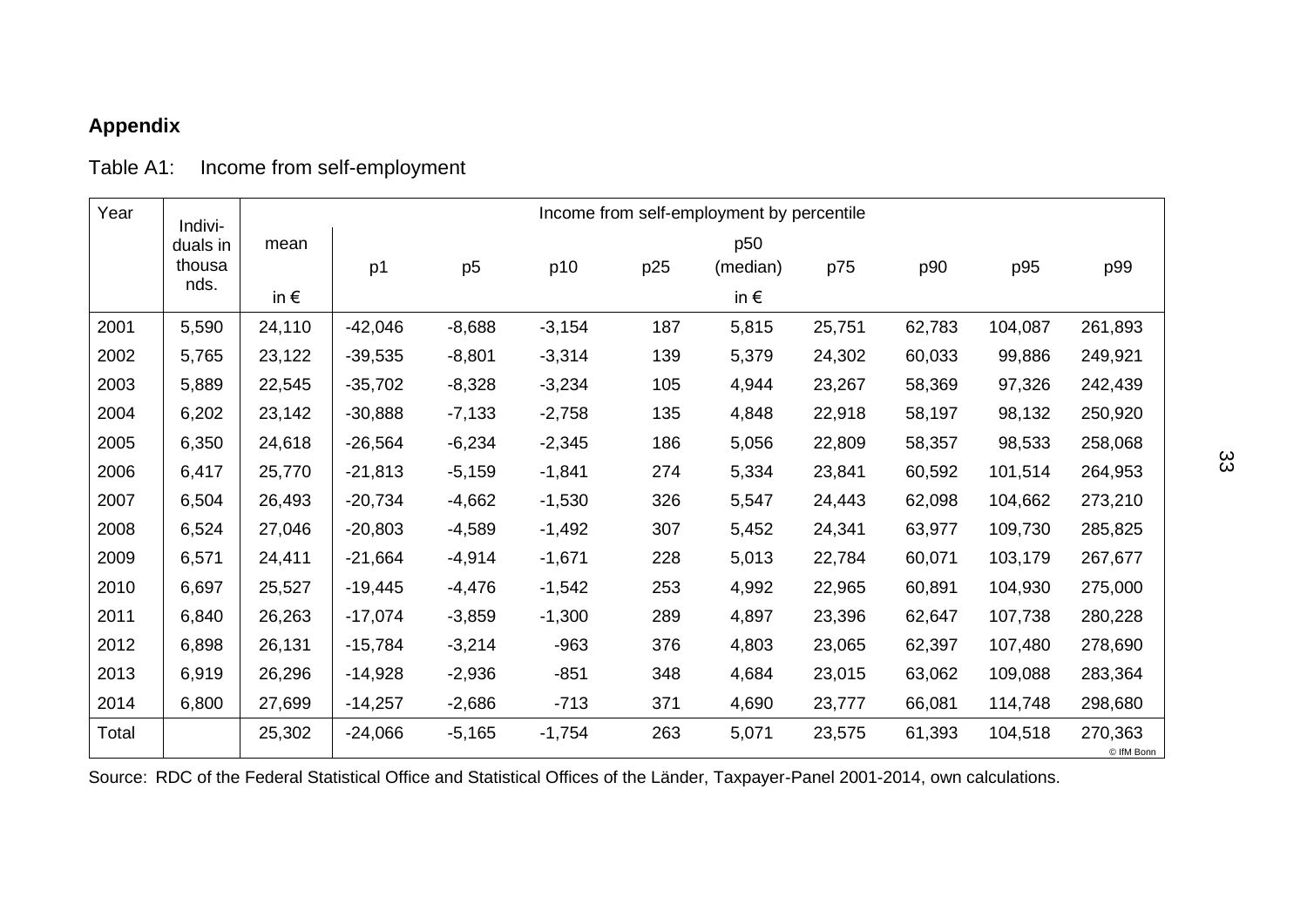|       | Individuals with incomes from self-employment from  to € |             |                     |                      |                      |                      |                       |                        |                     |                           |  |
|-------|----------------------------------------------------------|-------------|---------------------|----------------------|----------------------|----------------------|-----------------------|------------------------|---------------------|---------------------------|--|
| year  | < 0                                                      | $0 - 5,000$ | $5,000 -$<br>10,000 | $10,000 -$<br>20,000 | $20,000 -$<br>30,000 | $30,000 -$<br>65,000 | $65,000 -$<br>130,000 | $130,000 -$<br>200,000 | 200,000<br>and more | Number of<br>observations |  |
| 2001  | 1,238,835                                                | 1,458,059   | 529,107             | 687,445              | 457,086              | 684,906              | 338,702               | 103,943                | 92,234              | 5,590,317                 |  |
| 2002  | 1,313,346                                                | 1,518,993   | 553,961             | 716,179              | 460,378              | 680,268              | 331,914               | 101,448                | 88,145              | 5,764,632                 |  |
| 2003  | 1,366,776                                                | 1,585,087   | 567,247             | 724,024              | 458,560              | 673,202              | 328,409               | 100,478                | 85,324              | 5,889,107                 |  |
| 2004  | 1,398,218                                                | 1,725,899   | 605,595             | 760,953              | 470,633              | 698,452              | 340,645               | 106,546                | 94,605              | 6,201,546                 |  |
| 2005  | 1,368,929                                                | 1,797,337   | 641,176             | 794,186              | 482,657              | 709,600              | 347,356               | 108,224                | 100,400             | 6,349,865                 |  |
| 2006  | 1,293,522                                                | 1,841,446   | 651,186             | 810,155              | 492,062              | 740,971              | 368,165               | 114,162                | 105,350             | 6,417,019                 |  |
| 2007  | 1,240,174                                                | 1,908,738   | 662,326             | 817,993              | 497,340              | 763,289              | 379,561               | 121,389                | 113,288             | 6,504,098                 |  |
| 2008  | 1,255,353                                                | 1,918,154   | 660,583             | 815,183              | 488,220              | 745,817              | 386,739               | 129,735                | 123,892             | 6,523,676                 |  |
| 2009  | 1,339,667                                                | 1,943,701   | 665,349             | 816,846              | 485,081              | 721,561              | 365,029               | 120,928                | 113,014             | 6,571,176                 |  |
| 2010  | 1,339,906                                                | 2,009,846   | 674,502             | 824,813              | 490,717              | 735,893              | 376,539               | 125,377                | 119,603             | 6,697,196                 |  |
| 2011  | 1,324,036                                                | 2,119,857   | 679,008             | 818,299              | 491,277              | 751,979              | 396,011               | 133,056                | 126,420             | 6,839,943                 |  |
| 2012  | 1,234,130                                                | 2,251,850   | 688,553             | 821,968              | 491,833              | 752,130              | 397,155               | 134,137                | 126,600             | 6,898,356                 |  |
| 2013  | 1,232,074                                                | 2,298,915   | 679,438             | 806,980              | 483,384              | 749,800              | 401,333               | 136,644                | 130,710             | 6,919,278                 |  |
| 2014  | 1,158,983                                                | 2,307,043   | 646,967             | 775,897              | 471,671              | 746,457              | 408,985               | 142,876                | 141,316             | 6,800,195                 |  |
| Total | 18,103,949                                               | 26,684,925  | 8,904,998           | 10,990,921           | 6,720,899            | 10,154,325           | 5,166,543             | 1,678,943              | 1,560,901           | 89,966,404<br>© IfM Bonn  |  |

Table A2: Number of self-employed by income classes: Income from self-employment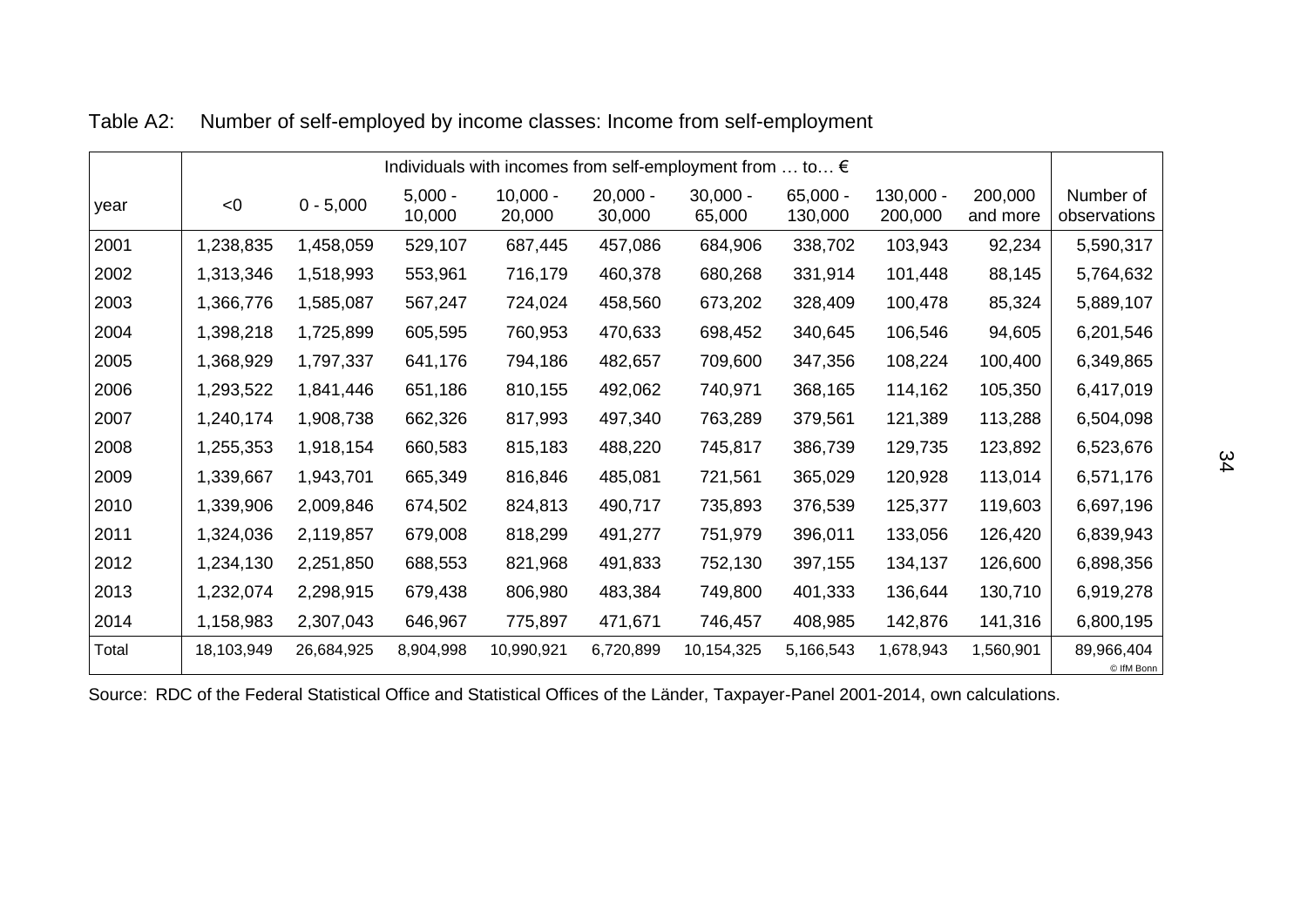| Year  | Self-employed with additional incomes<br>from |                        |                     | paid employment (gross wa-<br>ges) |        | renting and leasing |          | capital assets |                     |
|-------|-----------------------------------------------|------------------------|---------------------|------------------------------------|--------|---------------------|----------|----------------|---------------------|
|       | paid employ-<br>ment                          | renting and<br>leasing | capital as-<br>sets | mean                               | median | mean                | median   | mean           | Median              |
|       |                                               | in thousands           |                     |                                    |        | in $\epsilon$       |          |                |                     |
| 2001  | 2,464                                         | 1,581                  | 733                 | 44,324                             | 33,975 | $-3,536$            | $-1,000$ | 18,576         | 2,604               |
| 2002  | 2,524                                         | 1,602                  | 661                 | 43,820                             | 33,770 | $-2,942$            | $-857$   | 10,765         | 2,178               |
| 2003  | 2,537                                         | 1,625                  | 627                 | 43,267                             | 33,605 | $-2,256$            | $-651$   | 9,308          | 2,108               |
| 2004  | 2,605                                         | 1,664                  | 694                 | 43,200                             | 33,191 | $-1,233$            | $-365$   | 9,126          | 1,814               |
| 2005  | 2,626                                         | 1,670                  | 706                 | 43,212                             | 32,653 | $-620$              | $-172$   | 9,729          | 1,823               |
| 2006  | 2,657                                         | 1,661                  | 758                 | 43,108                             | 32,231 | $-189$              | $-63$    | 8,886          | 1,785               |
| 2007  | 2,740                                         | 1,663                  | 1,228               | 42,974                             | 31,865 | 344                 | 52       | 7,531          | 1,590               |
| 2008  | 2,792                                         | 1,656                  | 1,334               | 42,758                             | 31,715 | 760                 | 119      | 8,780          | 1,597               |
| 2009  | 2,850                                         | 1,645                  | 312                 | 42,098                             | 31,572 | 1,441               | 241      | 6,297          | 1,497               |
| 2010  | 2,964                                         | 1,677                  | 279                 | 42,065                             | 31,765 | 1,960               | 368      | 6,074          | 1,308               |
| 2011  | 3,119                                         | 1,720                  | 279                 | 42,323                             | 31,933 | 2,227               | 465      | 6,479          | 1,260               |
| 2012  | 3,215                                         | 1,746                  | 273                 | 42,489                             | 32,277 | 2,633               | 585      | 6,356          | 1,245               |
| 2013  | 3,287                                         | 1,754                  | 241                 | 42,483                             | 32,358 | 3,050               | 717      | 6,225          | 1,245               |
| 2014  | 3,308                                         | 1,747                  | 203                 | 43,098                             | 32,917 | 3,651               | 919      | 9,722          | 1,306               |
| Total | 39,688                                        | 23,410                 | 8,330               | 42,903                             | 32,532 | 439                 | 125      | 9,383          | 1,731<br>© IfM Bonn |

#### Table A3: Descriptive statistics about self-employed with additional sources of income

Italic: Under-reporting due to changes in the taxation of capital income.